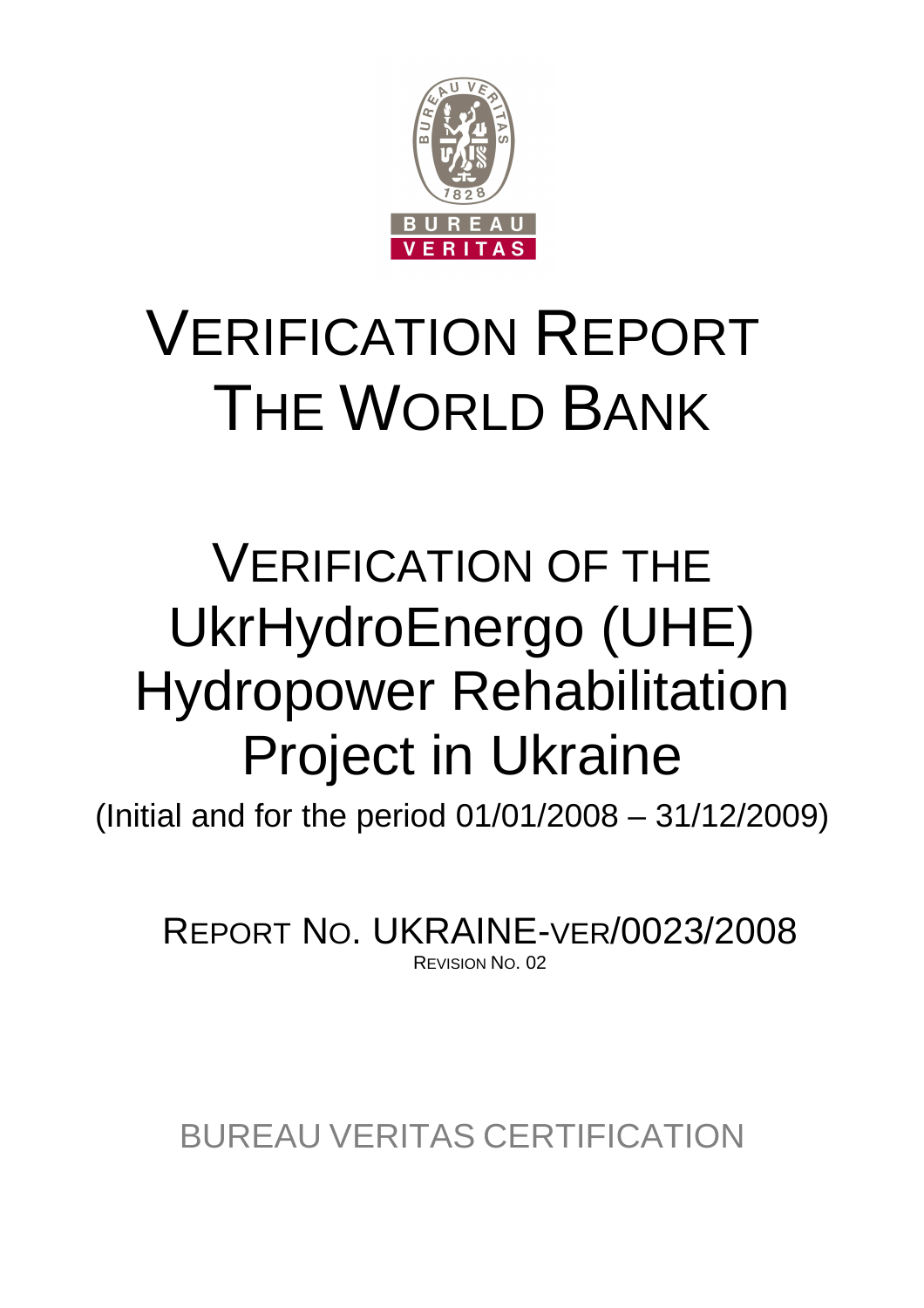

| Date of first issue:<br>31/03/2011                                                                            | Organizational unit:<br><b>Holding SAS</b> | <b>Bureau Veritas Certification</b>                                                                                                                                                                                                                                                                                                                                                                                                                                                                                                                                                                                                                                                                                                                                                                                                                                                                                                                                                                                                                                                                                                                                                                                                                                                                                                                                                                                                                                                                                                                                                                                                                                                                                                                                                                                                                                                                                                                                                                                                                                                                                                                                                                                                                                                                                                                                              |  |  |  |  |
|---------------------------------------------------------------------------------------------------------------|--------------------------------------------|----------------------------------------------------------------------------------------------------------------------------------------------------------------------------------------------------------------------------------------------------------------------------------------------------------------------------------------------------------------------------------------------------------------------------------------------------------------------------------------------------------------------------------------------------------------------------------------------------------------------------------------------------------------------------------------------------------------------------------------------------------------------------------------------------------------------------------------------------------------------------------------------------------------------------------------------------------------------------------------------------------------------------------------------------------------------------------------------------------------------------------------------------------------------------------------------------------------------------------------------------------------------------------------------------------------------------------------------------------------------------------------------------------------------------------------------------------------------------------------------------------------------------------------------------------------------------------------------------------------------------------------------------------------------------------------------------------------------------------------------------------------------------------------------------------------------------------------------------------------------------------------------------------------------------------------------------------------------------------------------------------------------------------------------------------------------------------------------------------------------------------------------------------------------------------------------------------------------------------------------------------------------------------------------------------------------------------------------------------------------------------|--|--|--|--|
| Client:<br>The World Bank                                                                                     | Client ref.:                               | Mr. Kari Hamekoski                                                                                                                                                                                                                                                                                                                                                                                                                                                                                                                                                                                                                                                                                                                                                                                                                                                                                                                                                                                                                                                                                                                                                                                                                                                                                                                                                                                                                                                                                                                                                                                                                                                                                                                                                                                                                                                                                                                                                                                                                                                                                                                                                                                                                                                                                                                                                               |  |  |  |  |
| Summary:<br>host country criteria.<br>procedures.<br>01/01/2009 - 31/12/2009).<br>documents.                  |                                            | Bureau Veritas Certification has made the 1 <sup>st</sup> periodic verification of the "UkrHydroEnergo<br>(UHE) Hydropower Rehabilitation Project in Ukraine", project of The World Bank located in<br>Ukraine, and applying the JI specific approach, on the basis of UNFCCC criteria for the JI,<br>as well as criteria given to provide for consistent project operations, monitoring and<br>reporting. UNFCCC criteria refer to Article 6 of the Kyoto Protocol, the JI rules and<br>modalities and the subsequent decisions by the JI Supervisory Committee, as well as the<br>The verification scope is defined as a periodic independent review and ex post<br>determination by the Accredited Independent Entity of the monitored reductions in GHG<br>emissions during defined verification period, and consisted of the following three phases:<br>i) desk review of the project design and the baseline and monitoring plan; ii) follow-up<br>interviews with project stakeholders; iii) resolution of outstanding issues and the issuance<br>of the final verification report and opinion. The overall verification, from Contract Review<br>to Verification Report & Opinion, was conducted using Bureau Veritas Certification internal<br>The first output of the verification process is a list of Clarification, Corrective Actions<br>Requests, Forward Actions Requests (CR, CAR and FAR), presented in Appendix A.<br>In summary, Bureau Veritas Certification confirms that the project is implemented as<br>described in approved project design documents and the determined changes occurred<br>during project implementation. Installed equipment being essential for generating emission<br>reduction runs reliably and is calibrated appropriately. The monitoring system is in place<br>and the project is ready to generate GHG emission reductions. The GHG emission<br>reduction is calculated without material misstatements, and the ERUs issued totalize<br>274377 tons of CO <sub>2</sub> eq for the monitoring period from 01/01/2008 to 31/12/2009 (112780<br>$tCO_2$ eq for the period 01/01/2008 - 31/12/2008 and 161597 $tCO_2$ eq for the period<br>Our opinion relates to the project's GHG emissions and resulting GHG emission reductions<br>reported and related to the approved project baseline and monitoring, and its associated |  |  |  |  |
| Report No.:                                                                                                   | Subject Group:                             |                                                                                                                                                                                                                                                                                                                                                                                                                                                                                                                                                                                                                                                                                                                                                                                                                                                                                                                                                                                                                                                                                                                                                                                                                                                                                                                                                                                                                                                                                                                                                                                                                                                                                                                                                                                                                                                                                                                                                                                                                                                                                                                                                                                                                                                                                                                                                                                  |  |  |  |  |
| UKRAINE/0023/2008<br>JI                                                                                       |                                            |                                                                                                                                                                                                                                                                                                                                                                                                                                                                                                                                                                                                                                                                                                                                                                                                                                                                                                                                                                                                                                                                                                                                                                                                                                                                                                                                                                                                                                                                                                                                                                                                                                                                                                                                                                                                                                                                                                                                                                                                                                                                                                                                                                                                                                                                                                                                                                                  |  |  |  |  |
| Project title:<br>UkrHydroEnergo (UHE) Hydropower Rehabilitation<br>Project in Ukraine                        |                                            |                                                                                                                                                                                                                                                                                                                                                                                                                                                                                                                                                                                                                                                                                                                                                                                                                                                                                                                                                                                                                                                                                                                                                                                                                                                                                                                                                                                                                                                                                                                                                                                                                                                                                                                                                                                                                                                                                                                                                                                                                                                                                                                                                                                                                                                                                                                                                                                  |  |  |  |  |
| Work carried out by:                                                                                          |                                            |                                                                                                                                                                                                                                                                                                                                                                                                                                                                                                                                                                                                                                                                                                                                                                                                                                                                                                                                                                                                                                                                                                                                                                                                                                                                                                                                                                                                                                                                                                                                                                                                                                                                                                                                                                                                                                                                                                                                                                                                                                                                                                                                                                                                                                                                                                                                                                                  |  |  |  |  |
| Igor Kachan - Team Leader, Climate Change Lead<br>Verifier<br>Oleg Skoblyk - Team Member, Climate Change Léad |                                            |                                                                                                                                                                                                                                                                                                                                                                                                                                                                                                                                                                                                                                                                                                                                                                                                                                                                                                                                                                                                                                                                                                                                                                                                                                                                                                                                                                                                                                                                                                                                                                                                                                                                                                                                                                                                                                                                                                                                                                                                                                                                                                                                                                                                                                                                                                                                                                                  |  |  |  |  |
| Verifier                                                                                                      |                                            |                                                                                                                                                                                                                                                                                                                                                                                                                                                                                                                                                                                                                                                                                                                                                                                                                                                                                                                                                                                                                                                                                                                                                                                                                                                                                                                                                                                                                                                                                                                                                                                                                                                                                                                                                                                                                                                                                                                                                                                                                                                                                                                                                                                                                                                                                                                                                                                  |  |  |  |  |
| Work reviewed by:<br>Ivan Sokolov - Internal Technical Reviewer                                               | Bure                                       | No distribution without permission from the<br>Client or responsible organizational unit                                                                                                                                                                                                                                                                                                                                                                                                                                                                                                                                                                                                                                                                                                                                                                                                                                                                                                                                                                                                                                                                                                                                                                                                                                                                                                                                                                                                                                                                                                                                                                                                                                                                                                                                                                                                                                                                                                                                                                                                                                                                                                                                                                                                                                                                                         |  |  |  |  |
| Work approved by:                                                                                             | Limited distribution                       |                                                                                                                                                                                                                                                                                                                                                                                                                                                                                                                                                                                                                                                                                                                                                                                                                                                                                                                                                                                                                                                                                                                                                                                                                                                                                                                                                                                                                                                                                                                                                                                                                                                                                                                                                                                                                                                                                                                                                                                                                                                                                                                                                                                                                                                                                                                                                                                  |  |  |  |  |
| Flavio Gomes - Operational Manager                                                                            |                                            |                                                                                                                                                                                                                                                                                                                                                                                                                                                                                                                                                                                                                                                                                                                                                                                                                                                                                                                                                                                                                                                                                                                                                                                                                                                                                                                                                                                                                                                                                                                                                                                                                                                                                                                                                                                                                                                                                                                                                                                                                                                                                                                                                                                                                                                                                                                                                                                  |  |  |  |  |
| Date of this revision:<br>Rev. No.<br>11/04/2011<br>02                                                        | Number of pages:<br>55                     | Unrestricted distribution                                                                                                                                                                                                                                                                                                                                                                                                                                                                                                                                                                                                                                                                                                                                                                                                                                                                                                                                                                                                                                                                                                                                                                                                                                                                                                                                                                                                                                                                                                                                                                                                                                                                                                                                                                                                                                                                                                                                                                                                                                                                                                                                                                                                                                                                                                                                                        |  |  |  |  |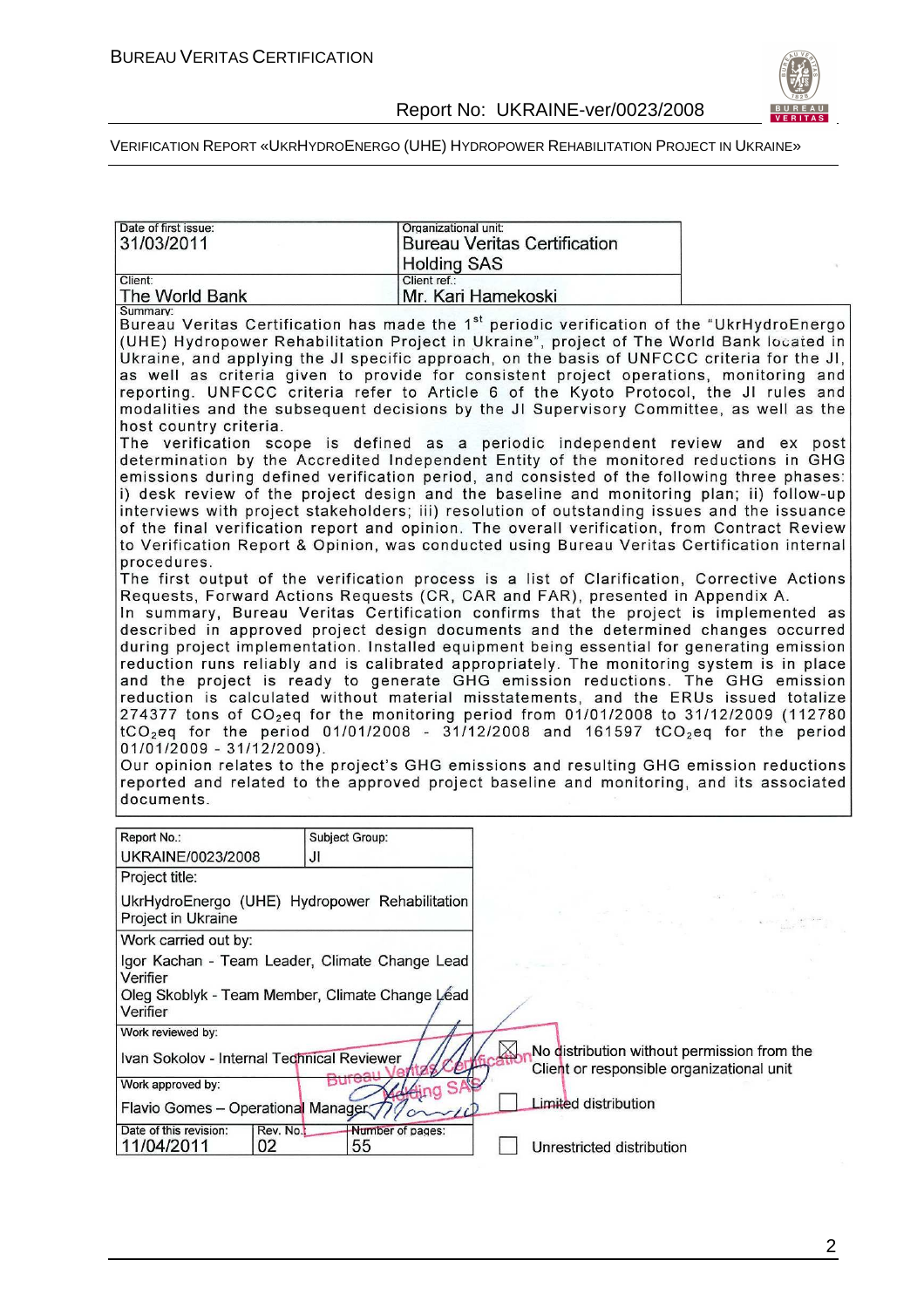

|                 | <b>Abbreviations</b>                                  |
|-----------------|-------------------------------------------------------|
| AIE             | <b>Accredited Independent Entity</b>                  |
| <b>BVCH</b>     | <b>Bureau Veritas Certification Holding SAS</b>       |
| <b>CAR</b>      | <b>Corrective Action Request</b>                      |
| <b>CEF</b>      | <b>Carbon Emission Factor</b>                         |
| <b>CHP</b>      | <b>Combined Heat and Power</b>                        |
| <b>CDM</b>      | <b>Clean Development Mechanism</b>                    |
| <b>CL</b>       | <b>Clarification Request</b>                          |
| CO <sub>2</sub> | <b>Carbon Dioxide</b>                                 |
| <b>ERU</b>      | <b>Emission Reduction Unit</b>                        |
| <b>EIA</b>      | <b>Environmental Impact Assessment</b>                |
| <b>FAR</b>      | <b>Forward Action Request</b>                         |
| <b>GHG</b>      | Green House Gas(es)                                   |
| <b>HAPP</b>     | <b>Hydro Accumulating Power Plant</b>                 |
| <b>HPP</b>      | <b>Hydro Power Plant</b>                              |
| <b>HPU</b>      | <b>Hydro Unit</b>                                     |
| JI.             | Joint Implementation                                  |
| <b>JISC</b>     | <b>JI Supervisory Committee</b>                       |
| МP              | <b>Monitoring Plan</b>                                |
| MR              | <b>Monitoring Report</b>                              |
| <b>NPP</b>      | <b>Nuclear Power Plant</b>                            |
| <b>PDD</b>      | <b>Project Design Document</b>                        |
| <b>TPP</b>      | <b>Thermal Power Plant</b>                            |
| <b>UHE</b>      | UkrHydroEnergo                                        |
| <b>UNFCCC</b>   | United Nations Framework Convention on Climate Change |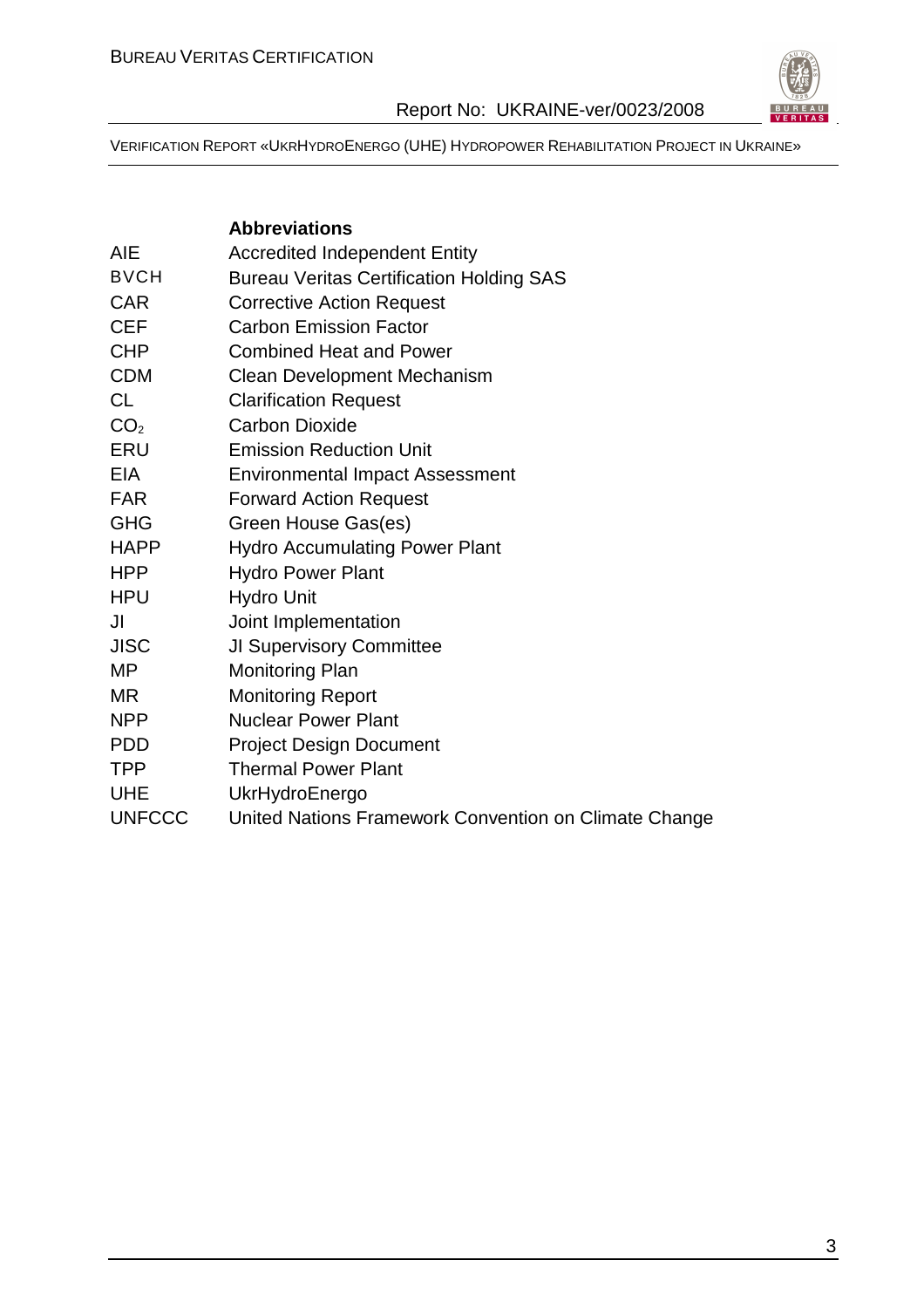

VERIFICATION REPORT «UKRHYDROENERGO (UHE) HYDROPOWER REHABILITATION PROJECT IN UKRAINE»

## **Table of Contents Page 2014**

| 1<br>1.1       |                                                                                                                                                                                                                                                                                                                                                                                                                                                             | 5              |
|----------------|-------------------------------------------------------------------------------------------------------------------------------------------------------------------------------------------------------------------------------------------------------------------------------------------------------------------------------------------------------------------------------------------------------------------------------------------------------------|----------------|
| 1.2            | Objective<br>Scope                                                                                                                                                                                                                                                                                                                                                                                                                                          | 5              |
| 1.3            | <b>Verification Team</b>                                                                                                                                                                                                                                                                                                                                                                                                                                    | 5              |
|                |                                                                                                                                                                                                                                                                                                                                                                                                                                                             |                |
| $\overline{2}$ |                                                                                                                                                                                                                                                                                                                                                                                                                                                             |                |
| 2.1            | <b>Review of Documents</b>                                                                                                                                                                                                                                                                                                                                                                                                                                  | 6              |
| 2.2            | Follow-up Interviews                                                                                                                                                                                                                                                                                                                                                                                                                                        | 6              |
| 2.3            | Resolution of Clarification, Corrective and Forward Action<br>Requests                                                                                                                                                                                                                                                                                                                                                                                      | $\overline{7}$ |
| 3              |                                                                                                                                                                                                                                                                                                                                                                                                                                                             |                |
| 3.1            | Project approval by Parties involved (90-91)                                                                                                                                                                                                                                                                                                                                                                                                                | 8              |
| 3.2            | Project implementation (92-93)                                                                                                                                                                                                                                                                                                                                                                                                                              | 8              |
| 3.2.1.         | Changes during project implementation                                                                                                                                                                                                                                                                                                                                                                                                                       | 9              |
| 3.3            | Compliance of the monitoring plan with the monitoring<br>methodology (94-98)                                                                                                                                                                                                                                                                                                                                                                                | 11             |
| 3.4            | Revision of monitoring plan (99-100)                                                                                                                                                                                                                                                                                                                                                                                                                        | 12             |
| 3.5            | Data management (101)                                                                                                                                                                                                                                                                                                                                                                                                                                       | 12             |
| 3.6            | Verification regarding programmes of activities (102-110)                                                                                                                                                                                                                                                                                                                                                                                                   | 13             |
| 4              |                                                                                                                                                                                                                                                                                                                                                                                                                                                             |                |
| 5              |                                                                                                                                                                                                                                                                                                                                                                                                                                                             |                |
|                | BUREAU VERITAS CERTIFICATION HOLDING SAS 27                                                                                                                                                                                                                                                                                                                                                                                                                 |                |
|                |                                                                                                                                                                                                                                                                                                                                                                                                                                                             |                |
|                | $\lambda$ , $\lambda$ , $\lambda$ , $\lambda$ , $\lambda$ , $\lambda$ , $\lambda$ , $\lambda$ , $\lambda$ , $\lambda$ , $\lambda$ , $\lambda$ , $\lambda$ , $\lambda$ , $\lambda$ , $\lambda$ , $\lambda$ , $\lambda$ , $\lambda$ , $\lambda$ , $\lambda$ , $\lambda$ , $\lambda$ , $\lambda$ , $\lambda$ , $\lambda$ , $\lambda$ , $\lambda$ , $\lambda$ , $\lambda$ , $\lambda$ , $\lambda$ , $\lambda$ , $\lambda$ , $\lambda$ , $\lambda$ , $\lambda$ , |                |

ANNEX A: VERIFIERS CV's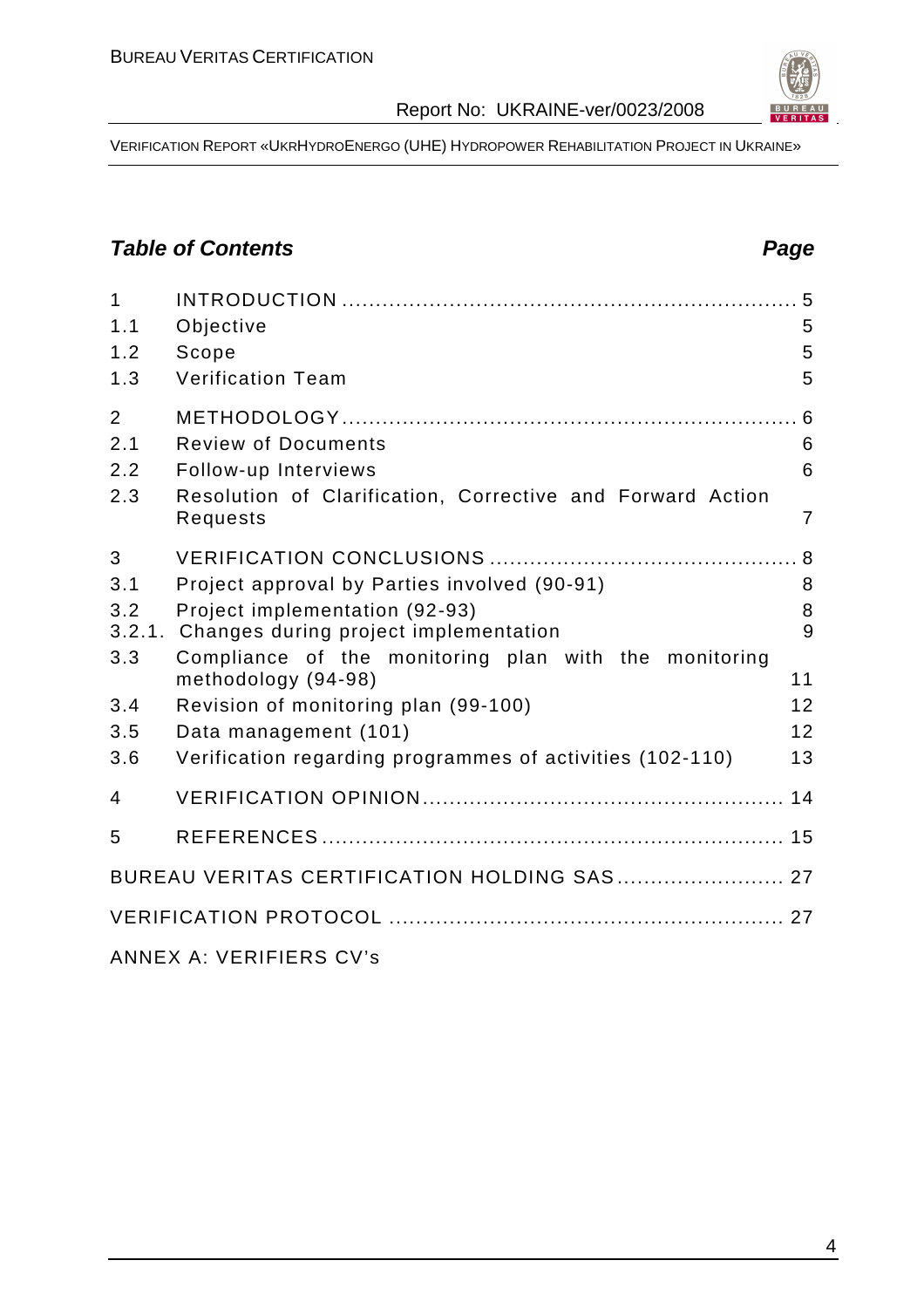

VERIFICATION REPORT «UKRHYDROENERGO (UHE) HYDROPOWER REHABILITATION PROJECT IN UKRAINE»

## **1 INTRODUCTION**

The World Bank has commissioned Bureau Veritas Certification to verify the emissions reductions of its JI project "UkrHydroEnergo (UHE) Hydropower Rehabilitation Project in Ukraine" (hereafter called "the project") in Ukraine.

This report summarizes findings of the verification of the project, performed on the basis of UNFCCC criteria, Host Party criteria as well as criteria given to provide for consistent project operations, monitoring and reporting.

## **1.1 Objective**

Verification is the periodic independent review and ex post determination by the Accredited Independent Entity of the monitored reductions in GHG emissions during defined verification period.

The objective of verification can be divided in Initial Verification and Periodic Verification.

UNFCCC criteria refer to Article 6 of the Kyoto Protocol, the JI rules and modalities and the subsequent decisions by the JI Supervisory Committee, as well as the host country criteria.

## **1.2 Scope**

The verification scope is defined as an independent and objective review of the project design document, the project's baseline study and monitoring plan and other relevant documents. The information in these documents is reviewed against Kyoto Protocol requirements, UNFCCC rules and associated interpretations.

The verification is not meant to provide any consulting towards the Client. However, stated requests for clarifications and/or corrective actions may provide input for improvement of the project monitoring towards reductions in the GHG emissions.

## **1.3 Verification Team**

The verification team consists of the following personnel:

Igor Kachan Bureau Veritas Certification, Team Leader, Climate Change Lead Verifier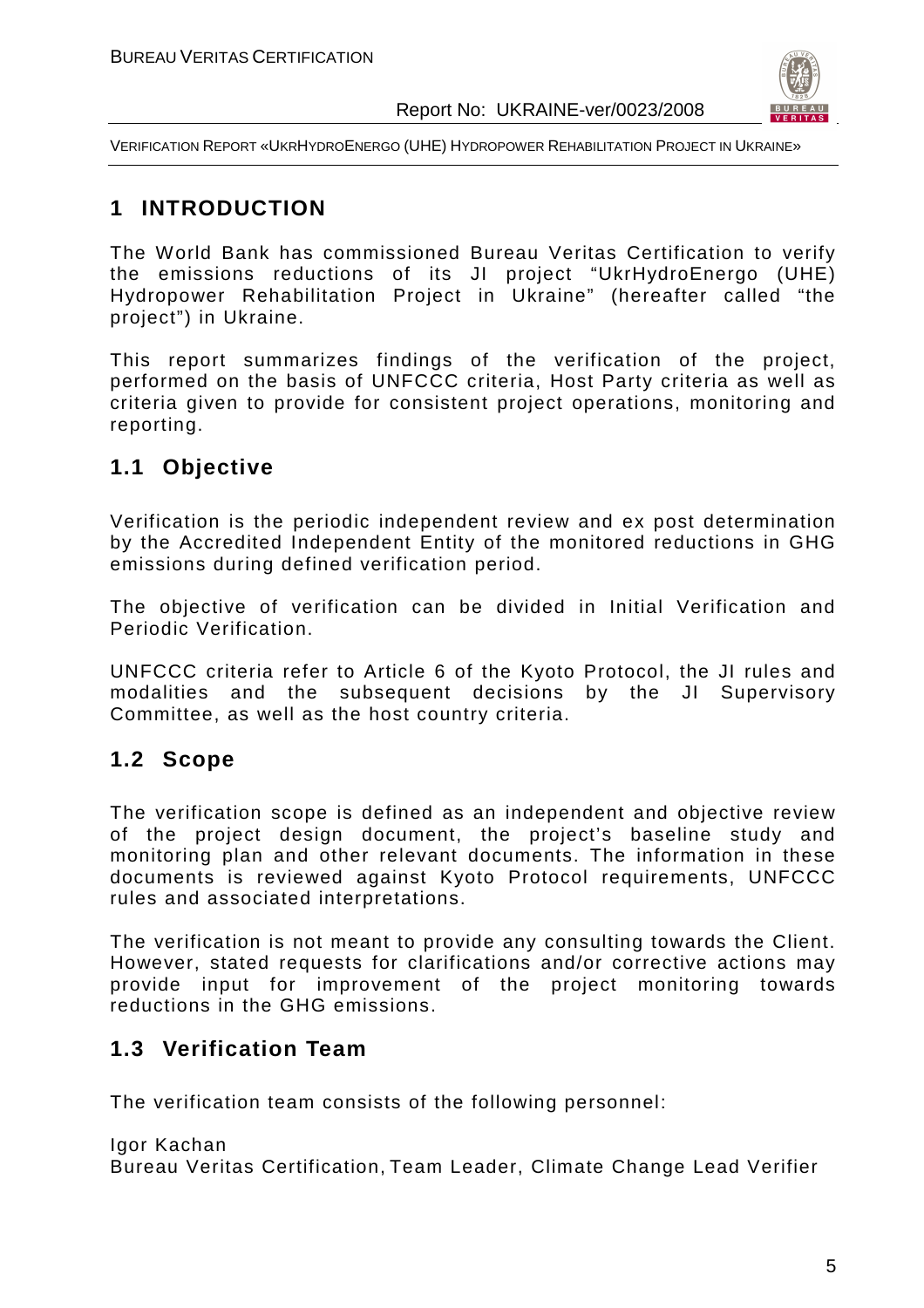

VERIFICATION REPORT «UKRHYDROENERGO (UHE) HYDROPOWER REHABILITATION PROJECT IN UKRAINE»

Oleg Skoblyk Bureau Veritas Certification, Team Member, Climate Change Lead Verifier

This verification report was reviewed by: Ivan Sokolov Bureau Veritas Certification, Internal Technical Reviewer

## **2 METHODOLOGY**

The overall verification, from Contract Review to Verification Report & Opinion, was conducted using Bureau Veritas Certification internal procedures.

In order to ensure transparency, a verification protocol was customized for the project, according to the version 01.1 of the Joint Implementation Determination and Verification Manual, issued by the Joint Implementation Supervisory Committee at its 19 meeting on 04/12/2009. The protocol shows, in a transparent manner, criteria (requirements), means of verification and the results from verifying the identified criteria. The verification protocol serves the following purposes:

- It organizes, details and clarifies the requirements a JI project is expected to meet;
- It ensures a transparent verification process where the verifier will document how a particular requirement has been verified and the result of the verification.

The completed verification protocol is enclosed in Appendix A to this report.

## **2.1 Review of Documents**

The Monitoring Report (MR) submitted by the World Bank and additional background documents related to the project design and baseline, i.e. country Law, Project Design Document (PDD) and Guidance on criteria for baseline setting and monitoring, Host party criteria, Kyoto Protocol, Clarifications on Verification Requirements to be Checked by an Accredited Independent Entity were reviewed.

The verification findings presented in this report relate to the Monitoring Report versions 1.0, 1.1 (MRs for 2008 and 2009) and project as described in the determined PDD.

## **2.2 Follow-up Interviews**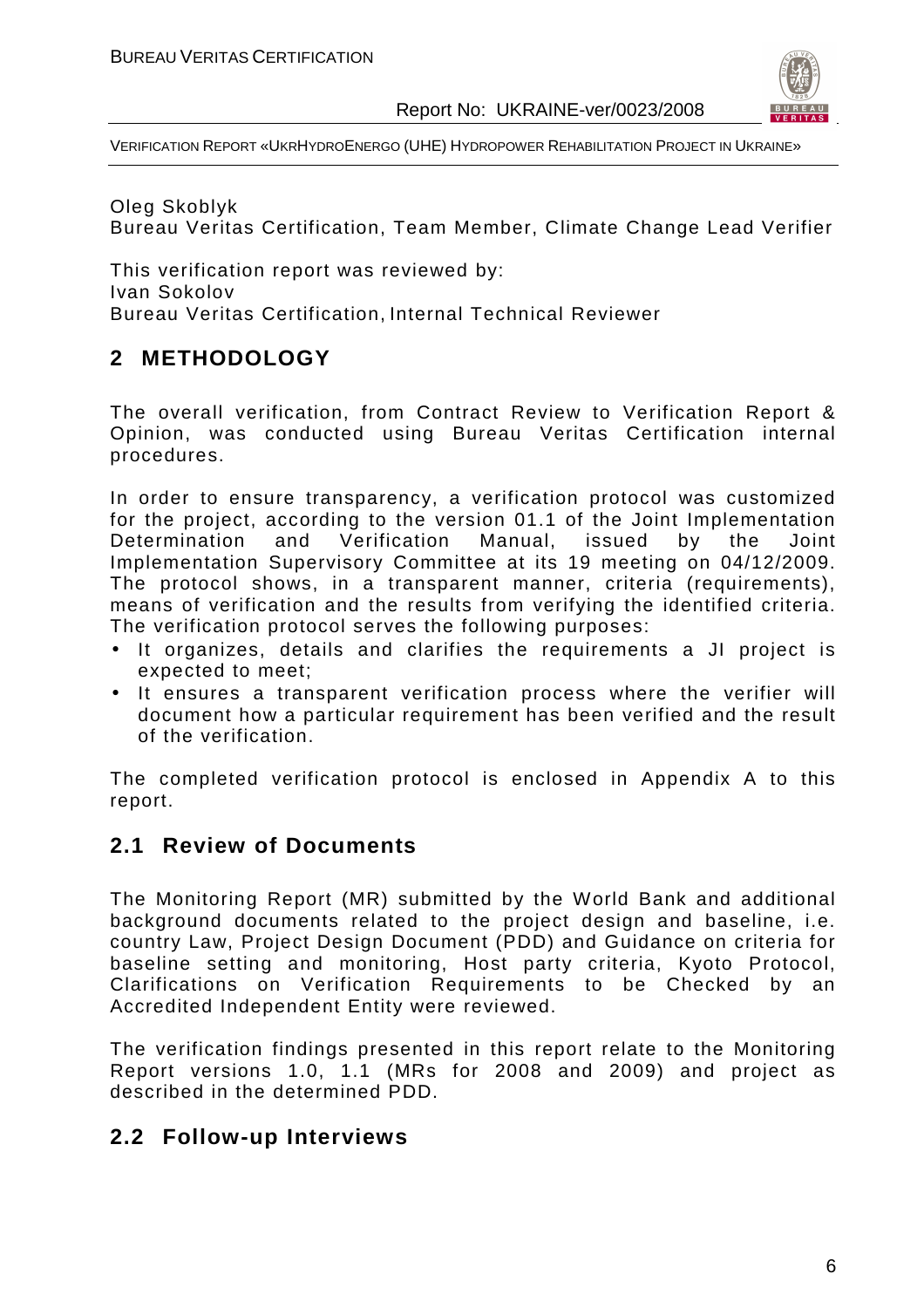

VERIFICATION REPORT «UKRHYDROENERGO (UHE) HYDROPOWER REHABILITATION PROJECT IN UKRAINE»

On 14/10/2009, 12/10/2010, 13/10/2010, 25/10/2010-28/10/2010 Bureau Veritas Certification performed on-site interviews with project stakeholders to confirm selected information and to resolve issues identified in the document review. Representatives of Mitsubishi UFJ Morgan Stanley Securities Co., Ltd. and UkrHydroEnergo were interviewed (see References). The main topics of the interviews are summarized in Table 1.

| Table 1 | <b>Interview topics</b> |  |
|---------|-------------------------|--|
|---------|-------------------------|--|

| Interviewed<br>organization                                       | <b>Interview topics</b>                                                                                                                                                                  |
|-------------------------------------------------------------------|------------------------------------------------------------------------------------------------------------------------------------------------------------------------------------------|
| UkrHydroEnergo                                                    | Organizational structure.<br>➤<br>Responsibilities and authorities.<br>Training of personnel.<br>Quality management procedures and technology.<br>Implementation of equipment (records). |
|                                                                   | Metering equipment control.<br>Metering record keeping system, database.                                                                                                                 |
| Consultant:<br>Mitsubishi UFJ<br>Morgan Stanley<br>Securities Co. | <b>Baseline methodology</b><br>Monitoring plan<br>Monitoring report<br><b>Deviations from PDD</b>                                                                                        |

## **2.3 Resolution of Clarification, Corrective and Forward Action Requests**

The objective of this phase of verification is to raise the requests for corrective actions and clarification and any other outstanding issues that needed to be clarified for Bureau Veritas Certification positive conclusion on the GHG emission reduction calculation.

If the Verification Team, in assessing the monitoring report and supporting documents, identifies issues that need to be corrected, clarified or improved with regard to the monitoring requirements, it should raise these issues and inform the project participants of these issues in the form of:

(a) Corrective action request (CAR), requesting the project participants to correct a mistake that is not in accordance with the monitoring plan;

(b) Clarification request (CL), requesting the project participants to provide additional information for the AIE to assess compliance with the monitoring plan;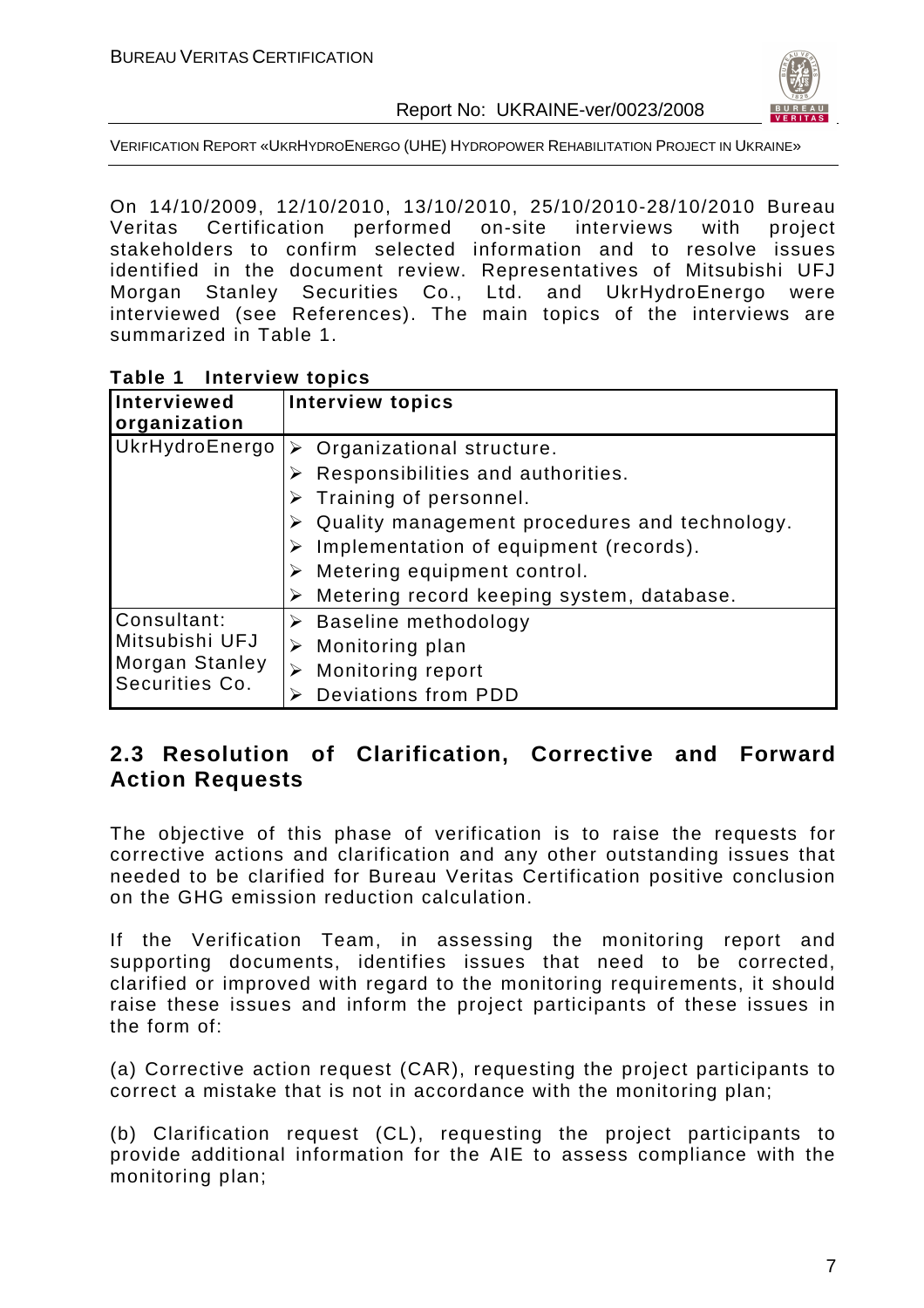

VERIFICATION REPORT «UKRHYDROENERGO (UHE) HYDROPOWER REHABILITATION PROJECT IN UKRAINE»

(c) Forward action request (FAR), informing the project participants of an issue, relating to the monitoring that needs to be reviewed during the next verification period.

To guarantee a transparency of the verification process, the concerns raised are documented in more detail in the verification protocol in Appendix A.

## **3 VERIFICATION CONCLUSIONS**

In the following sections, the conclusions of the verification are stated. The findings from the desk review of the original monitoring documents and the findings from interviews during the follow up visit are described in the Verification Protocol in Appendix A.

The Clarification, Corrective and Forward Action Requests are stated, where applicable, in the following sections and are further documented in the Verification Protocol in Appendix A. The verification of the Project resulted in 9 Corrective Action Requests, 3 Clarification Requests, and 1 Forward Action Request.

The number between brackets at the end of each section corresponds to the Determination and Verification Manual paragraph.

## **3.1 Project approval by Parties involved (90-91)**

The project obtained approval of the Host party (Ukraine) on the 18/05/2007 (Letter of Approval issued by the Ministry for Ecology and Natural Resources of Ukraine) and was submitted to the State Environmental Investment Agency of Ukraine for registration under the Track 1. The Confirmation letter of the Project Registration under JI Track 1 by the State Environmental Investment Agency of Ukraine is provided in the Appendix 6 of the Monitoring Report for 2008.

The written project approval of the Netherlands (sponsor party) has been issued by the NFP of the Party when submitting the first verification report for publication in accordance with paragraph 38 of the JI guidelines, at the latest. The above mentioned written approvals are unconditional.

## **3.2 Project implementation (92-93)**

The Project involves rehabilitation of 43 hydro units which are located on the Dnipro river and the Dnister river. The actual operation of the proposed project includes the replacement of hydraulic power, electrotechnical and hydro-mechanical equipment such as gates, turbines, generators, excitation and governor systems, control, protection and automation systems, switchyard equipment and auxiliary equipment. The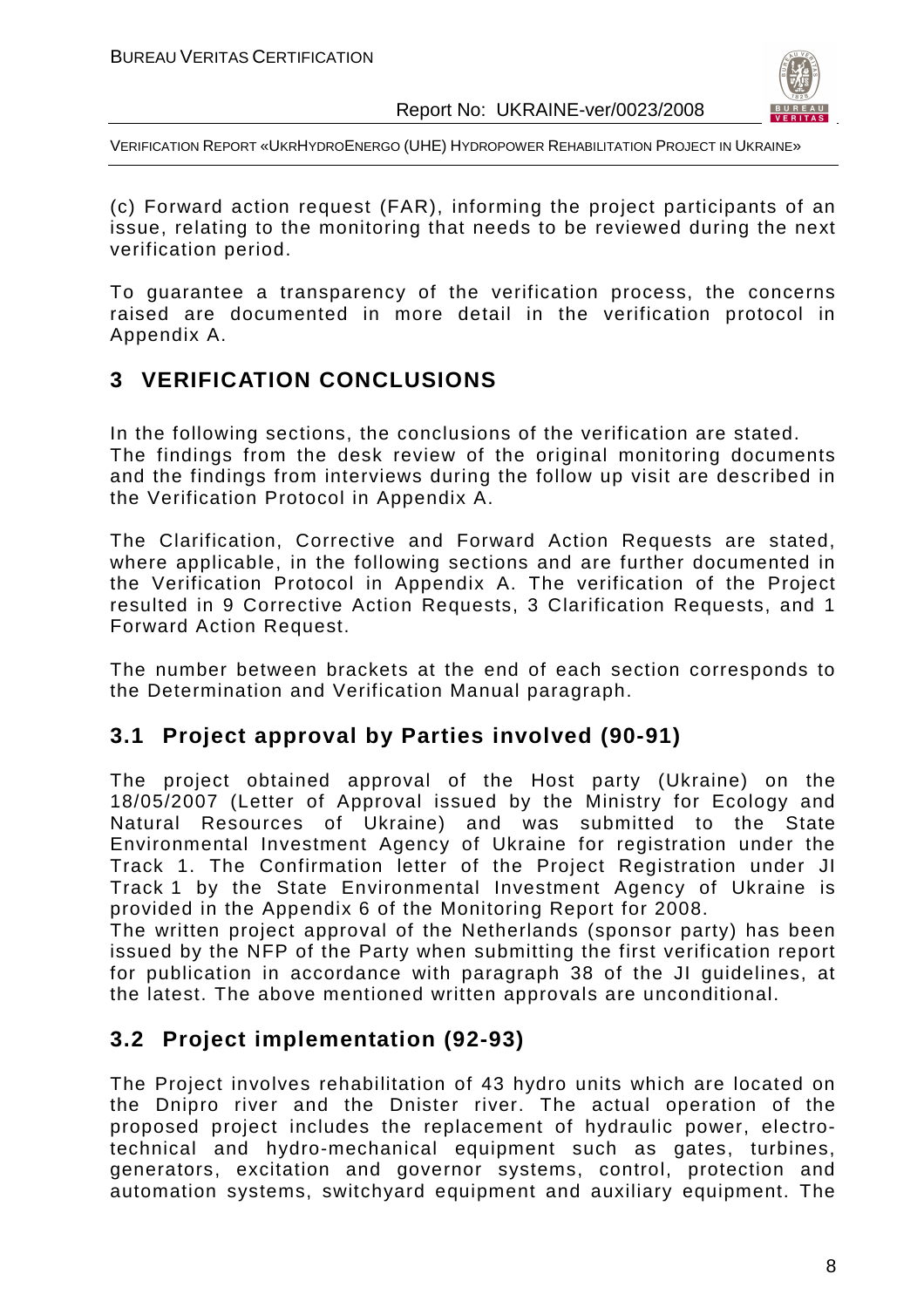

Project also includes works on hydraulic structures and installation of computer-aided dam safety monitoring systems.

The Project is not result in an increase in the reservoir area; the rehabilitated hydropower plants generate additional electricity without emitting GHG. This lead to the reduction of anthropogenic GHG emissions by displacing electricity produced by fossil fuel fired power plants.

Since technological equipment directly related to the project will no vary from the old equipment, no special training for the staff is required. New equipment maintenance is performed according to the schedule provided in the operation manuals established by the company in accordance with the sectoral norms. Usually routine maintenance is performed every year, while overhauls of main generating equipment performed every 6-7 years.

In terms of environmental benefits, the Project helps to reduce air pollution caused by the emission of  $SO<sub>2</sub>$  and  $NO<sub>x</sub>$  by outdated thermal plants.

From the start of the Project to December 31, 2009, rehabilitation was completed at seventeen hydro units at the Kyiv HPP, Kaniv HPP, Kremenchuk HPP, Dniprodzerzynsk HPP, Dnipro HPP and Kahovka HPP. The names of the rehabilitated hydro units and the dates of completion of the rehabilitation are provided below.

|                | Year/Plant<br>Name | 2006       | 2009          |            |               |
|----------------|--------------------|------------|---------------|------------|---------------|
|                |                    |            | (HPU#-DD/MM)  |            |               |
|                |                    |            | <b>HPU</b>    |            | <b>HPU</b>    |
|                |                    |            | #10 - 29/09   |            | #11 - 15/11   |
| 1              | <b>Kyiv HPP</b>    |            | <b>HPU</b>    |            | <b>HPU</b>    |
|                |                    |            | #19 -16/12    |            | #17 - 15/05   |
|                |                    |            |               |            | <b>HPU</b>    |
|                |                    |            |               |            | #20 - 14/11   |
|                |                    |            | <b>HPU</b>    |            | <b>HPU</b>    |
| 2              | <b>Kaniv HPP</b>   |            | $# 5 - 01/10$ |            | #22 - 25/05   |
|                |                    |            | <b>HPU</b>    |            | <b>HPU</b>    |
|                |                    |            | $# 7 - 15/12$ |            | $#24 - 30/06$ |
| 3              | Kremenchuk         |            |               |            | <b>HPU</b>    |
|                | <b>HPP</b>         |            |               |            | $# 2 - 10/07$ |
| $\overline{4}$ | Dniprodzer         | <b>HPU</b> |               | <b>HPU</b> | <b>HPU</b>    |
|                | zhynsk HPP         | #4 - 30/11 |               | #8 - 31/03 | $# 7 - 13/10$ |
| 5              | Dnipro HPP         |            |               |            | <b>HPU</b>    |
|                |                    |            |               |            | #15 - 23/07   |
| 6              | Kakhovka           |            | <b>HPU</b>    | <b>HPU</b> | <b>HPU</b>    |
|                | <b>HPP</b>         |            | # 1 - 01/04   | #5 - 28/04 | $# 6 - 25/12$ |

## **3.2.1. Changes to the project design during the project implementation**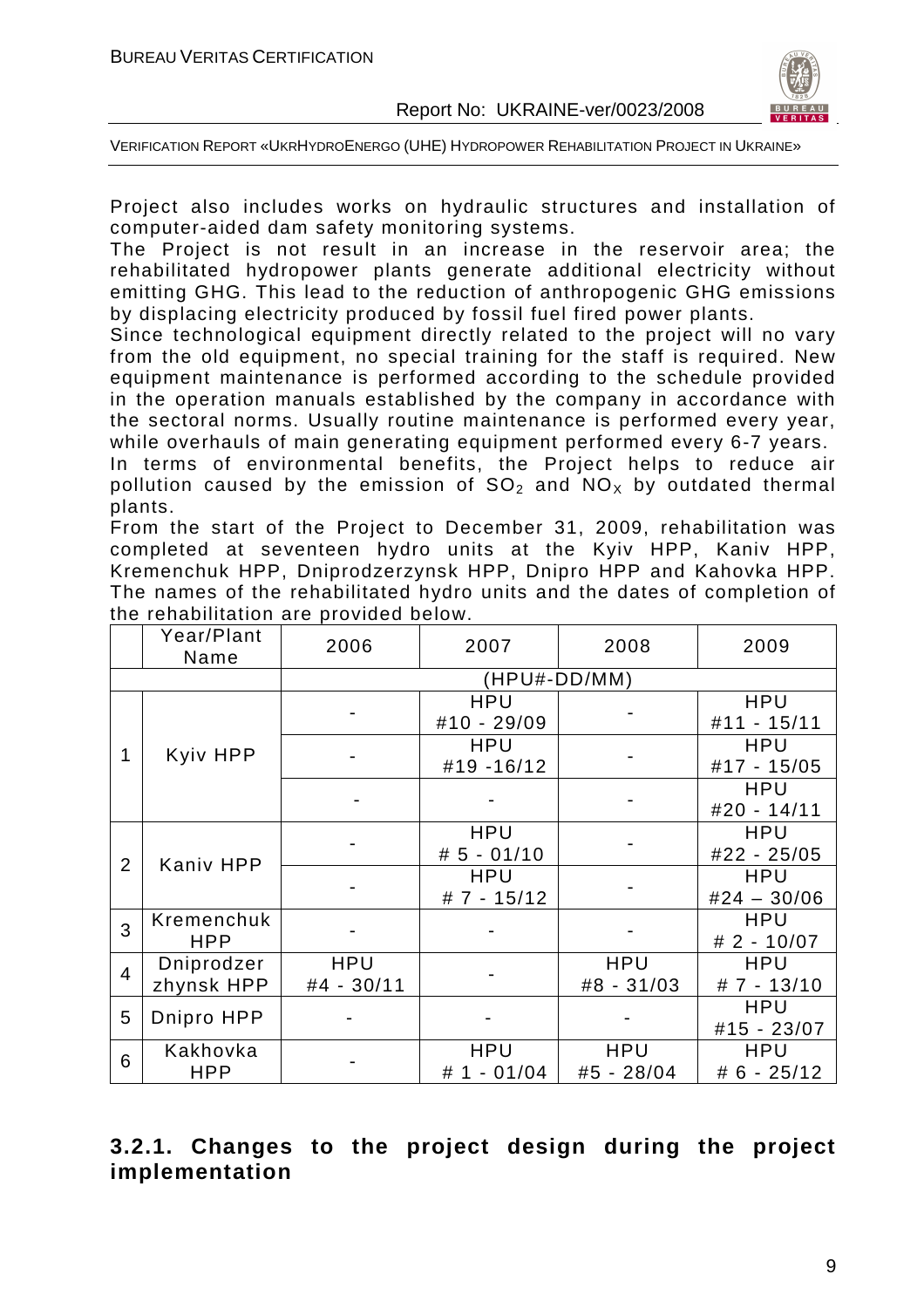

In order to reflect changes to the project design as described in the determined PDD (version 8) the project participants prepared a detailed description of these changes enclosed in the Appendix 7 of the monitoring report for 2008 and submitted it for determination as per "Procedures regarding changes during project implementation", version 1.

The changes to the project design are as described below.

It is stated in the PDD version 8 that the HPP rehabilitation project involves nine sites and seven locations. However, no rehabilitation works are conducted at the Kyiv PSPP and no GHG emission reductions are generated at this plant. Consequently, Kyiv PSPP was excluded from the monitoring plan, although it was a part of the project boundary. The Dnipro HPP-1 and Dnipro HPP-2 are a part of the same Dnipro HPP. Therefore, emission reduction calculations and monitoring are carried out for the following seven locations: Kyiv HPP; Kaniv HPP; Kremenchuk HPP; Dniprodzerzhynsk HPP; Dnipro HPP; Kakhovka HPP; Dnistro HPP.

Therefore, no change in the project location occurred, only project description is clarified as described above. The abovementioned changes are sufficiently reflected in the Appendix 7 of the Monitoring report for 2008:

- Table 3. Commissioning year and rehabilitation schedule for hydro units. - Table 4. Predicted increased generation by the Project (GWh) in 2007 to 2012.

As per the current rehabilitation plans, only 43 units (compared to 46 ones according to PDD) are going to be a subject to rehabilitation. The detailed list of UHE hydro units to be rehabilitated within the project boundary is presented in the Table 5 "UHE hydro units composition/types" of the Appendix 7 of Monitoring Report.

Some changes regarding the calculation method of the carbon emission factor (CEF) of the Ukrainian Grid were also occurred. According to the PDD, the CEF is determined as the simple Operation Margin, i.e. after excluding the low-cost/must run resources (HPP and NPP as per determined and registered PDD). However, the operation of CHP plants (TETs) will not be influenced by the operation of the project. In line with "The clarification regarding the Method of Determination of the Carbon Emission Factor of the Ukrainian Grid" (Appendix 7 of the Monitoring Report for 2008) and the methodological approach described in the PDD, the content of the of "low-cost/must run" resources group was clarified to further include TETs, in addition to HPP and NPP.

During the determination process Bureau Veritas Certification reviewed the changes to the project design (included in the Monitoring Report for 2008). The project participants provided an appropriate justification for the proposed revision. The changes that have been implemented do not affect conservativeness of the approach to the emission reductions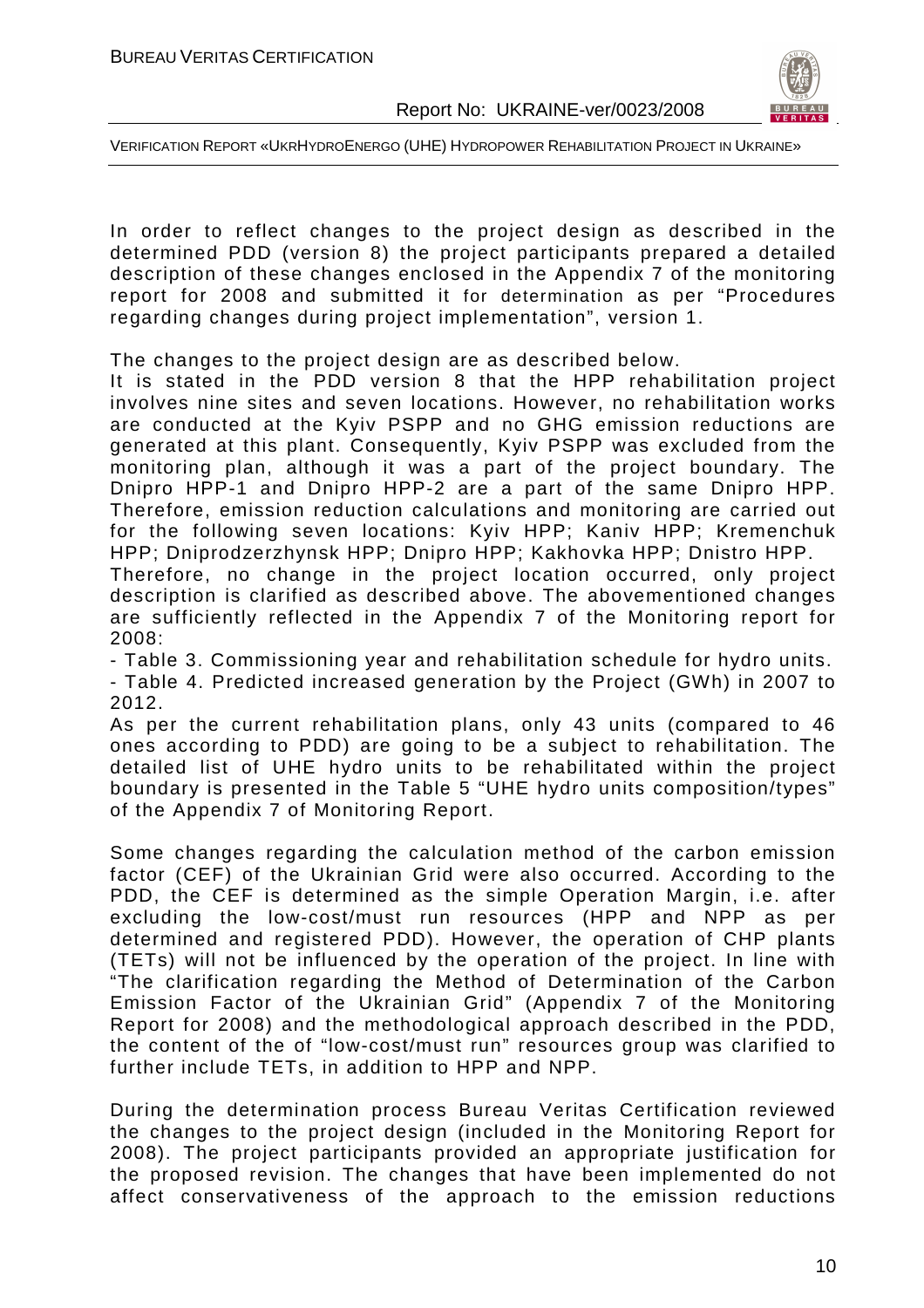

VERIFICATION REPORT «UKRHYDROENERGO (UHE) HYDROPOWER REHABILITATION PROJECT IN UKRAINE»

calculations and procedures of the data collection and archiving. The management and operational systems are eligible for reliable project monitoring according to the existing monitoring plan and the revised project design. Bureau Veritas Certification confirms that the proposed revisions to the project design do not affect conformity with the relevant rules and regulations for the establishment of baseline and monitoring plan. All relevant emission sources are covered by the monitoring plan and the boundaries of the project are defined correctly and transparently. The monitoring methodologies and revised project design were sufficient to enable verification of emission reductions. During the determination process, no significant lacks of evidence were detected.

Specifically, Bureau Veritas Certification confirms that the changes described in the Appendix 7 of the Monitoring Report for 2008 meet all conditions for changing the project design, as follows:

a) The physical location of the project has not changed;

b) The emission sources have not changed and no changes in the original monitoring plan are needed;

c) Baseline scenario has not changed;

d) The changes are consistent with the JI specific approach upon which the determination was prepared for the project.

Bureau Veritas Certification confirms that the conditions defined by paragraph 33 of the JI guidelines are still met for the project, and that the changes do not alter the original determination opinion for the project.

#### **3.3 Compliance of the monitoring plan with the monitoring methodology (94-98)**

The monitoring occurred in accordance with the monitoring plan included in the PDD regarding which the determination has been deemed.

Baseline and monitoring methodology follows the elements of the approved CDM Methodology ACM0002 Consolidated methodology for gridconnected electricity generation from renewable sources, ver. 7, as well as Tool to calculate the emission factor for an electricity system, ver. 1.01 (which was active at the time of the start of the project determination), with modifications to make these applicable to the conditions found in Ukraine. The approach also follows the criteria for baseline setting included in Appendix B of Guidelines for the Implementation of Article 6 of the Kyoto Protocol and is in line with the recent guidance provided by the Joint Implementation Supervisory Committee.

The baseline determination and monitoring approach deviates from ACM0002 in the following two points:

Unlike the prescriptions of ACM0002, ver. 7 and the Tool to calculate the emission factor for an electricity system, referred to in the methodology, the grid emission factor for the Ukrainian grid is calculated as the Simple Operational Margin only, as the implementation of the project will have no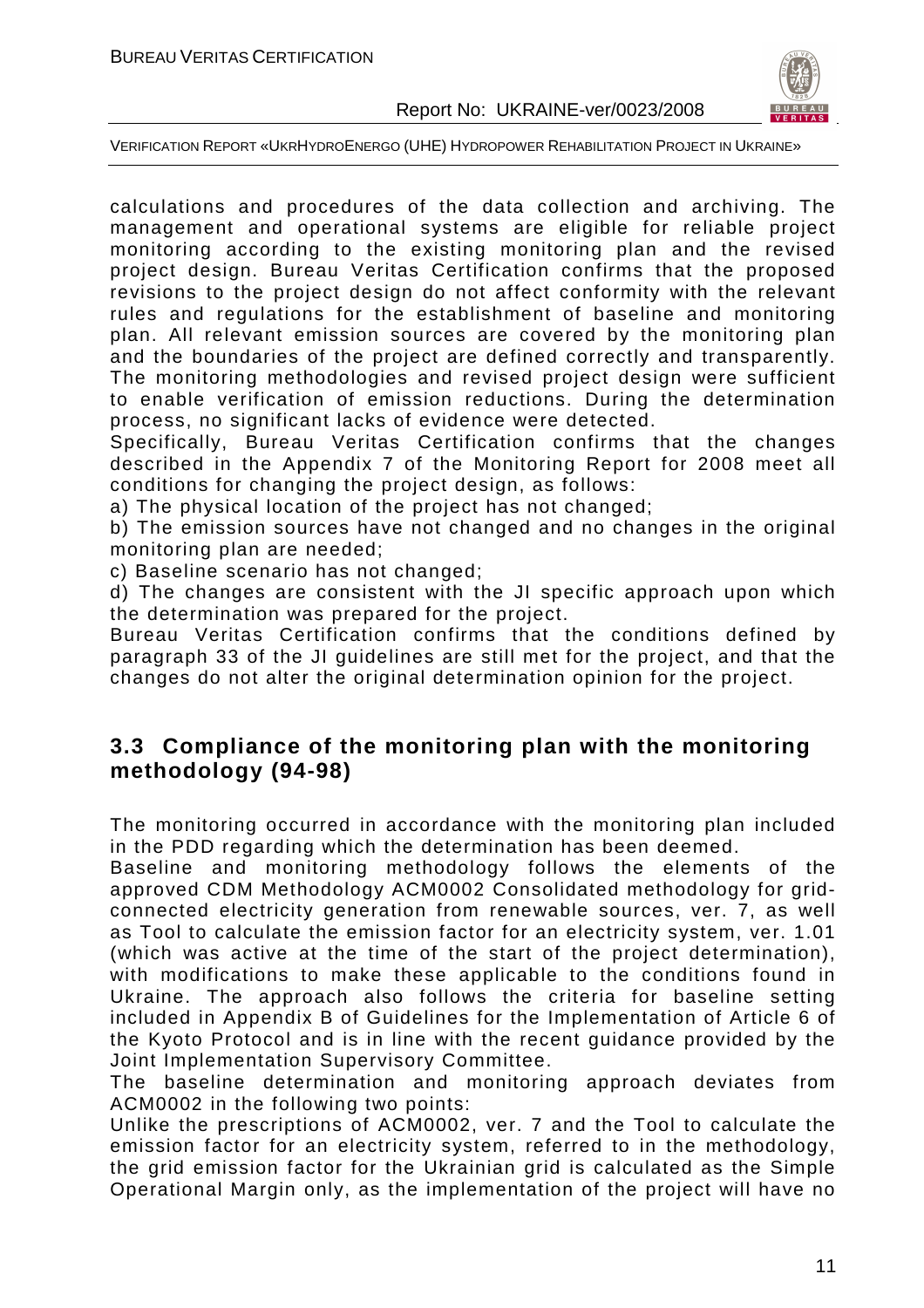

VERIFICATION REPORT «UKRHYDROENERGO (UHE) HYDROPOWER REHABILITATION PROJECT IN UKRAINE»

effect on the built margin and on the operation of any low-cost/must-run resources (for a more information please refer to Section B.1 of the final version of the PDD). The Operational Margin for each monitoring year was determined ex-post based on the power generation and fuel consumption by TPP for the appropriate year.

Unlike the approach in ACM0002, ver 7, baseline generation in any year is determined based on the ex-ante developed correlation between the total water flow through each hydropower plant and its power generation at a historical efficiency rate. This correlation is based on historical data for the period 2002 - 2005.

For calculating the emission reductions key factors, such as power generation by each rehabilitated hydro unit  $EG_{pr,HPP,y}$  and water flow  $WF_{HPP}$ , influencing the baseline emissions as well as risks associated with the project were taken into account. Data sources used for calculating emission reductions or enhancements of net removals are clearly identified, reliable and transparent.

Emission factors and the data from official statistics, including default emission factors (amount of each fossil fuel consumed by grid connected TPPs in 2008 and 2009, carbon emission factor of each fuel type, oxidation factor, electricity generation by grid connected TPPs in 2008 and 2009), are selected by carefully balancing accuracy and reasonableness, and appropriately justified of the choice.

The calculation of emission reductions is based on conservative assumptions and the most plausible scenarios in a transparent manner.

## **3.4 Revision of monitoring plan (99-100)**

Not applicable.

The monitoring plan of the project was not revised.

## **3.5 Data management (101)**

The monitoring approach in the monitoring plan requires monitoring and measurement of all the variables and parameters necessary to quantify the baseline emissions and project emissions in a conservative and transparent way.

Internal and external data are obtained according to the determined PDD and the monitoring plan included in the MR. Fixed default and baseline values is presented in the section 2.3.1 and 2.3.2 of the MR.

The following items are monitored in order to determine baseline emissions in a conservative and transparent manner:

 $EG_{\text{pr.HPP,y}}$  amount of generation (MWh/yr) by each project hydropower plant.

 $\overline{\mathsf{W}}$ F<sub>HPP,y</sub> total water flow (m $^3$ /yr) for each project hydropower plant

 $EF_{grid,v}$  the Simple OM emission factor of the Ukrainian power grid  $(tCO<sub>2</sub>/MWh)$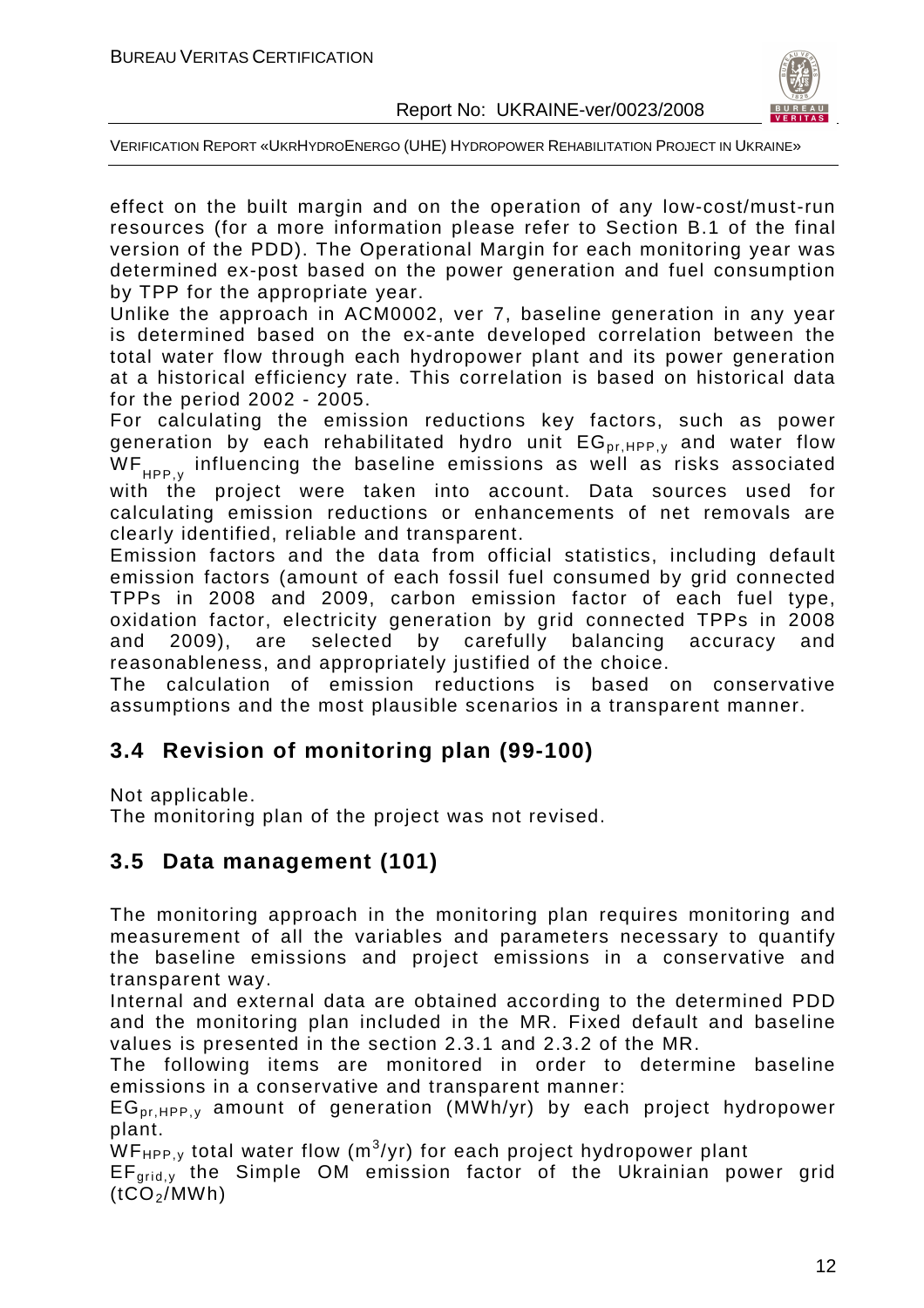

 $FC_{i,y}$  aggregated annual fuel consumption data (tce/yr) for all thermal generation sources connected to the Ukraine grid.

 $EF_{C,I}$  carbon emission factor of each fuel type as per the most recent submission of the Ukrainian National GHG Inventory.

Foxyd oxidation factor for each fuel type as per the most recent submission of the Ukrainian National GHG Inventory.

 $EG_{BL,FF,v}$  aggregated electricity generation data (MWh/yr) for all generation sources connected to the Ukraine grid.

The historical efficiency factors for the hydro power plants were determined ex ante based on actual data from 2002 to 2005 by utilizing the correlation between the water flow and the electricity generation. The correlation is used to determine the amount of the baseline hydropower generation that would have occurred in the absence of the Project activity, as described in the section 2.2.1 of the MR.

All the internal operational data required for ERUs calculation is collected by UHE as part of routine operations. The data and their sources, provided in the monitoring report, are clearly identified, reliable and transparent. The implementation of data collection procedures is in accordance with the monitoring plan, including the quality control and quality assurance procedures. The function of the monitoring equipment, including its calibration status, is in order.

The evidence and records used for the monitoring are maintained in a traceable manner. The data collection and management system for the project is in accordance with the monitoring plan.

It is evidenced that the whole monitoring system was fully operational during the entire monitoring period. The verification team confirms that the emission reduction calculations have been performed according to the monitoring plan and to the calculation methodology reported in the final MR in accordance with the PDD. The verification team checked the transfer of monitored data, correctness of the formulae versus the PDD as well as calculations of emission reductions. No inaccuracies in calculations were detected by the verifiers. Finally, our own calculations have shown the same results as given in the final Monitoring Report.

At UHE the best available techniques are used in order to minimize uncertainties. Uncertainties are generally low. All monitoring equipment that used for monitoring purposes is in compliance with national legislative requirements and standards; this ensures that uncertainties are accounted in data collected.

#### **3.6 Verification regarding programmes of activities (102- 110)**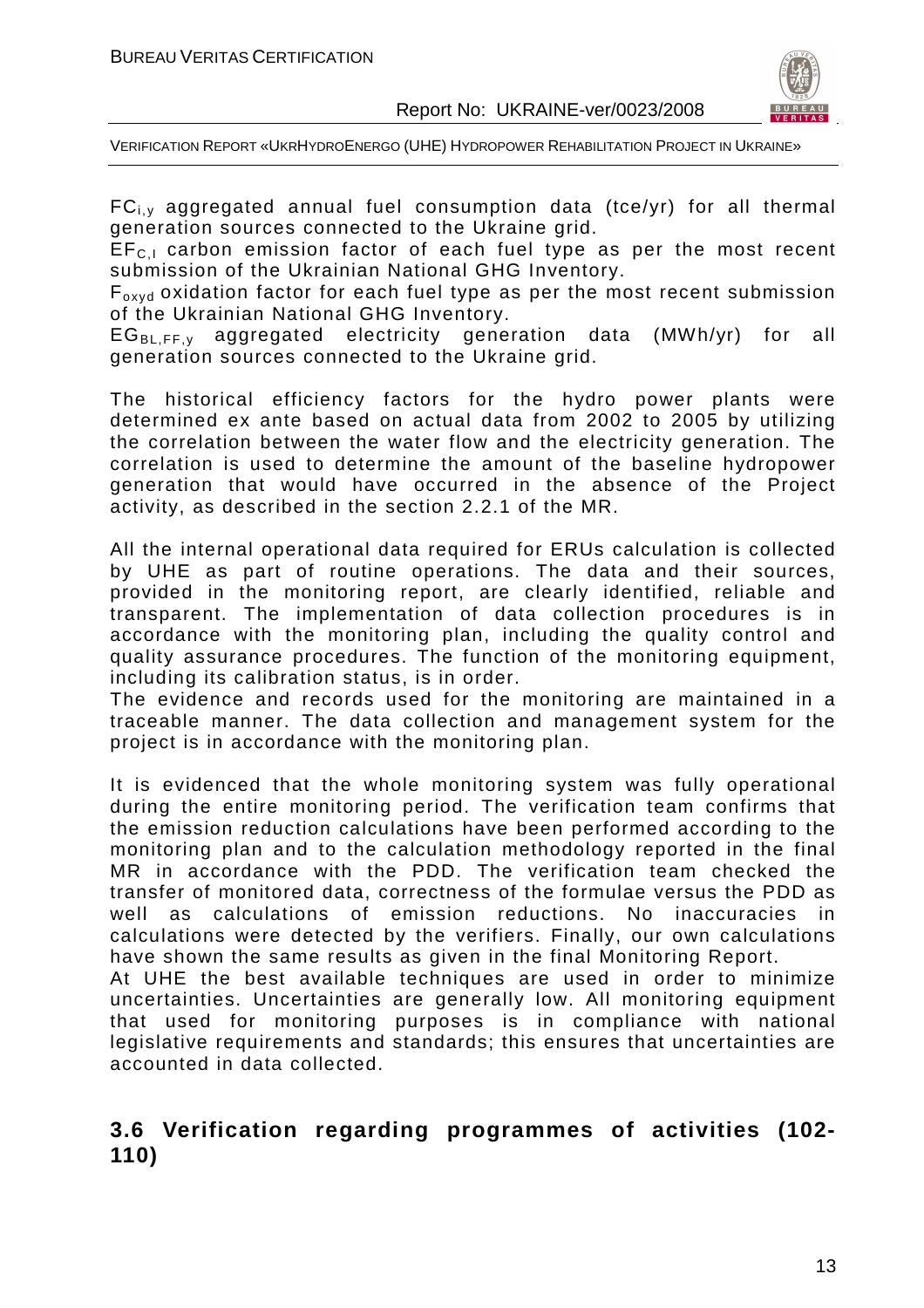

Not applicable.

## **4 VERIFICATION OPINION**

Bureau Veritas Certification has performed the 1<sup>st</sup> periodic verification of the "UkrHydroEnergo (UHE) Hydropower Rehabilitation Project in Ukraine" in Ukraine, which applies the JI specific approach. The verification was performed on the basis of UNFCCC criteria and host country criteria and also on the criteria given to provide for consistent project operations, monitoring and reporting.

The verification consisted of the following three phases: i) desk review of the project design and the baseline and monitoring plan; ii) follow-up interviews with project stakeholders; iii) resolution of outstanding issues and the issuance of the final verification report and opinion.

The management of the World Bank is responsible for the preparation of the GHG emissions data and the reported GHG emissions reductions of the project on the basis set out within the project Monitoring Plan indicated in the final PDD version 08. The development and maintenance of records and reporting procedures in accordance with that plan, including the calculation and determination of GHG emission reductions from the project, is the responsibility of the management of the project.

Bureau Veritas Certification verified the Project Monitoring Reports version 1.1 for the reporting period as indicated below. Bureau Veritas Certification confirms that the project is implemented as described in approved project design documents and the determined changes occurred during project implementation. Installed equipment being essential for generating emission reduction runs reliably and is calibrated appropriately. The monitoring system is in place and the project is generating GHG emission reductions.

Bureau Veritas Certification can confirm that the GHG emission reduction is calculated without material misstatements. Our opinion relates to the project's GHG emissions and resulting GHG emissions reductions reported and related to the approved project baseline and monitoring, and its associated documents. Based on the information we have seen and evaluated, we confirm the following statement:

Emission Reductions (from  $01/01/2008$  to  $31/12/2008$ ): 112780 tCO<sub>2</sub> eq Emission Reductions (from 01/01/2009 to 31/12/2009): 161597 tCO<sub>2</sub> eq.

Reporting period: from 01/01/2008 to 31/12/2009

| Baseline emissions         | $: 274377$ t $CO2$ equivalents.      |
|----------------------------|--------------------------------------|
| Project emissions          | $: 0$ t CO <sub>2</sub> equivalents. |
| <b>Emission Reductions</b> | : $274377t$ $CO2$ equivalents.       |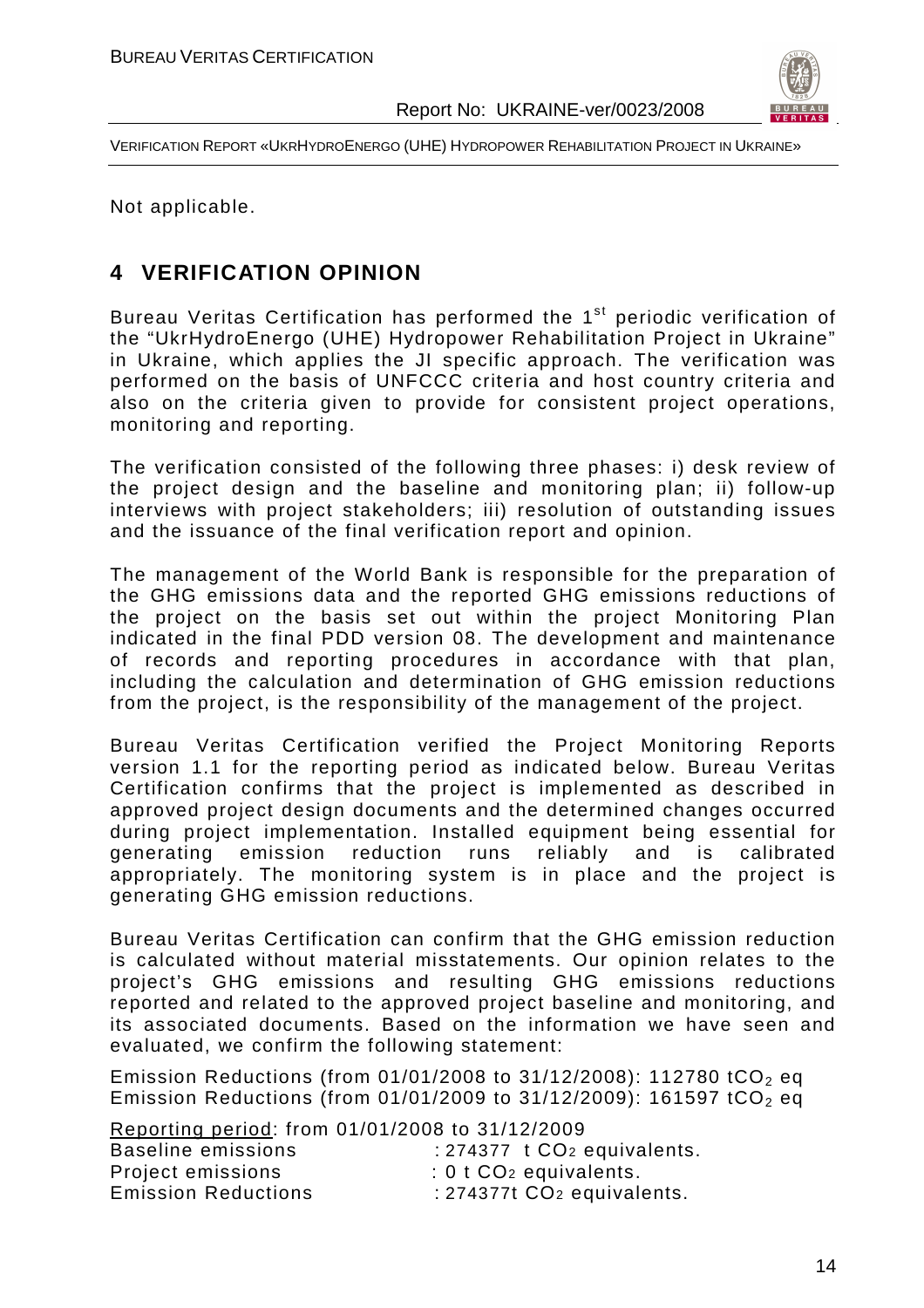

## **5 REFERENCES**

#### **Category 1 Documents:**

Documents provided by the World Bank that relate directly to the GHG components of the project.

- /1/ Monitoring Report "UkrHydroEnergo (UHE) Hydropower Rehabilitation Project in Ukraine", version 1.0, dated 5 of October 2010 (monitoring period: 01/01/2008 - 31/12/2008)
- /2/ Monitoring Report "UkrHydroEnergo (UHE) Hydropower Rehabilitation Project in Ukraine", version 1.0, dated 5 of October 2010 (monitoring period: 01/01/2009 - 31/12/2009)
- /3/ Monitoring Report "UkrHydroEnergo (UHE) Hydropower Rehabilitation Project in Ukraine", version 1.1, dated 9 of March 2011 (monitoring period: 01/01/2008 - 31/12/2008)
- /4/ Monitoring Report "UkrHydroEnergo (UHE) Hydropower Rehabilitation Project in Ukraine", version 1.1, dated 23 of March 2011 (monitoring period: 01/01/2009 - 31/12/2009)
- /5/ Excel file "Ukr Hyd Reh Mon Work (2007,2008,2009) 19 10 2010"
- /6/ Excel file "Ukraine Hydro Rehab Monitoring Workbook 28 01 2011"
- **Excel file "Ukraine Hydro Rehab Monitoring Workbook v1.2 22 03** 2011"
- /8/ PDD "UkrHydroEnergo (UHE) hydropower rehabilitation project in Ukraine", version 08, dated 04/02/2010
- /9/ Determination Report by SGS United Kingdom Ltd. No. JI.VAL.0040 "UkrHydroEnergo (UHE) hydropower rehabilitation project in Ukraine", dated 14/07/2010
- $/10/$  Letter of Approval # 5633/10/3-10 Issued by the Ministry for Ecology and Natural Resources of Ukraine, dated 18.05.2007
- /11/ Declaration of Approval Issued by the Netherlands` Ministry of Economic Affairs, dated 28.06.2007

#### **Category 2 Documents:**

Background documents related to the design and methodology employed in the design and other reference documents.

- /1/ Statement #1 of electricity generation and output produced by UHE for January of 2009,, dated 3.02.2009
- /2/ Statement of electricity generation and output of the coordinated hydroelectric system of Kyiv HPP and HAPP, dated 31.01.09
- /3/ Statement of electricity generation and output of the coordinated hydroelectric system of Kyiv HPP and HAPP, dated 31.12.2008
- /4/ Statement of electricity generation and output of the coordinated hydroelectric system of Kyiv HPP and HAPP, dated 31.12.2009
- /5/ Statement of electricity generation by Dnipro HPP for August 2009
- /6/ Statement of electricity generation by Dnipro HPP for December 2009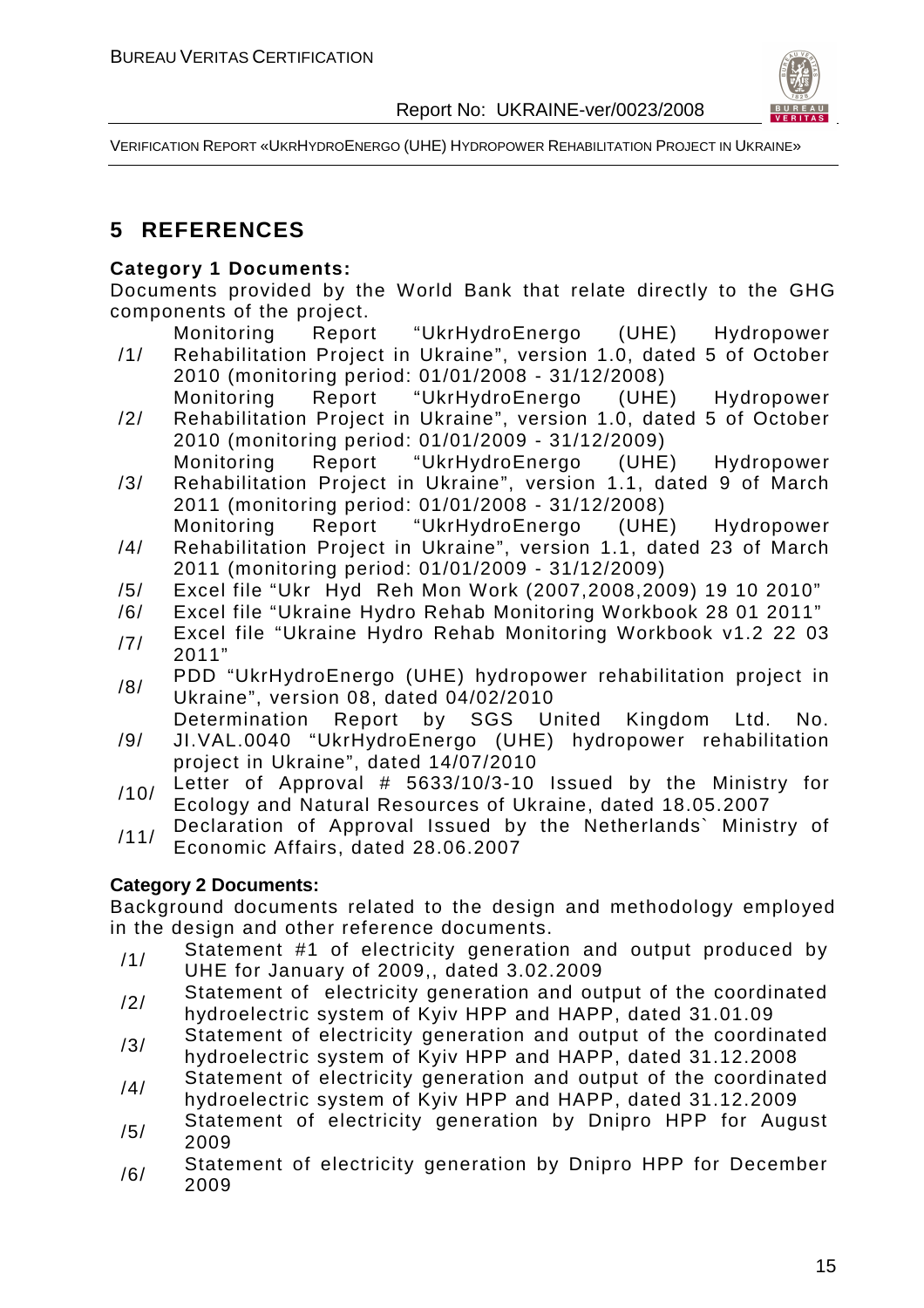

| /7/  | Statement of electricity generation by Dnipro HPP for July 2009                                    |
|------|----------------------------------------------------------------------------------------------------|
| /8/  | Statement of electricity generation by Dnipro HPP for November<br>2009                             |
| /9/  | Statement of electricity generation by Dnipro HPP for October<br>2009                              |
| /10/ | Statement of electricity generation by Dnipro HPP for September<br>2009                            |
| /11/ | electricity generation by Dnipro HPP, dated<br>Statement of<br>1.01.2010                           |
| /12/ | Statement of electricity generation by Dniprodzerzhynsk HPP,<br>dated 1.01.2008                    |
| /13/ | Statement of electricity generation by Dniprodzerzhynsk HPP,<br>dated 1.01.2009                    |
| /14/ | Statement of electricity generation by Dniprodzerzhynsk HPP,<br>dated 1.02.2008                    |
| /15/ | Statement of electricity generation by Dniprodzerzhynsk HPP,<br>dated 1.03.2008                    |
| /16/ | Statement of electricity generation by Dniprodzerzhynsk HPP,<br>dated 1.03.2009                    |
| /17/ | Statement of electricity generation by Dniprodzerzhynsk HPP,<br>dated 1.04.2008                    |
| /18/ | Statement of electricity generation by Dniprodzerzhynsk HPP,<br>dated 1.04.2009                    |
| /19/ | Statement of electricity generation by Dniprodzerzhynsk HPP,<br>dated 1.05.2008                    |
| /20/ | Statement of electricity generation by Dniprodzerzhynsk HPP,<br>dated 1.05.2009                    |
| /21/ | Statement of electricity generation by Dniprodzerzhynsk HPP,<br>dated 1.06.2008                    |
| /22/ | Statement of electricity generation by Dniprodzerzhynsk HPP,<br>dated 1.06.2009                    |
| /23/ | Statement of electricity generation by Dniprodzerzhynsk HPP,<br>dated 1.07.2008                    |
| /24/ | Statement of electricity generation by Dniprodzerzhynsk HPP,<br>dated 1.07.2009                    |
| /25/ | Statement of electricity generation by Dniprodzerzhynsk HPP,<br>dated 1.08.2008                    |
| /26/ | Statement of electricity generation by Dniprodzerzhynsk HPP,<br>dated 1.08.2009                    |
| /27/ | Statement of electricity generation by Dniprodzerzhynsk HPP,                                       |
| /28/ | dated 1.09.2008<br>Statement of electricity generation by Dniprodzerzhynsk HPP,                    |
| /29/ | dated 1.09.2009<br>Statement of electricity generation by Dniprodzerzhynsk HPP,                    |
| /30/ | dated 1.10.2008<br>Statement of electricity generation by Dniprodzerzhynsk HPP,<br>dated 1.10.2009 |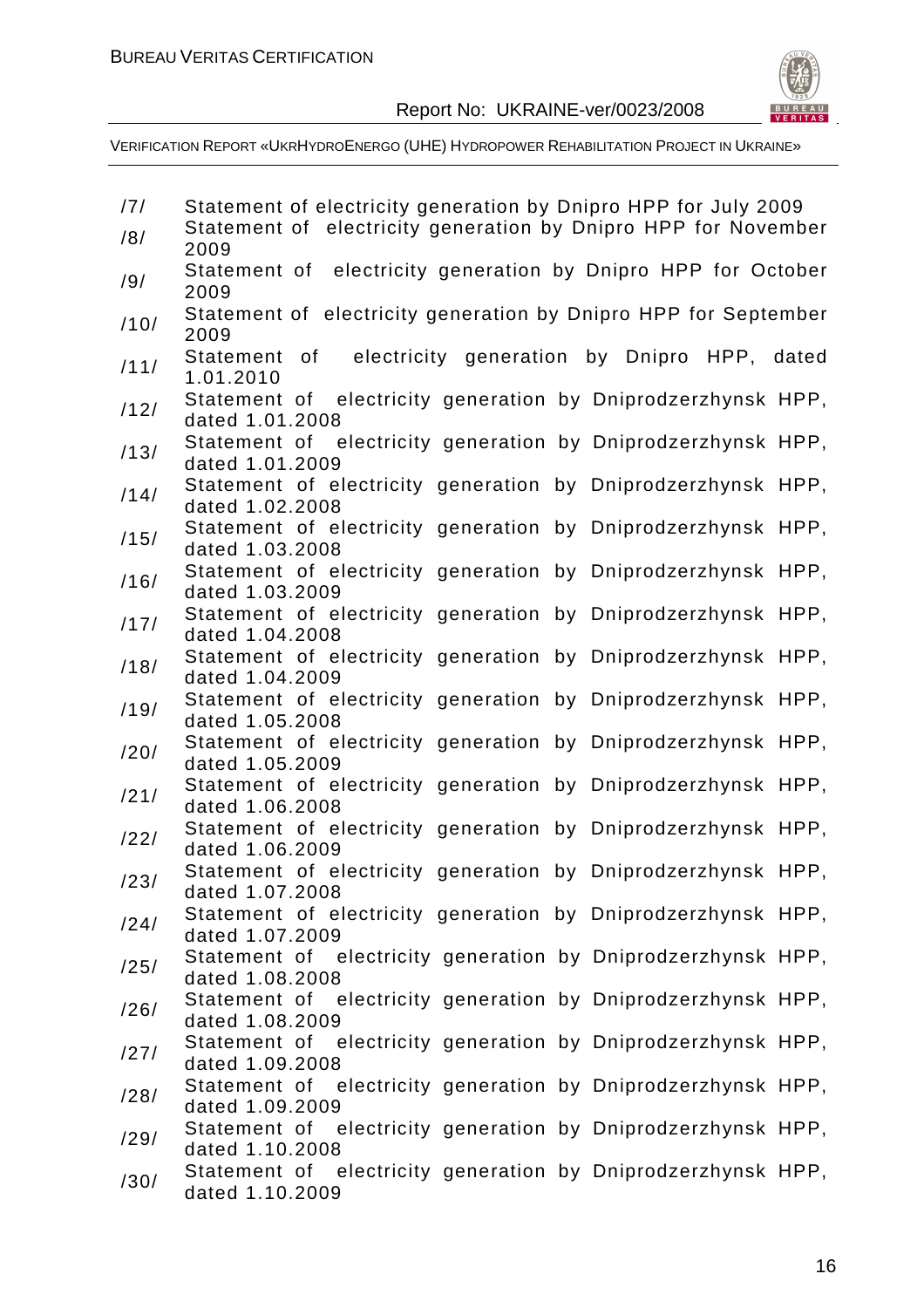

| /31/ | Statement of electricity generation by Dniprodzerzhynsk HPP,<br>dated 1.11.2008                           |
|------|-----------------------------------------------------------------------------------------------------------|
| /32/ | Statement of electricity generation by Dniprodzerzhynsk HPP,                                              |
|      | dated 1.11.2009                                                                                           |
| /33/ | Statement of electricity generation by Dniprodzerzhynsk HPP,<br>dated 1.12.2008                           |
| /34/ | Statement of electricity generation by Dniprodzerzhynsk HPP,<br>dated 1.12.2009                           |
| /35/ | Statement of making up the balance of electric power in Kaniv<br>HPP for August 2008                      |
| /36/ | Statement of making up the balance of electric power in Kaniv<br><b>HPP for December 2008</b>             |
| /37/ | Statement of making up the balance of electric power in Kaniv<br>HPP for July 2008                        |
| /38/ | Statement of making up the balance of electric power in Kaniv<br>HPP for June 2008                        |
| /39/ | Statement of making up the balance of electric power in Kaniv<br>HPP for May 2008                         |
| /40/ | Statement of making up the balance of electric power in Kaniv<br>HPP for March 2008                       |
| /41/ | Statement of making up the balance of electric power in Kaniv<br>HPP for November 2008                    |
| /42/ | Statement of making up the balance of electric power in Kaniv<br>HPP for October 2008                     |
| /43/ | Statement of making up the balance of electric power in Kaniv                                             |
|      | HPP for the period 18.04.2008-30.04.2008<br>Statement of making up the balance of electric power in Kaniv |
| /44/ | HPP for September 2008                                                                                    |
| /45/ | Statement of making up the balance of electric power in Kaniv<br>HPP for February 2008                    |
| /46/ | Statement of making up the balance of electric power in Kaniv                                             |
|      | HPP for January 2008<br>Statement of making up the balance of electric power in Kaniv                     |
| /47/ | HPP for December 2009                                                                                     |
| /48/ | Statement of making up the balance of electric power in Kaniv                                             |
|      | HPP for January 2009<br>Statement of the electric power balance in Kahovka HPP, dated                     |
| /49/ | 1.02.2008                                                                                                 |
| /50/ | Statement of the electric power balance in Kahovka HPP, dated<br>1.04.2008                                |
| /51/ | Statement of the electric power balance in Kahovka HPP, dated<br>1.04.2009                                |
| /52/ | Statement of the electric power balance in Kahovka HPP, dated<br>1.05.2008                                |
| /53/ | Statement of the electric power balance in Kahovka HPP, dated<br>1.05.2009                                |
| /54/ | Statement of the electric power balance in Kahovka HPP, dated                                             |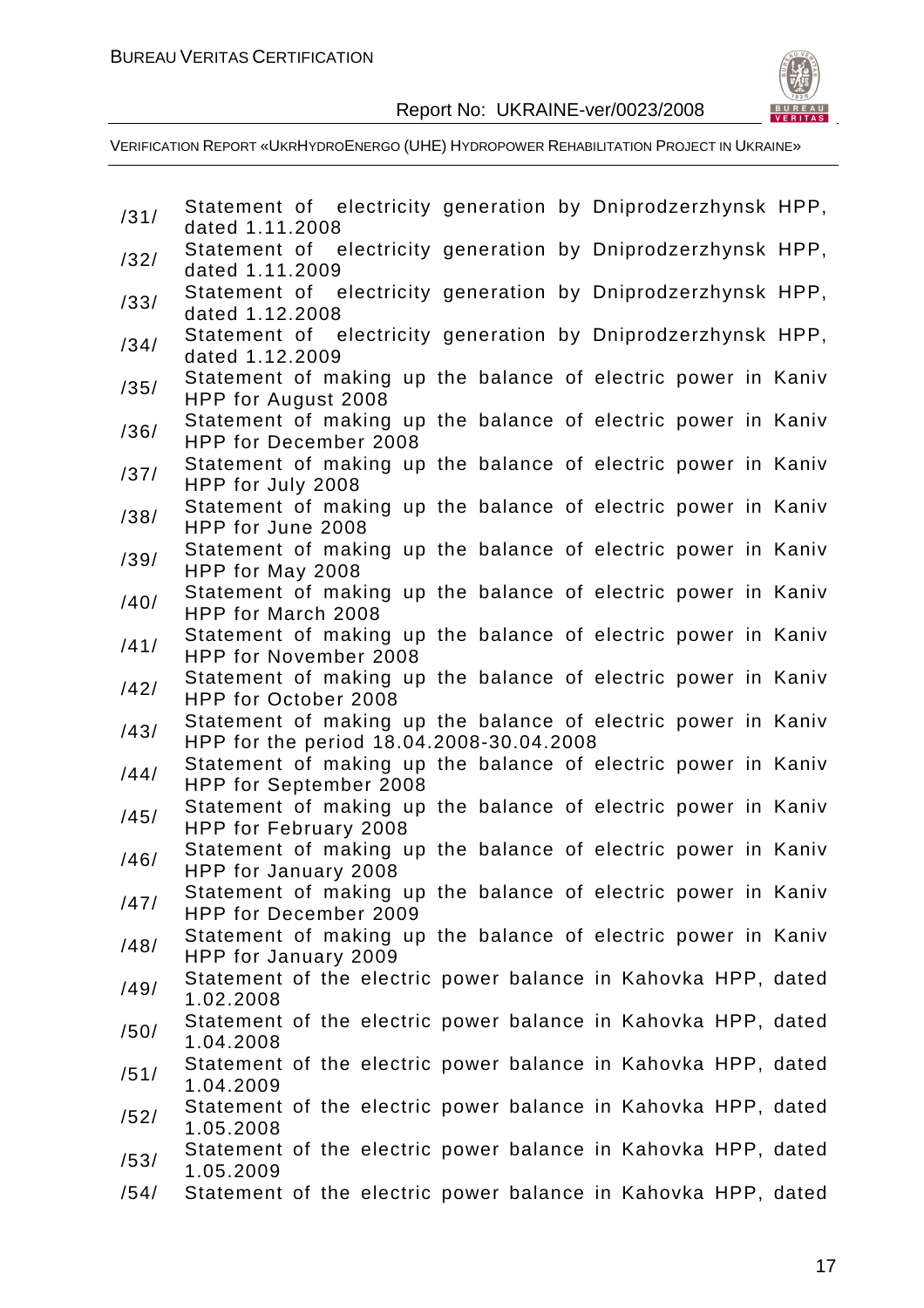



|      | 1.06.2009                                                                     |  |  |  |  |  |
|------|-------------------------------------------------------------------------------|--|--|--|--|--|
| /55/ | Statement of the electric power balance in Kahovka HPP, dated                 |  |  |  |  |  |
|      | 1.07.2008                                                                     |  |  |  |  |  |
| /56/ | Statement of the electric power balance in Kahovka HPP, dated                 |  |  |  |  |  |
|      | 1.07.2009<br>Statement of the electric power balance in Kahovka HPP, dated    |  |  |  |  |  |
| /57/ | 1.08.2008                                                                     |  |  |  |  |  |
|      | Statement of the electric power balance in Kahovka HPP, dated                 |  |  |  |  |  |
| /58/ | 1.09.2008                                                                     |  |  |  |  |  |
| /59/ | Statement of the electric power balance in Kahovka HPP,, dated                |  |  |  |  |  |
|      | 1.09.2009                                                                     |  |  |  |  |  |
| /60/ | Statement of the electric power balance in Kahovka HPP, dated                 |  |  |  |  |  |
|      | 1.10.2008<br>Statement of the electric power balance in Kahovka HPP, dated    |  |  |  |  |  |
| /61/ | 1.11.2008                                                                     |  |  |  |  |  |
|      | Statement of the electric power balance in Kahovka HPP, dated                 |  |  |  |  |  |
| /62/ | 1.12.2009                                                                     |  |  |  |  |  |
| /63/ | Statement of the electric power balance in Kahovka HPP, dated                 |  |  |  |  |  |
|      | 2.01.2008                                                                     |  |  |  |  |  |
| /64/ | Statement of the electric power balance in Kahovka HPP, dated<br>2.01.2009    |  |  |  |  |  |
|      | Statement of the electric power balance in Kahovka HPP, dated                 |  |  |  |  |  |
| /65/ | 2.02.2009                                                                     |  |  |  |  |  |
| /66/ | Statement of the electric power balance in Kahovka HPP, dated                 |  |  |  |  |  |
|      | 2.03.2009                                                                     |  |  |  |  |  |
| /67/ | Statement of the electric power balance in Kahovka HPP, dated                 |  |  |  |  |  |
|      | 2.06.2008<br>Statement of the electric power balance in Kahovka HPP, dated    |  |  |  |  |  |
| /68/ | 2.11.2009                                                                     |  |  |  |  |  |
| /69/ | Statement of the electric power balance in Kahovka HPP, dated                 |  |  |  |  |  |
|      | 3.03.2008                                                                     |  |  |  |  |  |
| /70/ | Statement of the electric power balance in Kahovka HPP, dated                 |  |  |  |  |  |
|      | 3.08.2009<br>Statement of the electric power balance in Kahovka HPP, dated    |  |  |  |  |  |
| /71/ | 3.11.2008                                                                     |  |  |  |  |  |
|      | Statement of the electric power balance in Kremenchuk HPP,                    |  |  |  |  |  |
| 1721 | dated 1.09.2009                                                               |  |  |  |  |  |
| /73/ | Statement of the electric power balance in Kremenchuk HPP,                    |  |  |  |  |  |
|      | dated 1.10.2009                                                               |  |  |  |  |  |
| /74/ | Statement of the electric power balance in Kremenchuk HPP,<br>dated 1.12.2009 |  |  |  |  |  |
| /75/ | Statement of the electric power balance in Kremenchuk HPP,                    |  |  |  |  |  |
|      | dated 2.11.2009                                                               |  |  |  |  |  |
| /76/ | Statement of the electric power balance in Kremenchuk HPP,                    |  |  |  |  |  |
|      | dated 2.12.2009                                                               |  |  |  |  |  |
| /77/ | Statement of the electric power balance in Kremenchuk HPP,                    |  |  |  |  |  |
|      | dated 3.08.2009                                                               |  |  |  |  |  |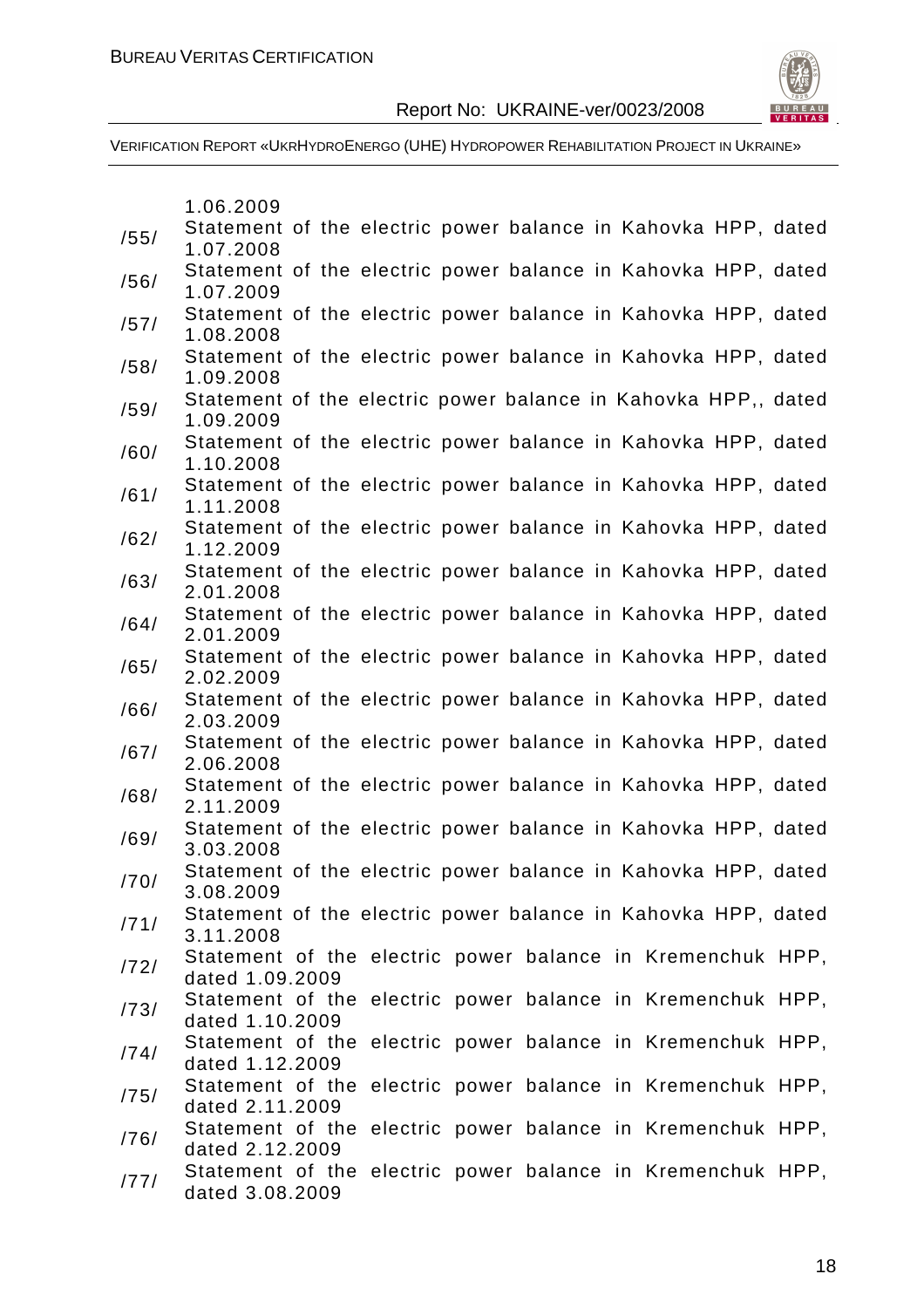

/78/ Data on water discharge through turbines for energy generation and energy generation by Dniprodzerzhynsk HPP for August 2008 /79/ Data on water discharge through turbines for energy generation and energy generation by Dniprodzerzhynsk HPP for August 2009 /80/ Data on water discharge through turbines for energy generation and energy generation by Dniprodzerzhynsk HPP for April 2008 /81/ Data on water discharge through turbines for energy generation and energy generation by Dniprodzerzhynsk HPP for April 2009 /82/ Data on water discharge through turbines for energy generation and energy generation by Dniprodzerzhynsk HPP for December 2008 /83/ Data on water discharge through turbines for energy generation and energy generation by Dniprodzerzhynsk HPP for December 2009 /84/ Data on water discharge through turbines for energy generation and energy generation by Dniprodzerzhynsk HPP for July 2008 /85/ Data on water discharge through turbines for energy generation and energy generation by Dniprodzerzhynsk HPP for July 2009 /86/ Data on water discharge through turbines for energy generation and energy generation by Dniprodzerzhynsk HPP for June 2008 /87/ Data on water discharge through turbines for energy generation and energy generation by Dniprodzerzhynsk HPP for June 2009 /88/ Data on water discharge through turbines for energy generation and energy generation by Dniprodzerzhynsk HPP for May 2008 /89/ Data on water discharge through turbines for energy generation and energy generation by Dniprodzerzhynsk HPP for March 2008 /90/ Data on water discharge through turbines for energy generation and energy generation by Dniprodzerzhynsk HPP for March 2009 /91/ Data on water discharge through turbines for energy generation and energy generation by Dniprodzerzhynsk HPP for November 2008 /92/ Data on water discharge through turbines for energy generation and energy generation by Dniprodzerzhynsk HPP for November 2009 /93/ Data on water discharge through turbines for energy generation and energy generation by Dniprodzerzhynsk HPP for October 2008 /94/ Data on water discharge through turbines for energy generation and energy generation by Dniprodzerzhynsk HPP for October 2009 /95/ Data on water discharge through turbines for energy generation and energy generation by Dniprodzerzhynsk HPP for September 2008 /96/ Data on water discharge through turbines for energy generation and energy generation by Dniprodzerzhynsk HPP for September 2009 /97/ Data on water discharge through turbines for energy generation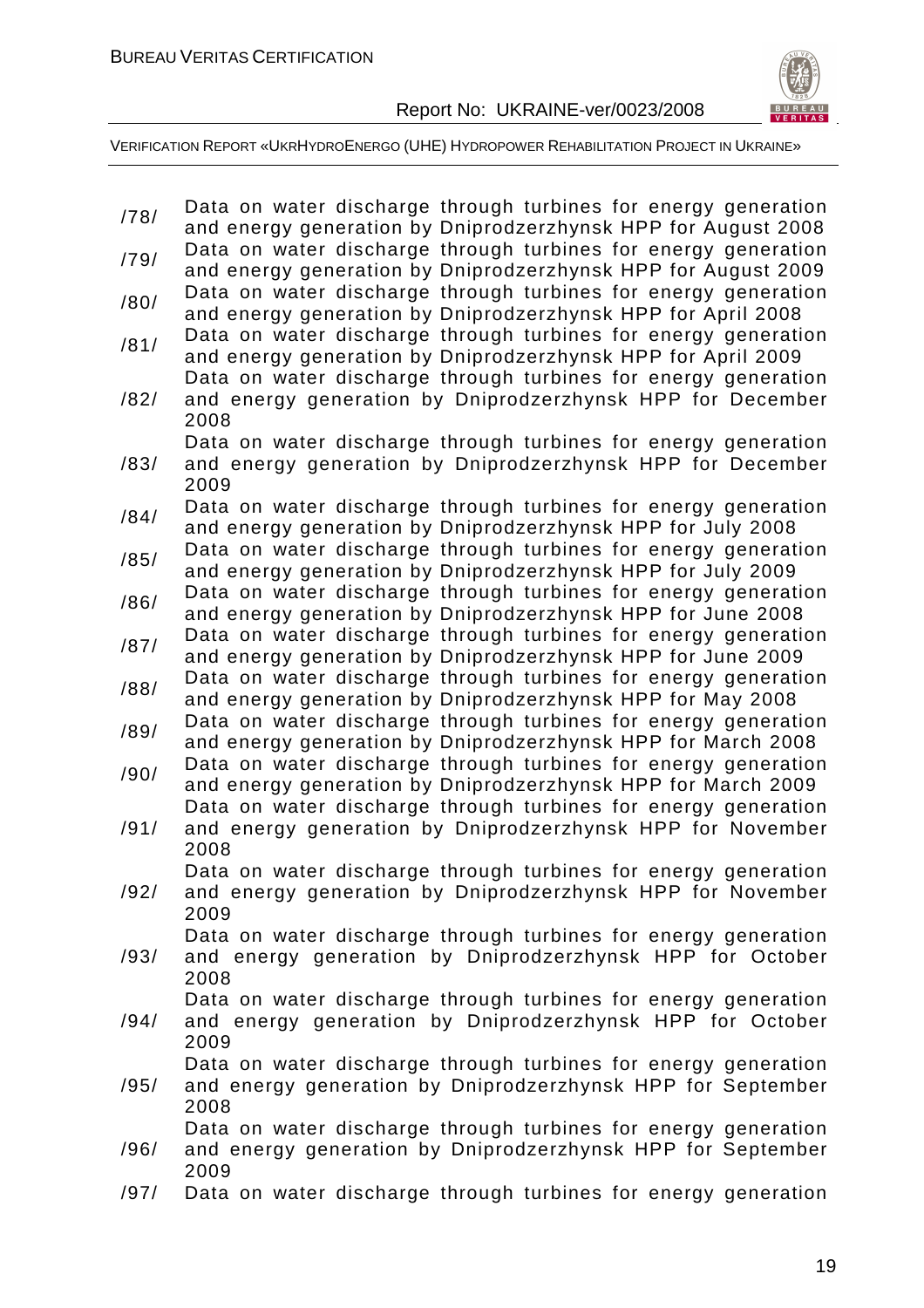

|       | and energy generation by Dniprodzerzhynsk HPP for February                 |
|-------|----------------------------------------------------------------------------|
|       | 2008                                                                       |
|       | Data on water discharge through turbines for energy generation             |
| /98/  | and energy generation by Dniprodzerzhynsk HPP for February                 |
|       | 2009                                                                       |
| /99/  | Data on water discharge through turbines for energy generation             |
|       | and energy generation by Dniprodzerzhynsk HPP for June 2009                |
|       | Data on water discharge through turbines for energy generation             |
| /100/ | and energy generation by Dniprodzerzhynsk HPP for January of               |
|       | 2008                                                                       |
|       | Data on water discharge through turbines for energy generation             |
| /101/ | and energy generation by Dniprodzerzhynsk HPP for January of               |
|       | 2009                                                                       |
| /102/ | Report on results of water resources using by Kyiv HPP for March<br>2009   |
|       | Report on results of water resources using by Kyiv HPP for                 |
| /103/ | September 2009                                                             |
|       | Report on results of water resources using by Kyiv HPP for                 |
| /104/ | December 2009                                                              |
|       | Report on results of water resources using by Kyiv HPP for                 |
| /105/ | October 2009                                                               |
|       | Report on results of water resources using by Kyiv HPP for April           |
| /106/ | 2009                                                                       |
| /107/ | Report on results of using water resources by Kyiv HPP for July            |
|       | 2009                                                                       |
| /108/ | Report on results of water resources using by Kyiv HPP for                 |
|       | November 2009                                                              |
| /109/ | Report on results of water resources using by Kyiv HPP for                 |
|       | February 2009                                                              |
| /110/ | Report on results of water resources using by Kyiv HPP for                 |
|       | September 2010                                                             |
| /111/ | Report on results of water resources using by Kyiv HPP for                 |
|       | August 2009                                                                |
| /112/ | Report on results of water resources using by Kyiv HPP for<br>January 2009 |
|       | Report on results of water resources using by Kyiv HPP for May             |
| /113/ | 2009                                                                       |
|       | /114/ Shift report, OJSC "Urkhydroenergo" dated 25.10.2010                 |
|       | /115/ Balance of the HPP work for August 2009                              |
|       | /116/ Balance of the HPP work for December 2009                            |
|       | /117/ Balance of the HPP work for July 2009                                |
|       | /118/ Balance of the HPP work for November 2009                            |
|       | /119/ Balance of the HPP work for October 2009                             |
|       | /120/ Balance of the HPP work for September 2009                           |
|       | Data on water discharge through turbines for energy generation             |
| /121/ | and energy generation by Dnipro HPP for September 2008                     |
| /122/ | Data on water discharge through turbines for energy generation             |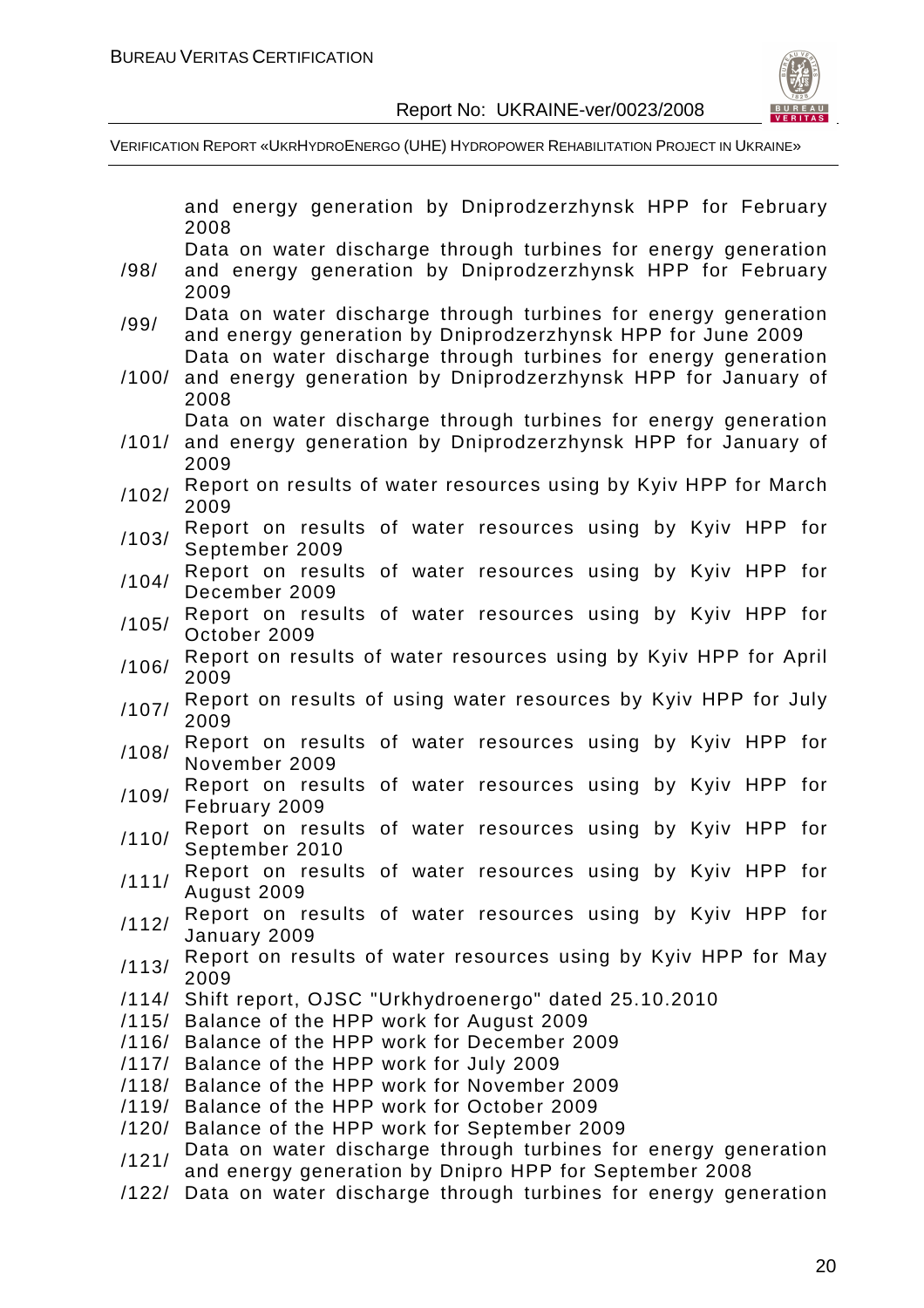

|       | and energy generation by Dnipro HPP for January 2009<br>Data on water discharge through turbines for energy generation       |
|-------|------------------------------------------------------------------------------------------------------------------------------|
| /123/ | and energy generation by Dniprodzerzhynsk HPP for September<br>2008                                                          |
|       | Data on water discharge through turbines for energy generation                                                               |
| /124/ | and energy generation by Dniprodzerzhynsk HPP for January<br>2009                                                            |
| /125/ | Data on water discharge through turbines for energy generation<br>and energy generation by Kahovka HPP for September 2008    |
| /126/ | Data on water discharge through turbines for energy generation                                                               |
|       | and energy generation by Kahovka HPP for January 2009                                                                        |
| /127/ | Data on water discharge through turbines for energy generation<br>and energy generation by Kremenchuk HPP for September 2008 |
| /128/ | Data on water discharge through turbines for energy generation                                                               |
|       | and energy generation by Kremenchuk HPP for January 2009<br>Data on water discharge through turbines for energy generation   |
| /129/ | and energy generation by "Kaniv HPP" for September 2008                                                                      |
| /130/ | Data on water discharge through turbines for energy generation<br>and energy generation by "Kaniv HPP" for January 2009      |
| /131/ | Total consumption of water through the turbines of Kaniv HPP for                                                             |
|       | August 2008<br>Total consumption of water through the turbines of Kaniv HPP for                                              |
| /132/ | <b>April 2008</b>                                                                                                            |
| /133/ | Total consumption of water through the turbines of Kaniv HPP for<br><b>July 2008</b>                                         |
| /134/ | Total consumption of water through the turbines of Kaniv HPP for<br><b>June 2008</b>                                         |
| /135/ | Total consumption of water through the turbines of Kaniv HPP for<br>May 2008                                                 |
| /136/ | Total consumption of water through the turbines of Kaniv HPP for<br><b>March 2008</b>                                        |
| /137/ | Total consumption of water through the turbines of Kaniv HPP for<br>October 2008                                             |
| /138/ | Total consumption of water through the turbines of Kaniv HPP for<br>September 2008                                           |
| /139/ | Total consumption of water through the turbines of Kaniv HPP for<br>February 2008                                            |
| /140/ | Total consumption of water through the turbines of Kaniv HPP for<br>January 2008                                             |
| /141/ | Decade<br>consumption through turbines for<br>water<br>energy                                                                |
| /142/ | generation and energy generation by Kyiv HPP for January 2009<br>Electricity meter reading of Dniprodzerzhynsk HPP for 2010  |
| /143/ | Protocol #639/05 of verification of watt-hour<br>meter, dated                                                                |
|       | 18.03.2008. Meter model EA05RAL-B-4. Number 01057592.<br>Protocol #641/05 of verification of watt-hour meter, dated          |
| /144/ | 18.03.2008. Meter model EA05RAL-B-4. Number 01057602.                                                                        |
| /145/ | Protocol #642/05 of verification of watt-hour meter, dated                                                                   |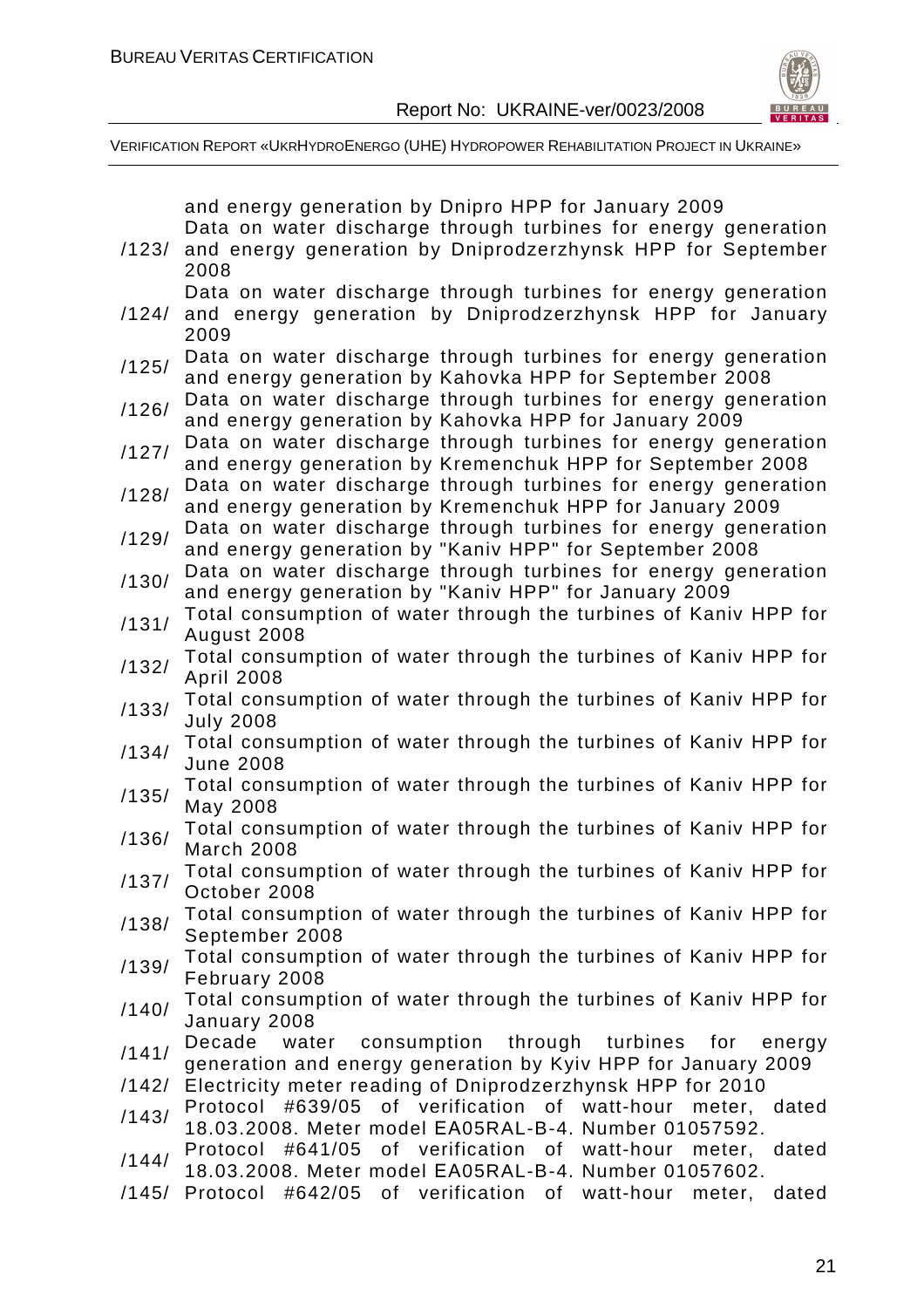

|                | 18.03.2008. Meter model EA05RAL-B-4. Number 01057513.                                                                                                 |
|----------------|-------------------------------------------------------------------------------------------------------------------------------------------------------|
| /146/          | Protocol #643/05 of verification of watt-hour meter, dated<br>18.03.2008. Meter model EA05RAL-B-4. Number 01057581.                                   |
| /147/          | Protocol #644/05 of verification of watt-hour meter,<br>dated<br>18.03.2008. Meter model EA05RAL-B-4. Number 01057582.                                |
| /148/          | Protocol #645/05 of verification of watt-hour meter, dated<br>18.03.2008. Meter model EA05RAL-B-4. Number 01057619.                                   |
| /149/          | #706/05 of verification of watt-hour<br>dated<br>Protocol<br>meter,                                                                                   |
| /150/          | 02.04.2008. Meter model EA05RAL-B-4. Number 01057605.<br>Protocol #709/05 of verification of watt-hour meter, dated                                   |
|                | 02.04.2008. Meter model EA05RAL-B-4. Number 01057594.<br>Protocol #711/05 of verification of watt-hour meter, dated                                   |
| /151/          | 02.04.2008. Meter model EA05RAL-B-4. Number 01057607.                                                                                                 |
| /152/<br>/153/ | Protocol of calibration #10-184, dated 21.09.2010<br>Protocol of calibration #10-185, dated 22.09.2010                                                |
|                | The calculation of consumption through the turbines and for                                                                                           |
|                | /154/ technical and water supply of Kremenchuk HPP for September<br>2009                                                                              |
|                | The calculation of consumption through the turbines and for<br>/155/ technical and water supply of Kremenchuk HPP for December<br>2009                |
| /156/          | The calculation of consumption through the turbines and for<br>technical and water supply of Kremenchuk HPP for October 2009                          |
| /157/          | The calculation of consumption through the turbines and for<br>technical and water supply of Kremenchuk HPP for July 2009                             |
| /158/          | The calculation of consumption through the turbines and for<br>technical and water supply of Kremenchuk HPP for November<br>2009                      |
| /159/          | The calculation of consumption through the turbines and for<br>technical and water supply of Kremenchuk HPP for 2009                                  |
| /160/          | The certificate #3432 granted for Paschenko Tatyana Vasyl'evna<br>in 2008                                                                             |
| /161/          | The certificate on acceptance and packaging of the meter<br>#01184666. The model - AI805RAL-P4G-DW-4. The date of<br>verification is 14.07.2008       |
| /162/          | The certificate on acceptance and packaging of the meter<br>#01184667. The model - AI805RAL-P4G-DW-4. The date of                                     |
|                | verification is 11.07.2009<br>The certificate on acceptance and packaging of the meter<br>/163/ #01184671. The model - AI805RAL-P4G-DW-4. The date of |
|                | verification is 11.07.2008<br>The certificate on acceptance and packaging of the meter                                                                |
| /164/          | #01184673. The model - AI805RAL-P4G-DW-4. The date of<br>verification is 11.07.2008                                                                   |
|                | The certificate on acceptance and packaging of the meter<br>/165/ #01184677. The model - AI805RAL-P4G-DW-4. The date of<br>verification is 11.07.2008 |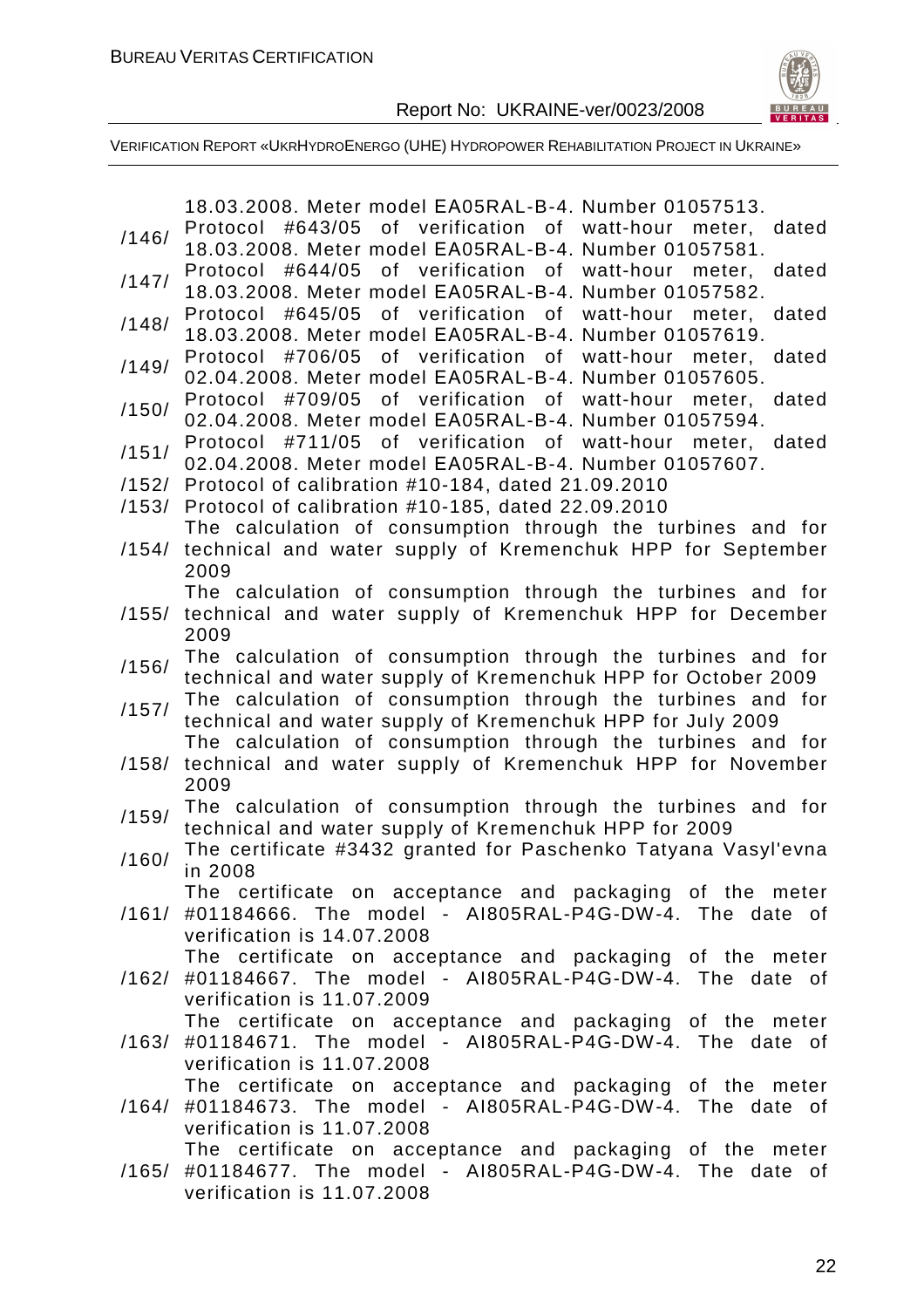

|             | The certificate on acceptance and packaging of the meter                 |
|-------------|--------------------------------------------------------------------------|
| /166/       | #01184679. The model - AI805RAL-P4G-DW-4. The date of                    |
|             | verification is 11.07.2008                                               |
|             | The certificate on acceptance and packaging of the meter                 |
| /167/       | #01184684. The model - AI805RAL-P4G-DW-4. The date of                    |
|             | verification is 11.07.2008                                               |
|             | The certificate on acceptance and packaging of the meter                 |
| /168/       | #01184686. The model - AI805RAL-P4G-DW-4. The date of                    |
|             | verification is 11.07.2008                                               |
|             | The certificate on acceptance and packaging of the meter                 |
| /169/       | #01184687. The model - AI805RAL-P4G-DW-4. The date of                    |
|             | verification is 11.07.2009                                               |
|             | The certificate on acceptance and packaging of the meter                 |
| /170/       | #01184688. The model - AI805RAL-P4G-DW-4. The date of                    |
|             | verification is 11.07.2008                                               |
|             | The certificate on acceptance and packaging of the meter                 |
| /171/       | #01184691. The model - AI805RAL-P4G-DW-4. The date of                    |
|             | verification is 14.07.2008                                               |
|             | The certificate on acceptance and packaging of the meter                 |
| /172/       | #01184694. The model - AI805RAL-P4G-DW-4. The date of                    |
|             | verification is 11.07.2008                                               |
|             | The certificate on acceptance and packaging of the meter                 |
| /173/       | #01184754. The model - AI805RAL-P4G-DW-4. The date of                    |
|             | verification is 15.07.2008                                               |
|             | The certificate on acceptance and packaging of the meter                 |
| /174/       | #01184755. The model - AI805RAL-P4G-DW-4. The date of                    |
|             | verification is 15.07.2008                                               |
| /175/       | #172 of electric power meter verification<br>certificate<br>The          |
|             | #1057629, model EA05RAL-B-4, dated 27.06.2008                            |
| /176/       | The certificate #173 of electric<br>power meter verification             |
|             | #1057617, model EA05RAL-B-4, dated 27.06.2008                            |
| /177/       | The certificate #174 of electric<br>power meter verification             |
|             | #1088050, model EA05RAL-B-4, dated 27.06.2008                            |
| /178/       | The certificate #175 of electric power meter verification, dated         |
|             | 27.06.2008                                                               |
| /179/       | The certificate #176 of electric power meter<br>verification             |
|             | #1057640, model EA05RAL-B-4, dated 27.06.2008                            |
| /180/       | verification<br>certificate<br>#177 of electric<br>The<br>power<br>meter |
|             | #1057597, model EA05RAL-B-4, dated 27.06.2008                            |
| /181/       | certificate<br>The<br>#178 of electric<br>power meter verification       |
|             | #1057618, model EA05RAL-B-4, dated 27.06.2008                            |
| /182/       | #179 of electric power meter verification<br>certificate<br>The          |
|             | #1057586, model EA05RAL-B-4, dated 27.06.2008                            |
|             | certificate<br>#39-03-0454<br>of<br>verification<br>The<br>οf            |
|             | /183/ excessive pressure transducer Sapphire-22MT, #503031, dated        |
|             | 25.03.2010                                                               |
| $/184/$ The | certificate<br>#39-03-0455<br>verification<br>of<br>of                   |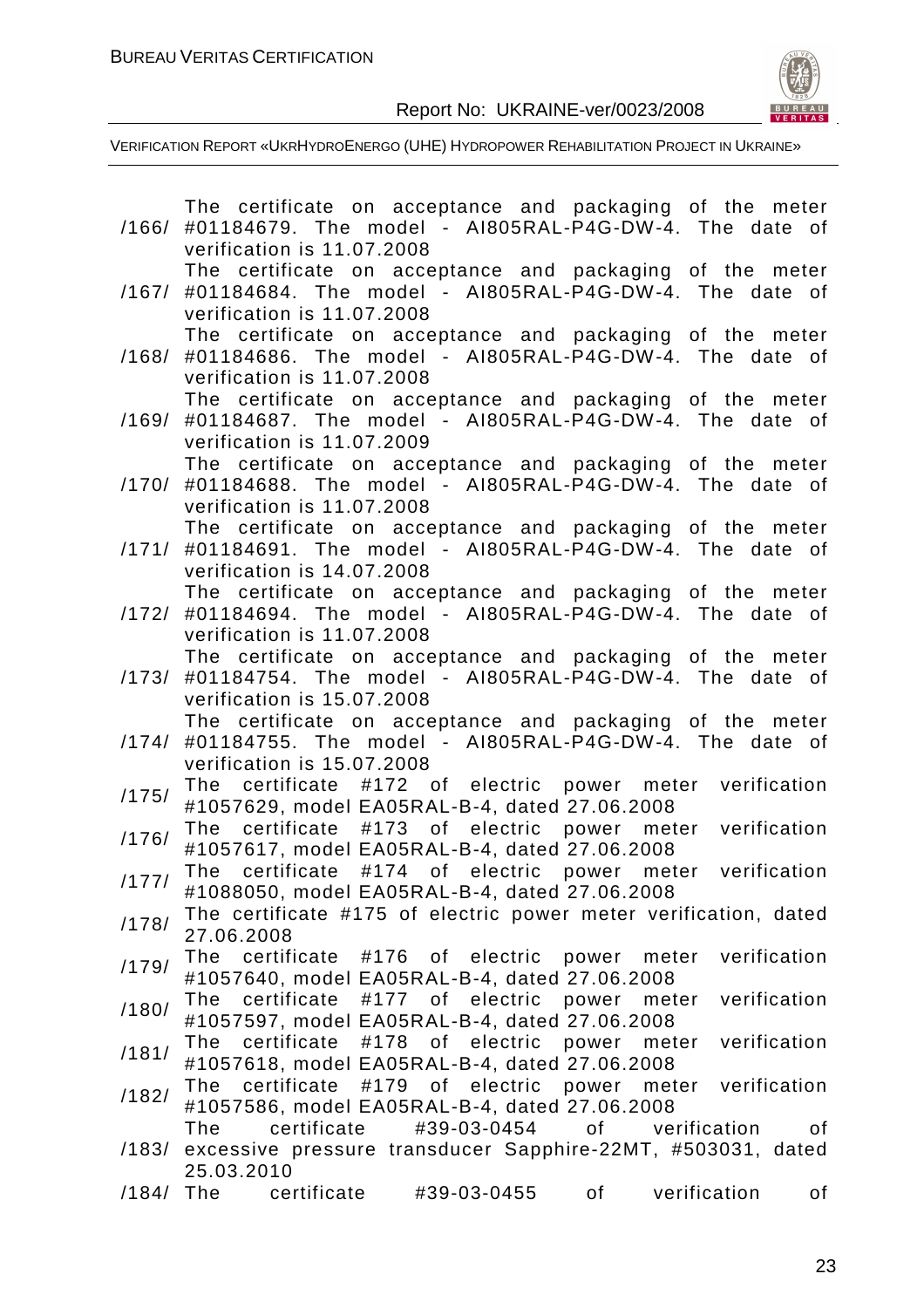

VERIFICATION REPORT «UKRHYDROENERGO (UHE) HYDROPOWER REHABILITATION PROJECT IN UKRAINE»

excessive pressure transducer Sapphire-22MT, #503032, dated

25.03.2010 /185/ The certificate #509 of verification of hydrostatic pressure transducer JUMO D76 #030, dated 14.08.2009 /186/ The certificate #510 of verification of hydrostatic pressure transducer JUMO D76 #031, dated 14.08.2009 /187/ The certificate #511 of verification of hydrostatic pressure transducer JUMO D76 #032, dated 14.08.2009 /188/ The certificate #512 of verification of hydrostatic pressure transducer JUMO D76 #033, dated 14.08.2009 /189/ The certificate of calibration ЗВТ №10-185, dated 22.09.2011 /190/ Training certificate #408753 of Tetiana Paschenko, dated 04.06.2010. Registration number #1436 /191/ Training certificate #524476 of Tetiana Dyadura, dated 27.09.2008. Registration number #793 /192/ Training certificate #620256 of Yevgeniy Ivanushko, dated 12.02.2010. Registration number #129 /193/ Training certificate #631657 of Viktor Vasylenko, dated 04.06.2010. Registration number #49-2НК/10 /194/ Training certificate #442717 of Volodymyr Kosenko, dated 9.02.2008. Registration number #135 /195/ Training certificate #442798 of Valeriy Fursa, dated 1.03.2008. Registration number #215 /196/ Training certificate #538195 of Sergiy Suhomlyn, dated 27.02.2009. Registration number #170 /197/ The certificate of authorities #№ПК 027-2009, dated 17.12.2009 /198/ The certification of participation in the seminar "Measurement assurance of activity of enterprises and organizations of the region" granted Sergiy Shtepura, dated 2010. Registration #25/9983 /199/ Daily record of the main equipment functioning, dated 12.10.2010 /200/ Photo - generator-transformer unit /201/ Photo - generator of calculation active and reactive energy of Kaniv HPP /202/ Photo - Kahovka generating unit /203/ Photo - Kahovka generating unit during reconstruction /204/ Photo - excitation system /205/ Photo - meter. Model ЕА02RAL-B-4. Works number 01057472 /206/ Photo - meter. Model ЕА02RAL-B-4. Works number 01057538 /207/ Photo - meter. Model ЕА02RAL-B-4. Works number 01057541 /208/ Photo - meter. Model ЕА02RAL-B-4. Works number 01057547 /209/ Photo - meter. Model ЕА02RAL-B-4. Works number 01057548 /210/ Photo - meter. Model ЕА02RAL-B-4. Works number 01133558 /211/ Photo - meter. Model ЕА05RAL-B-3. Works number 01042841 /212/ Photo - meter. Model ЕА05RAL-B-3. Works number 01042844 /213/ Photo - meter. Model ЕА05RAL-B-3. Works number 01044493 /214/ Photo - meter. Model ЕА05RAL-B-3. Works number 01044509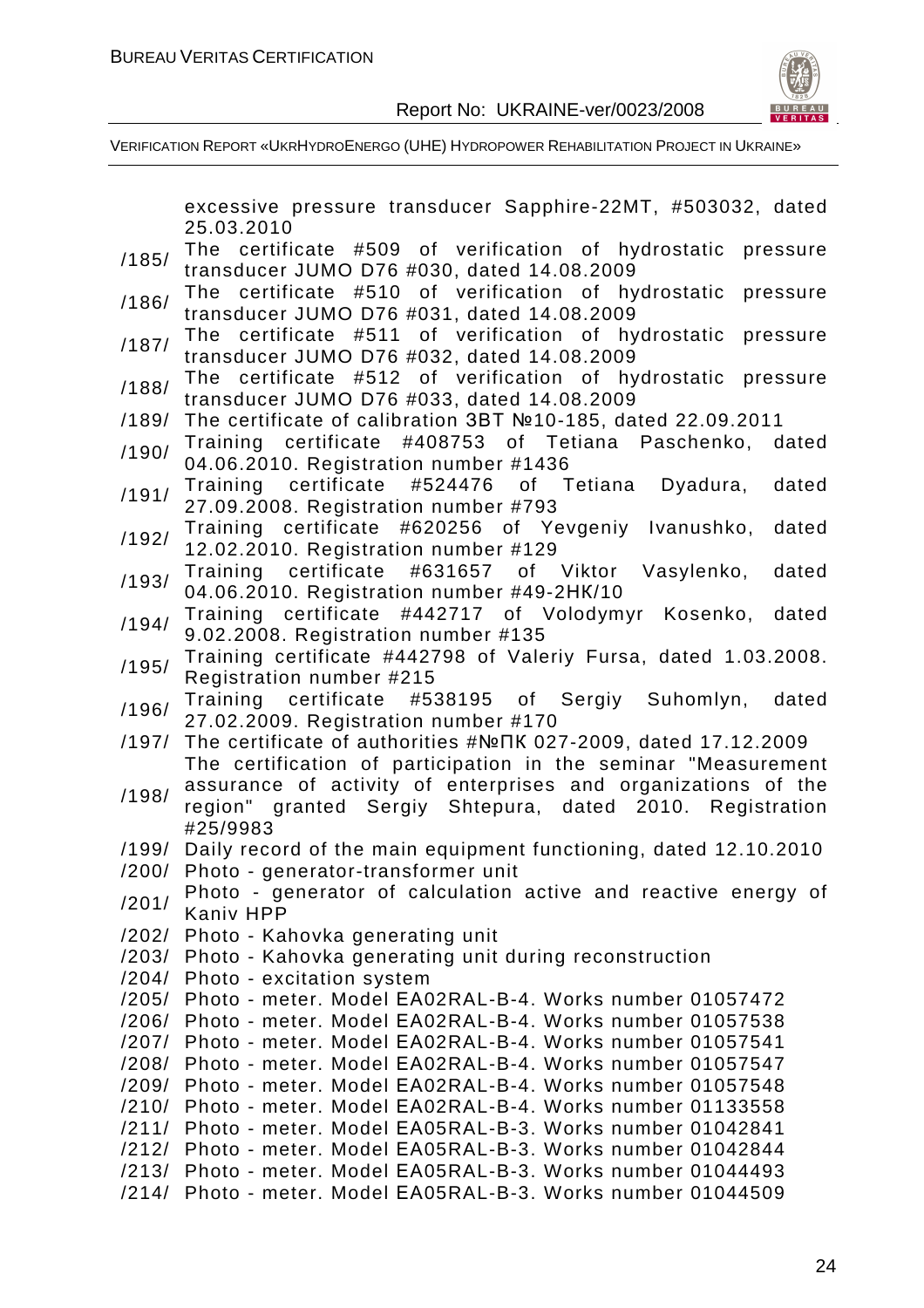

VERIFICATION REPORT «UKRHYDROENERGO (UHE) HYDROPOWER REHABILITATION PROJECT IN UKRAINE»

|       | /215/ Photo - meter. Model EA05RAL-B-3. Works number 01048643 |
|-------|---------------------------------------------------------------|
| /216/ | Photo - meter. Model EA05RAL-B-3. Works number 01054487       |
| /217/ | Photo - meter. Model EA05RAL-B-3. Works number 01054488       |
| /218/ | Photo - meter. Model EA05RAL-B-3. Works number 01057659       |
| /219/ | Photo - meter. Model EA05RAL-B-3. Works number 01057659       |
| /220/ | Photo - meter. Model EA05RAL-B-3. Works number 01057685       |
| /221/ | Photo - meter. Model EA05RAL-B-3. Works number 01057718       |
| /222/ | Photo - meter. Model EA05RAL-B-3. Works number 01057736       |
| /223/ | Photo - meter. Model EA05RAL-B-3. Works number 01057740       |
| /224/ | Photo - meter. Model EA05RAL-B-3. Works number 01057743       |
| /225/ | Photo - meter. Model EA05RAL-B-4. Works number 01057578       |
| /226/ | Photo - meter. Model EA05RAL-B-4. Works number 01057581       |
| /227/ | Photo - meter. Model EA05RAL-B-4. Works number 01057582       |
| /228/ | Photo - meter. Model EA05RAL-B-4. Works number 01057591       |
| /229/ | Photo - meter. Model EA05RAL-B-4. Works number 01057592       |
| /230/ | Photo - meter. Model EA05RAL-B-4. Works number 01057594       |
| /231/ | Photo - meter. Model EA05RAL-B-4. Works number 01057602       |
| /232/ | Photo - meter. Model EA05RAL-B-4. Works number 01057605       |
| /233/ | Photo - meter. Model EA05RAL-B-4. Works number 01057607       |
| /234/ | Photo - meter. Model EA05RAL-B-4. Works number 01057613       |
| /235/ | Photo - meter. Model EA05RAL-B-4. Works number 01057614       |
| /236/ | Photo - meter. Model EA05RAL-B-4. Works number 01057619       |
| /237/ | Photo - meter. Model EA05RAL-B-4. Works number 01057633       |
| /238/ | Photo - meter. Model EA05RAL-B-4. Works number 01057635       |
| /239/ | Photo - meter. Model A1802RAL-P4GB-DW-4. Number 01184540      |
| /240/ | Photo - meter. Model A1802RAL-P4GB-DW-4. Number 01184542      |
| /241/ | Photo - meter. Model A1802RAL-P4GB-DW-4. Number 01184545      |
| /242/ | Photo - meter. Model A1802RAL-P4GB-DW-4. Number 01184548      |
| /243/ | Photo - meter. Model A1802RAL-P4GB-DW-4. Number 01184568      |
| /244/ | Photo - meter. Model A1802RAL-P4GB-DW-4. Number 01184573      |
| /245/ | Photo - meter. Model A1802RAL-P4GB-DW-4. Number 01184577      |
| /246/ | Photo - meter. Model A1802RAL-P4GB-DW-4. Number 01184584      |
|       | /247/ Photo - turbine in reconstruction of Kremenchuk HPP     |
| /248/ | Photo - excitation system of Kremenchuk HPP                   |
|       | /249/ Photo - turbine #2 of Kremenchuk HPP                    |
|       | /250/ Photo - turbine runner of Kremenchuk HPP                |
|       | /251/ Photo - turbine of Kyiv HPP                             |
|       | /252/ Photo - excitation system of Kyiv HPP                   |
| /253/ | Photo - turbine room of Dnipro HPP                            |

#### **Persons interviewed:**

List persons interviewed during the verification or persons that contributed with other information that are not included in the documents listed above.

OJSC "Ukrhydroenergo"

/1/ Zhanna Gutina – First deputy director of Economy & Investments Department, Project Coordinator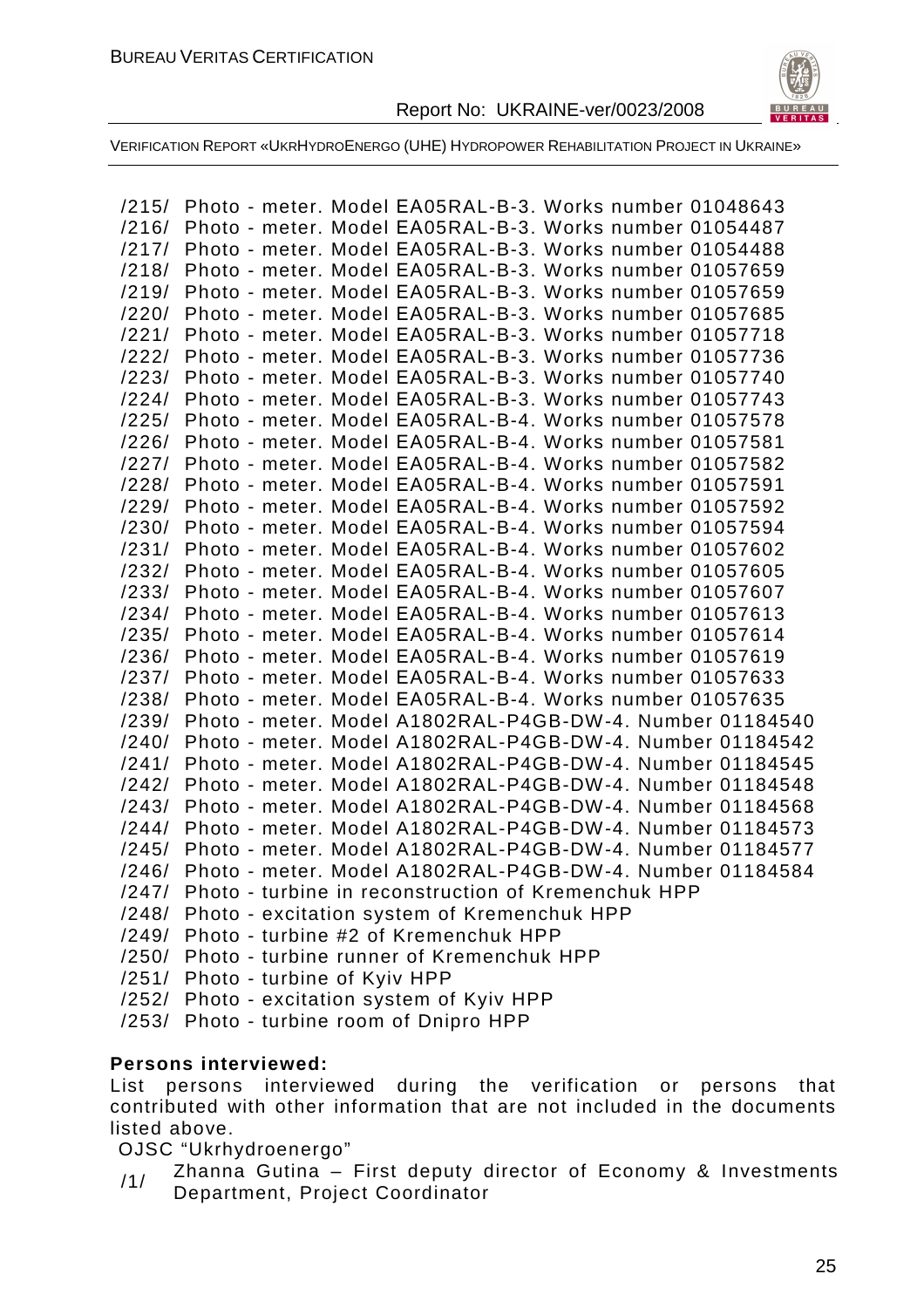

VERIFICATION REPORT «UKRHYDROENERGO (UHE) HYDROPOWER REHABILITATION PROJECT IN UKRAINE»

- /2/ Olga Pavliuk Economist of Economy & Investments Department
- $/3/$  Yashar Amirov Lead programming engineer of Generation Department
- /4/ Vyacheslav Medvediev Senior engineer
- /5/ Vladimir Sergiyenko Director, Labour Protection, Operative Management and Technical Supervision Department
- /6/ Ivan Zhdanov Deputy director of Economy & Investments Department, head of Section of investment projects implementation
- $/7/$  Oleksandr Chaika Head of production and technical division, Generation Department
- Kyiv HPP
- /8/ Iryna Myslovska Deputy head of production and technical sector
- /9/ Sergiy Nemirovskiy Chief of the HPP shift
- /10/ Igor Khutornoy Chief of the UHE shift
- /11/ Viktor Shevchenko Deputy chief engineer, head of production and technical sector

Dniprodzerzhynsk HPP

- /12/ Vladimir Kosenko Reconstruction engineer
- /13/ Vladislav Kucheryaviy Chief Engineer HPP
- /14/ Sergiy Tkachenko Electrical shop supervisor
- /15/ Larisa Tarnawska Head of economic sector
- /16/ Kanyv HPP

/17/ Vyacheslav Synenko - Head of manufacturing and technical sector Kremenchuk HPP

- /18/ Igor Yakimenko Head of manufacturing and technical department
- /19/ Vasyl Vasylenko Chief Engineer
- /20/ Evgeniy Ivanushko Reconstruction engineer
- /21/ Tetyana Dedura Engineer of manufacturing and technical sector Dnipro HPP
- /22/ Uriy Savchenko Head of manufacturing and technical sector
- /23/ Kateryna Mudryk Engineer
- Kakhovska HPP
- /24/ Roman Voloshyn Engineer-Metrologist
- /25/ Leonid Kyrychenko the head of shop
- /26/ Kominska Nataliya the head of manufacturing and technical sector The World Bank
- /27/ Yevgen Yesyrkenov Senior Specialist, World Bank Carbon Finance Unit
- <sub>/28</sub>/ Dmitriy Glazkov Acting Task Team Leader, Sustainable Development Department

Mitsubishi UFJ Morgan Stanley Securities

- /29/ Vladislav Arnaudov JI and CDM projects Consultant
- /30/ Vladimir Laskarevsky JI and CDM projects Consultant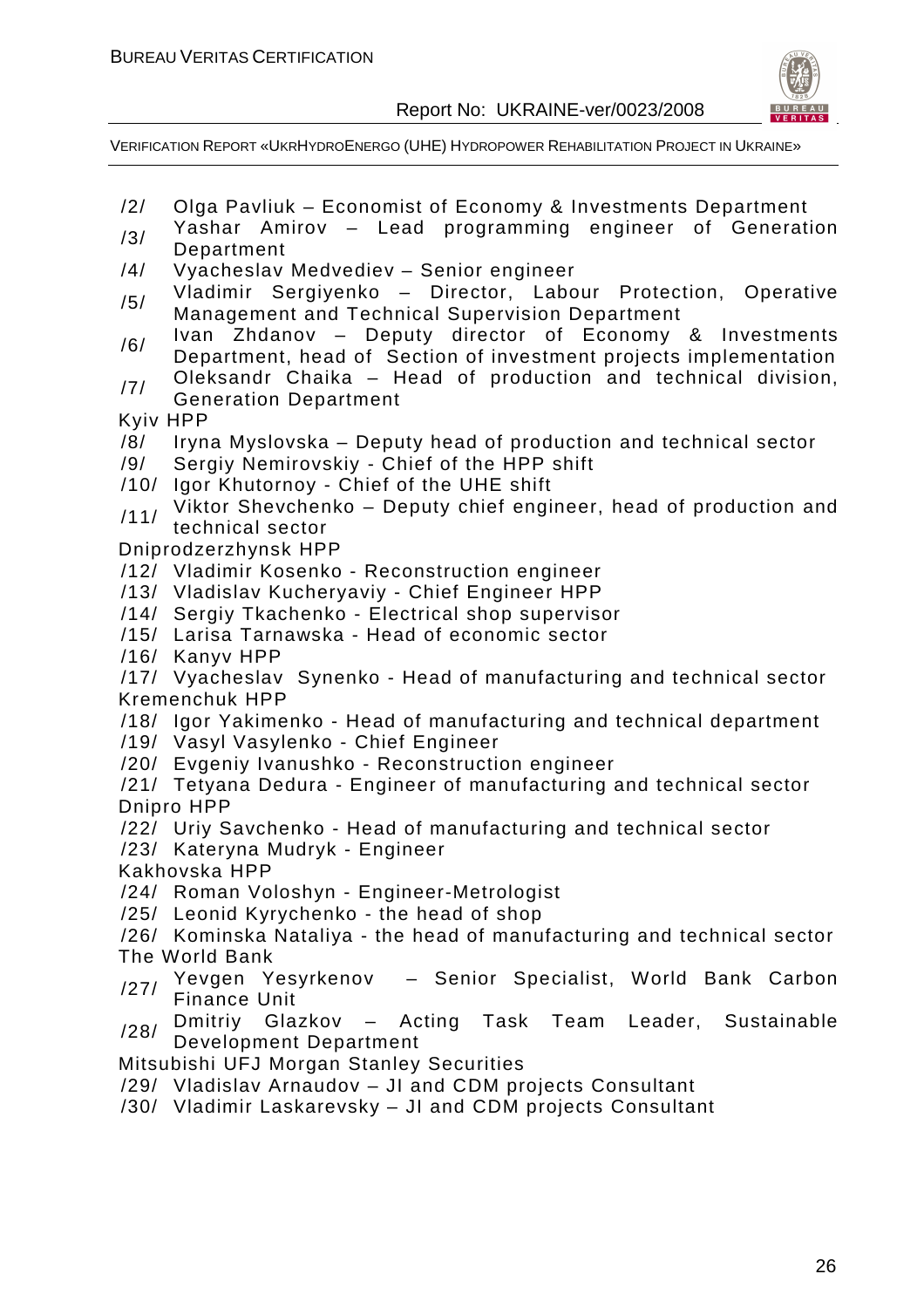

VERIFICATION REPORT «UKRHYDROENERGO (UHE) <sup>H</sup>YDROPOWER REHABILITATION PROJECT IN UKRAINE»

#### **BUREAU VERITAS CERTIFICATION HOLDING SAS**

#### **VERIFICATION PROTOCOL**

#### **Check list for verification, according to the JOINT IMPLEMENTATION DETERMINATION AND VERIFICATION MANUAL (Version 01)**

| <b>DVM</b><br>Parag<br>raph | <b>Check Item</b>                                                                                                                                                                                                                                                                                                                              | Initial finding                                              | <b>Action requested</b><br>to project<br>participants                                                                                                                  | <b>Summary of project owner</b><br>response                                                                                                                                                                                                                                                                                                                                                                                                                                                                                                                                                                                                                                              | <b>Concl</b><br>usion |
|-----------------------------|------------------------------------------------------------------------------------------------------------------------------------------------------------------------------------------------------------------------------------------------------------------------------------------------------------------------------------------------|--------------------------------------------------------------|------------------------------------------------------------------------------------------------------------------------------------------------------------------------|------------------------------------------------------------------------------------------------------------------------------------------------------------------------------------------------------------------------------------------------------------------------------------------------------------------------------------------------------------------------------------------------------------------------------------------------------------------------------------------------------------------------------------------------------------------------------------------------------------------------------------------------------------------------------------------|-----------------------|
|                             |                                                                                                                                                                                                                                                                                                                                                |                                                              | <b>Project approvals by Parties involved</b>                                                                                                                           |                                                                                                                                                                                                                                                                                                                                                                                                                                                                                                                                                                                                                                                                                          |                       |
| 90                          | Has the DFPs of at $ $ The information $ $<br>Party  <br>least one<br>involved,<br>the<br>host  <br>than<br>Party, issued a<br>written<br>project<br>approval when<br>submitting the first<br>verification report<br>to the secretariat<br>for publication in<br>accordance<br>with<br>paragraph 38 of<br>the JI guidelines,<br>at the latest? | concerning<br>other   Project approval  <br>is missing.      | <b>CAR1</b><br>Please, provide<br>documented<br>project<br>involved. Please,<br>include<br>the  <br>information<br>concerning<br>the<br>Project approval<br>to the MR. | The Netherlands and Ukraine have<br>already issued letters of approval for<br>the project. Copies of the LoAs have<br>evidence of the been attached in Appendix 4 to the<br>approval   monitoring report for 2007. The fact<br>by the Parties   that the project has been approved by<br>both parties is reflected in Section<br>1.2 of the monitoring reports for 2008<br>and 2009. Additionally, the project<br>was formally confirmed under Track 1<br>by SEIA on February 25, 2011. The<br>link to the PDD and other project<br>documents is available<br>on the<br><b>UNFCCC JI website:</b><br>http://ji.unfccc.int/JIITLProject/DB/QU<br>I36U4PN29LM0ZF8DKHL7KRGYE1U2<br>/details | <b>OK</b>             |
| 91                          | Are all the written   Pending<br>project                                                                                                                                                                                                                                                                                                       | a <sub>l</sub><br>approvals $ $ response to the $ $ response | Pending<br>a<br>to the                                                                                                                                                 | N/A                                                                                                                                                                                                                                                                                                                                                                                                                                                                                                                                                                                                                                                                                      | <b>OK</b>             |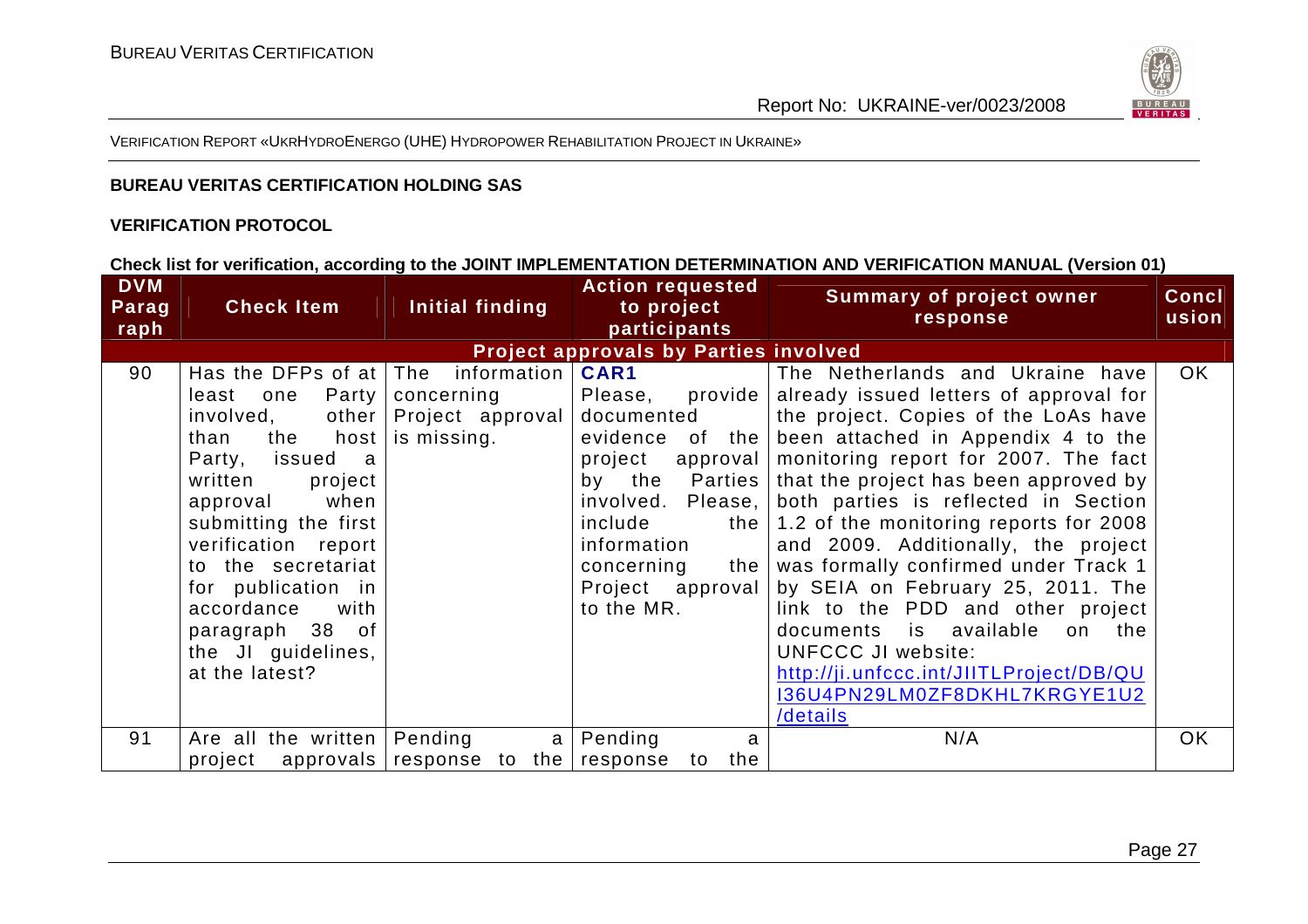

| <b>DVM</b><br>Parag<br>raph | <b>Check Item</b>                                                                                                                                                                                                   | Initial finding                                                                                                                                                                                                                                                                                                                                                                                      | <b>Action requested</b><br>to project<br>participants                                                                                                                                  | <b>Summary of project owner</b><br>response       | Concl<br>usion                                                                                         |
|-----------------------------|---------------------------------------------------------------------------------------------------------------------------------------------------------------------------------------------------------------------|------------------------------------------------------------------------------------------------------------------------------------------------------------------------------------------------------------------------------------------------------------------------------------------------------------------------------------------------------------------------------------------------------|----------------------------------------------------------------------------------------------------------------------------------------------------------------------------------------|---------------------------------------------------|--------------------------------------------------------------------------------------------------------|
|                             | by Parties involved<br>unconditional?                                                                                                                                                                               | CAR<br>form<br>the<br>item above (DVM<br>paragraph 91).                                                                                                                                                                                                                                                                                                                                              | CAR<br>form<br>the<br>item above (DVM<br>paragraph 91).                                                                                                                                |                                                   |                                                                                                        |
|                             |                                                                                                                                                                                                                     |                                                                                                                                                                                                                                                                                                                                                                                                      | <b>Project implementation</b>                                                                                                                                                          |                                                   |                                                                                                        |
| 92                          | Has<br>the<br>been implemented<br>in accordance with<br>the PDD regarding  <br>which<br>determination<br>has<br>been deemed final<br>and is so listed on   HPP, Dnipro HPP<br>UNFCCC<br>$J\vert$<br>the<br>website? | project   Rehabilitation of  <br>seventeen hydro<br>units at the Kyiv<br>HPP, Kaniv HPP,<br>the   Kremenchuk<br>HPP,<br>Dniprodzerzynsk<br>Kahovka<br>and<br>completed<br>HPP<br>31.12.2009.<br>by<br>The names of the<br>rehabilitated<br>hydro units and<br>dates<br>the<br>0f<br>completion of the<br>rehabilitation are<br>provided in<br>the<br>0f<br>the<br>Table 1<br>MR.<br>The<br>equipment | CAR2<br>Please,<br>correct<br>the section 1.6 of<br>the MR (2009) to<br>make<br>the<br>implementation<br>of<br>status<br>the<br>project consistent<br>with the<br>actual<br>situation. | Section 1.6 of the MR 2009 has been<br>corrected. | The<br>issue<br>was<br>close<br>d<br>based<br>on<br>due<br>amen<br>dment<br>S<br>made<br>in the<br>MR. |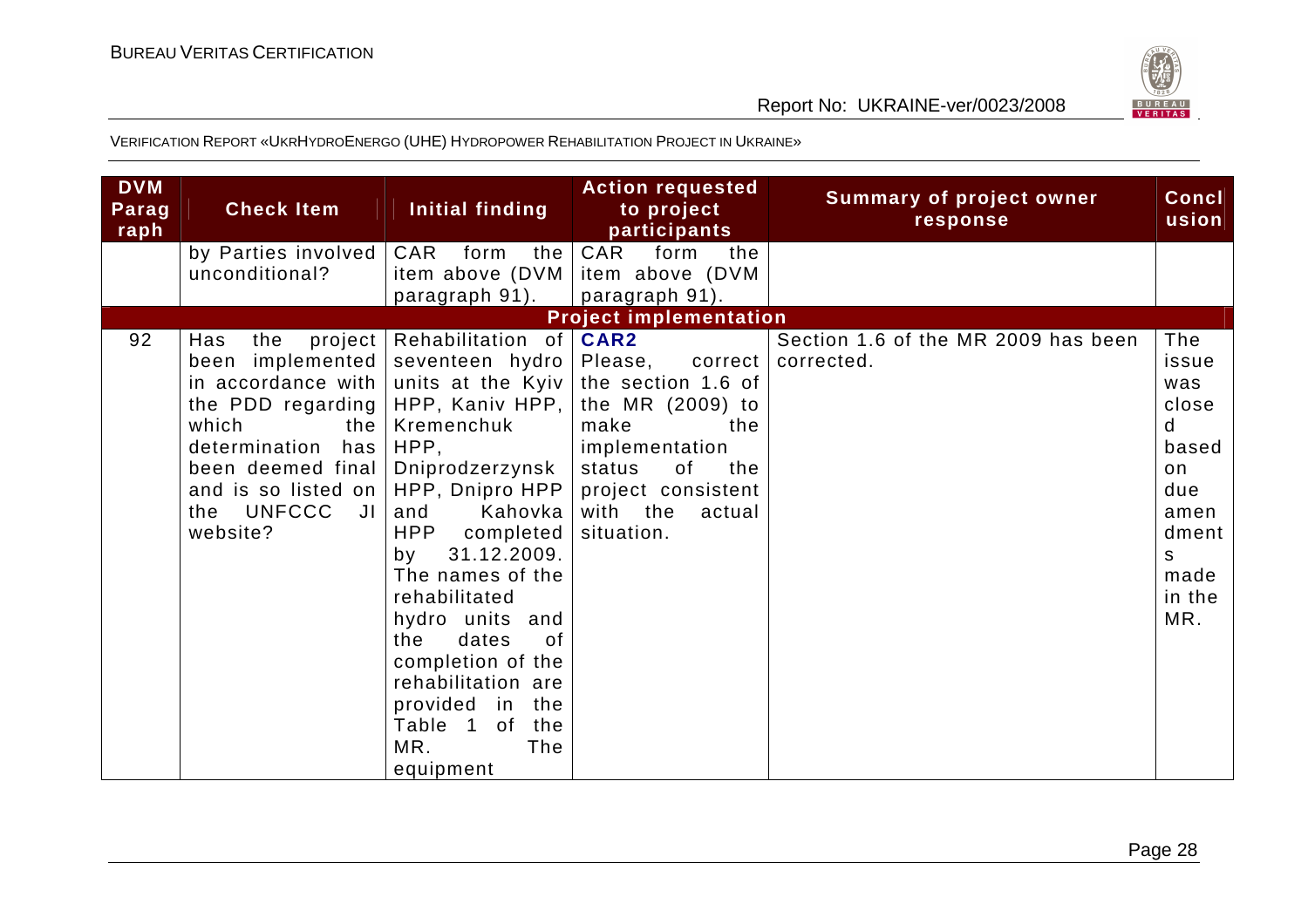

| <b>DVM</b><br>Parag<br>raph | <b>Check Item</b>                                                                     | Initial finding                                                                                                                                                                                                                                                                                                                                                    | <b>Action requested</b><br>to project<br>participants                                                                                                                  | <b>Summary of project owner</b><br>response                                                                                                                                                                                                                                                                                                                                                                                                                                                                                                                                                                                                                                                                                                             |                                                                                                                                                                                               |  |
|-----------------------------|---------------------------------------------------------------------------------------|--------------------------------------------------------------------------------------------------------------------------------------------------------------------------------------------------------------------------------------------------------------------------------------------------------------------------------------------------------------------|------------------------------------------------------------------------------------------------------------------------------------------------------------------------|---------------------------------------------------------------------------------------------------------------------------------------------------------------------------------------------------------------------------------------------------------------------------------------------------------------------------------------------------------------------------------------------------------------------------------------------------------------------------------------------------------------------------------------------------------------------------------------------------------------------------------------------------------------------------------------------------------------------------------------------------------|-----------------------------------------------------------------------------------------------------------------------------------------------------------------------------------------------|--|
|                             |                                                                                       | installed and the<br>confirmative<br>documentation<br>checked<br>were<br>onsite.                                                                                                                                                                                                                                                                                   |                                                                                                                                                                        |                                                                                                                                                                                                                                                                                                                                                                                                                                                                                                                                                                                                                                                                                                                                                         |                                                                                                                                                                                               |  |
| 93                          | What is the status<br>of operation of the<br>project during the<br>monitoring period? | It is stated in the<br>MR (p.1, MR for<br>2008 and p.1,<br>2009)<br>MR<br>for<br>that the<br>project<br>includes<br>nine<br>different<br>sites.<br>However,<br>only<br>seven HPPs are<br>the<br>marked<br>in<br>maps (pages 3-6<br>the<br>MRs).<br>of l<br>Excel<br>Moreover,<br>model<br>also<br>contains<br>the<br>calculations<br>of<br>ERUs for seven<br>HPPs. | CL <sub>1</sub><br>Please, make the<br>information<br>concerning<br>the<br>project's location<br>consistent<br>throughout<br>the<br>MR<br>Excel<br>and<br>spreadsheet. | As per Appendix 7 of the Monitoring<br>Report for 2008, project location<br>information has been clarified. The<br>monitoring report and the Excel sheet<br>for 2008 and 2009 are clarified in line<br>of this and the information regarding<br>the project's locations is made<br>consistent, in particular for the<br>following:<br>.The Kyiv HAPP rehabilitation work is<br>not included in the monitoring as no<br>rehabilitation work is conducted there<br>as per Table 18 in the PDD;<br>.The Dnipro HPP-1 and Dnipro HPP-2<br>are a part of the same Dnipro HPP.<br>Therefore, in the PDD, as well as in<br>monitoring reports,<br>emission<br>the<br>reduction calculations are carried out<br>for the remaining seven locations:<br>Kyiv HPP, | The<br>determ<br>ination<br>of the<br>chang<br>es to<br>the<br>project<br>design<br>during<br>the<br>project<br>implem<br>entatio<br>is<br>n.<br>presen<br>ted in<br>the<br>section<br>3.2.1. |  |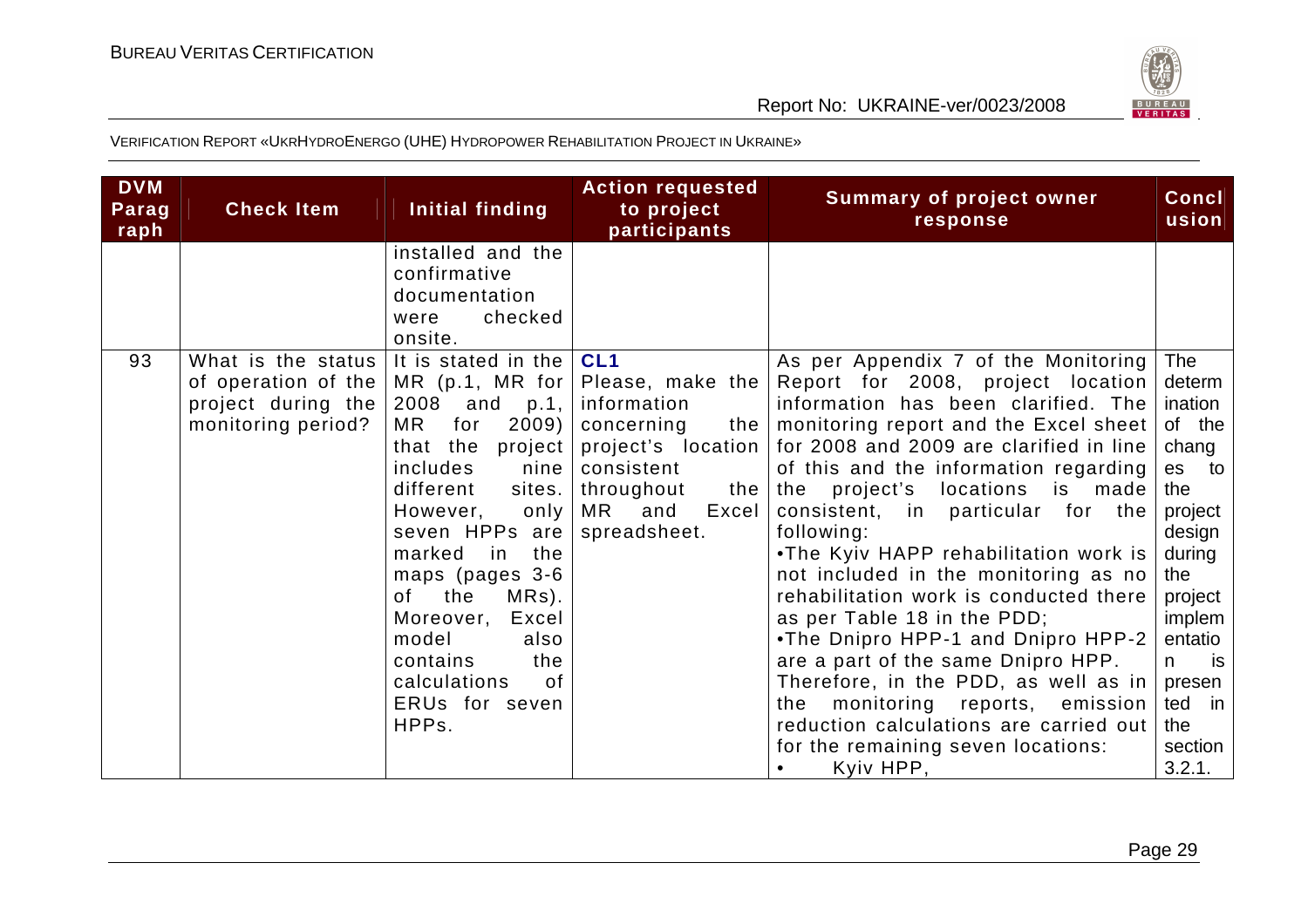

| <b>DVM</b><br>Parag<br>raph | <b>Check Item</b>                                                                                                                                                                                                                                                                   | Initial finding                                                                                                              | <b>Action requested</b><br>to project<br>participants | <b>Summary of project owner</b><br>response                                                                                                                                                                                                                                                                                                                                         | <b>Concl</b><br>usion                               |
|-----------------------------|-------------------------------------------------------------------------------------------------------------------------------------------------------------------------------------------------------------------------------------------------------------------------------------|------------------------------------------------------------------------------------------------------------------------------|-------------------------------------------------------|-------------------------------------------------------------------------------------------------------------------------------------------------------------------------------------------------------------------------------------------------------------------------------------------------------------------------------------------------------------------------------------|-----------------------------------------------------|
|                             |                                                                                                                                                                                                                                                                                     |                                                                                                                              |                                                       | Kaniv HPP,<br>$\bullet$<br>Kremenchuk HPP,<br>Dniprodzerzhynsk HPP,<br>Dnipro HHP,<br>Kakhovka HHP, and<br>Dnistro HHP<br>A comment to this extent is added to<br>the monitoring report. The Appendix 7<br>"Changes to the Project Design as<br>Described in the PDD that Occurred<br>after Determination has been Deemed<br>Final" was added to the Monitoring<br>Report for 2008. | of this<br>VR.<br>The<br>issue<br>is<br>close<br>d. |
|                             |                                                                                                                                                                                                                                                                                     |                                                                                                                              | <b>Compliance with monitoring plan</b>                |                                                                                                                                                                                                                                                                                                                                                                                     |                                                     |
| 94                          | Did the monitoring The algorithm for $\vert$ No actions<br>occur<br>in.<br>accordance<br>with<br>the monitoring plan<br>included<br>in<br><b>PDD</b><br>regarding<br>which<br>the<br>determination<br>has<br>been deemed final<br>and is so listed on<br><b>UNFCCC</b><br>JI<br>the | monitoring is in<br>with<br>the<br>line<br>plan<br>monitoring<br>the included in the<br>determined<br>and<br>registered PDD. | are<br>requested.                                     | N/A                                                                                                                                                                                                                                                                                                                                                                                 | OK                                                  |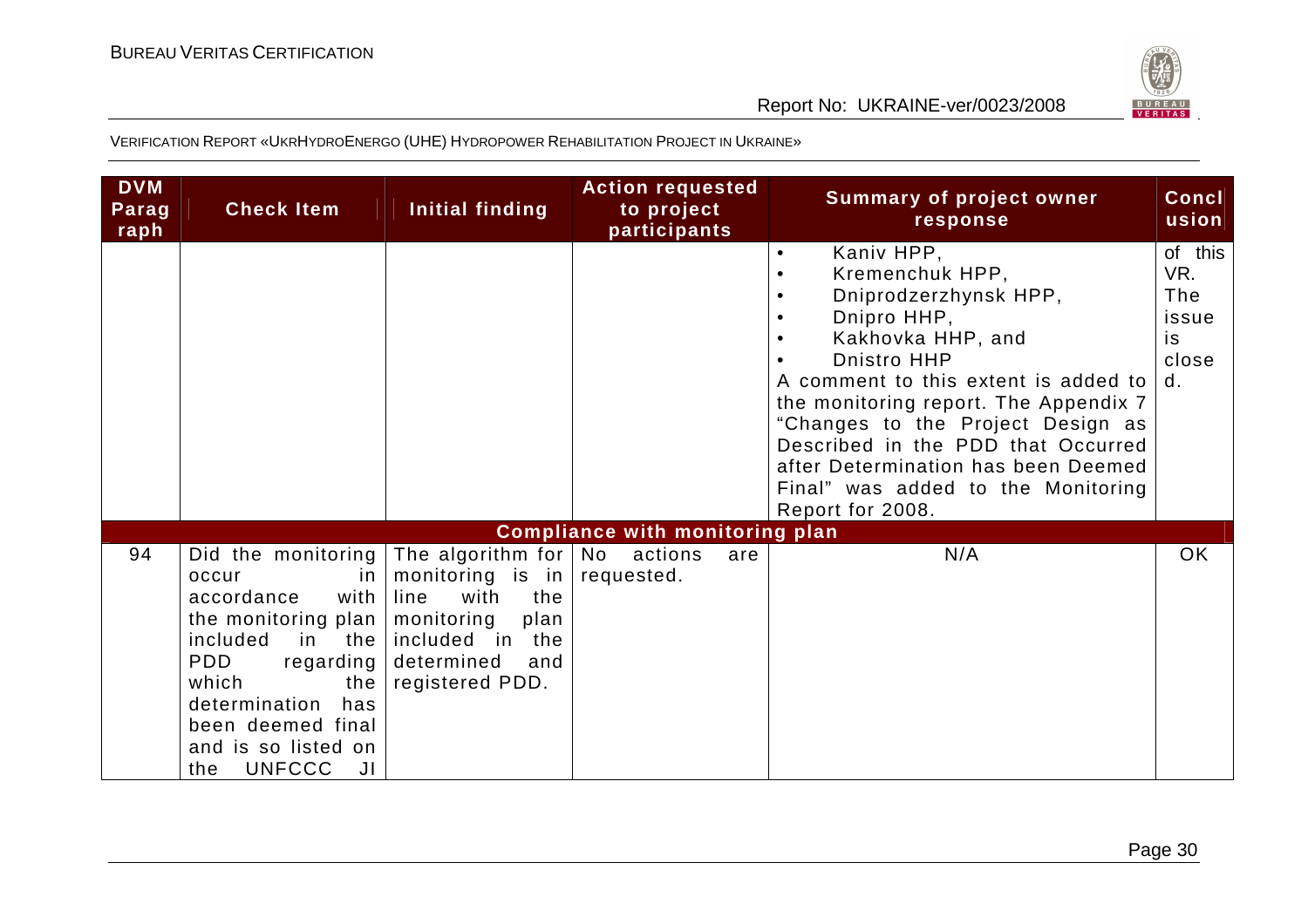



| <b>DVM</b><br>Parag<br>raph | <b>Check Item</b>                                                                                                                                                                                                                                                                                                                                                                           | Initial finding                                                                                                                                                                                                                                                       | <b>Action requested</b><br>to project<br>participants                                                                                                                                                                                                                                      | <b>Summary of project owner</b><br>response                                                                                                                                                                                                                                                                                                                                                                                                                                                                                      | <b>Concl</b><br>usion |
|-----------------------------|---------------------------------------------------------------------------------------------------------------------------------------------------------------------------------------------------------------------------------------------------------------------------------------------------------------------------------------------------------------------------------------------|-----------------------------------------------------------------------------------------------------------------------------------------------------------------------------------------------------------------------------------------------------------------------|--------------------------------------------------------------------------------------------------------------------------------------------------------------------------------------------------------------------------------------------------------------------------------------------|----------------------------------------------------------------------------------------------------------------------------------------------------------------------------------------------------------------------------------------------------------------------------------------------------------------------------------------------------------------------------------------------------------------------------------------------------------------------------------------------------------------------------------|-----------------------|
|                             | website?                                                                                                                                                                                                                                                                                                                                                                                    |                                                                                                                                                                                                                                                                       |                                                                                                                                                                                                                                                                                            |                                                                                                                                                                                                                                                                                                                                                                                                                                                                                                                                  |                       |
| 95(a)                       | For calculating the   It was observed  <br>emission<br>reductions<br>or <sub>l</sub><br>of <sub>l</sub><br>enhancements<br>net removals, were<br>factors, $ $<br>key<br>influencing<br>the<br>baseline emissions<br>net removals<br>or<br>the<br>activity  <br>and<br>level of the project  <br>and the emissions<br>removals<br>as I<br>or<br>well<br>risks  <br>as<br>associated with the | during the site-<br>visit that one of<br>the<br>parameters  <br>monitored - the<br>of<br>amount<br>electricity<br>generation<br>$EG_{pr,HPP,i,y}$<br>includes also the $ $<br>amount<br>of<br>electricity used<br>for own needs.<br>monitoring<br>The<br>(PDD<br>plan | CL <sub>2</sub><br>Please, clarify if<br>the<br>same<br>parameters<br>(electricity<br>generation<br>and<br>water flow) were<br>used to estimate<br>the correlation<br>"historical<br>electricity<br>generation<br>$ \,$<br>historical<br>water<br>flow"<br>and<br>to<br>calculate baseline | At the<br>of<br>the<br>moment<br>project<br>development and PDD preparation,<br>the best available operational and<br>reporting data was used to derive the<br>baseline correlation between water<br>flow<br>generation<br>and<br>power<br>as)<br>assessed during the determination<br>process).<br>In particular, for the six HPPs<br>covered in the monitoring periods<br>31/12/2008<br>01/01/2008<br>to<br>and<br>01/01/2009 to<br>31/12/2009, the<br>following data vintage was used for<br>power generation and water flow: | OK                    |
|                             | project taken into                                                                                                                                                                                                                                                                                                                                                                          | version<br>8)                                                                                                                                                                                                                                                         | electricity                                                                                                                                                                                                                                                                                | Water flow<br>#<br>HPP                                                                                                                                                                                                                                                                                                                                                                                                                                                                                                           |                       |
|                             | account,<br>as                                                                                                                                                                                                                                                                                                                                                                              | presumes that                                                                                                                                                                                                                                                         | generation<br>for                                                                                                                                                                                                                                                                          | <b>Baseline</b><br>Project                                                                                                                                                                                                                                                                                                                                                                                                                                                                                                       |                       |
|                             | appropriate?                                                                                                                                                                                                                                                                                                                                                                                | $EG_{pr,HPP,i,y}$                                                                                                                                                                                                                                                     | 2008-2009.                                                                                                                                                                                                                                                                                 | Kyiv HPP<br>Total<br>Total                                                                                                                                                                                                                                                                                                                                                                                                                                                                                                       |                       |
|                             |                                                                                                                                                                                                                                                                                                                                                                                             | parameter should                                                                                                                                                                                                                                                      |                                                                                                                                                                                                                                                                                            | Kaniv HPP<br>Total<br>Total                                                                                                                                                                                                                                                                                                                                                                                                                                                                                                      |                       |
|                             |                                                                                                                                                                                                                                                                                                                                                                                             | be<br>double                                                                                                                                                                                                                                                          | Conclusion<br>on.                                                                                                                                                                                                                                                                          | Kremenchuk<br>$\overline{3}$<br>Through HU<br>Total<br><b>HPP</b>                                                                                                                                                                                                                                                                                                                                                                                                                                                                |                       |
|                             | checked<br>by<br>sale.<br>receipt of                                                                                                                                                                                                                                                                                                                                                        | response #1:<br>It was checked                                                                                                                                                                                                                                        | Dniprodzer<br>Through HU<br>Total<br>zhynsk HPP                                                                                                                                                                                                                                            |                                                                                                                                                                                                                                                                                                                                                                                                                                                                                                                                  |                       |
|                             |                                                                                                                                                                                                                                                                                                                                                                                             | However,<br>only                                                                                                                                                                                                                                                      | the<br>that<br>same                                                                                                                                                                                                                                                                        | Total<br>Total<br>$\overline{5}$<br>Dnipro HPP                                                                                                                                                                                                                                                                                                                                                                                                                                                                                   |                       |
|                             |                                                                                                                                                                                                                                                                                                                                                                                             | electricity                                                                                                                                                                                                                                                           | of<br>parameters                                                                                                                                                                                                                                                                           | Kakh HPP<br>Through HU<br>Through HU<br>-6                                                                                                                                                                                                                                                                                                                                                                                                                                                                                       |                       |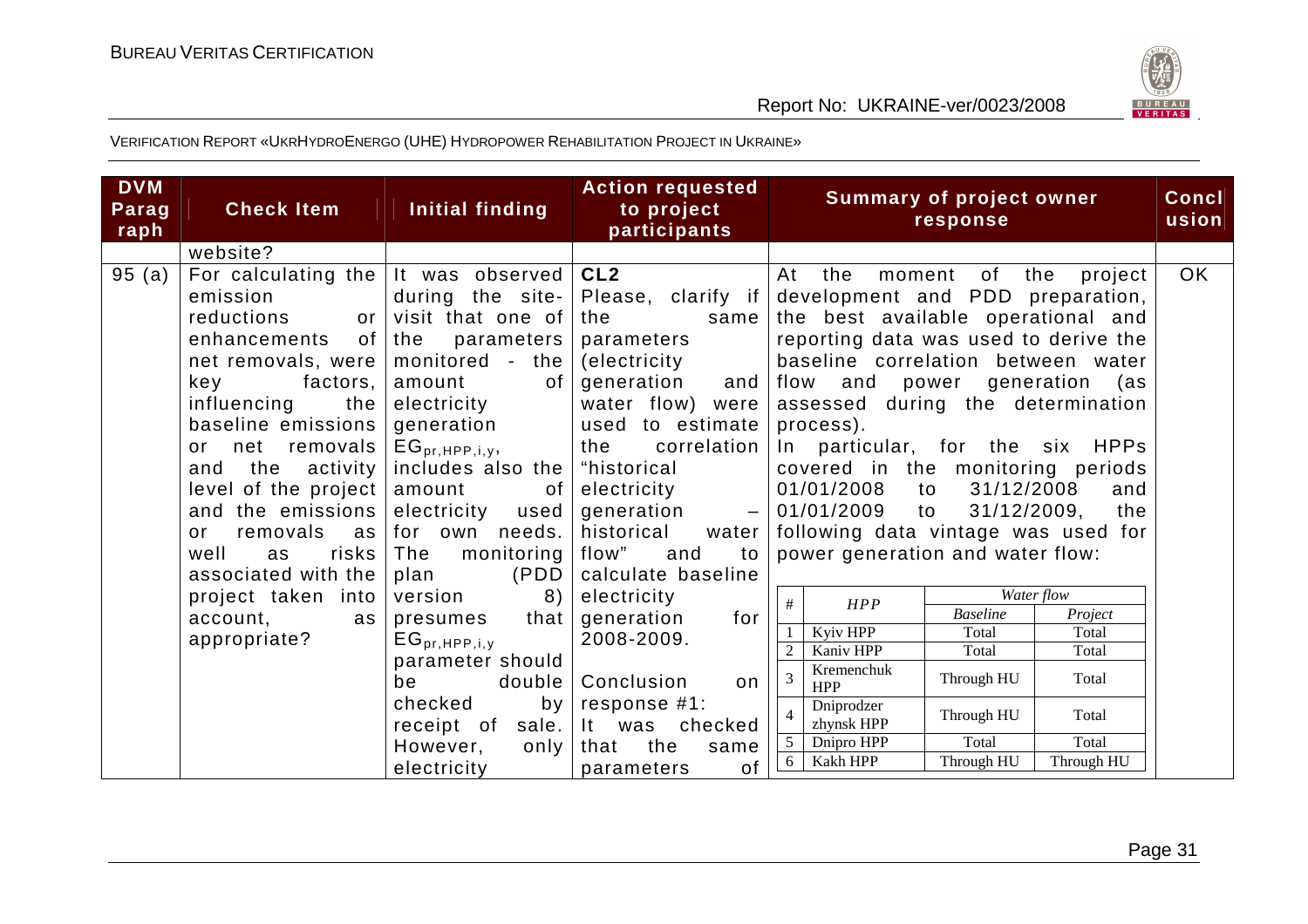



| <b>DVM</b><br>Parag<br>raph | <b>Check Item</b> | Initial finding                                            | <b>Action requested</b><br>to project<br>participants                                                                                                                                 |                                  |                                                  | <b>Summary of project owner</b><br>response              |                                                                                                                                                                                                                                                        | Concl<br>usion |
|-----------------------------|-------------------|------------------------------------------------------------|---------------------------------------------------------------------------------------------------------------------------------------------------------------------------------------|----------------------------------|--------------------------------------------------|----------------------------------------------------------|--------------------------------------------------------------------------------------------------------------------------------------------------------------------------------------------------------------------------------------------------------|----------------|
|                             |                   | delivered to the<br>grid is included<br>in the receipts of | power generation<br>(total or net) were<br>used<br>for                                                                                                                                | #                                | HPP                                              | <b>Baseline</b><br>Total                                 | Electricity generation<br>Project<br>Total                                                                                                                                                                                                             |                |
|                             |                   | sale.<br>$\mathsf{It}$<br>also<br>was<br>observed<br>that  | monitoring and ex<br>ante<br>baseline<br>establishing.                                                                                                                                | $\overline{2}$                   | Kyiv HPP<br>Kaniv HPP                            | generation<br>Total<br>generation                        | generation<br>Total<br>generation                                                                                                                                                                                                                      |                |
|                             |                   | flow<br>the water<br>measured<br>includes<br>water         | The<br>parameter<br>"water<br>flow<br>for<br>for<br>use<br>own                                                                                                                        | $\overline{3}$                   | Kremenchuk<br><b>HPP</b>                         | Total<br>generation                                      | Total<br>generation<br>minus<br>excitation                                                                                                                                                                                                             |                |
|                             |                   | equipment<br>for<br>cooling<br>as<br>its<br>part.          | turbines cooling"<br>is not considered<br>in the determined                                                                                                                           | $\overline{4}$<br>$\overline{5}$ | Dniprodzer<br>zhynsk HPP<br>Dnipro HPP           | Total<br>generation<br>Total                             | Total<br>generation<br>Total                                                                                                                                                                                                                           |                |
|                             |                   |                                                            | <b>PDD</b><br>and<br>the<br>monitoring<br>plan.<br>discrepancy<br>The<br>in this parameter                                                                                            | 6                                | Kakh HPP                                         | generation<br>Total<br>generation<br>minus<br>excitation | generation<br>Total<br>generation<br>minus<br>excitation                                                                                                                                                                                               |                |
|                             |                   |                                                            | for baseline and<br>monitored<br>data<br>leads<br>to<br>underestimation<br>of the incremental<br>power generation<br>the<br>by<br>project,<br>and consequently<br>result<br><i>in</i> | data                             | vintage to<br>correlation between water flow and |                                                          | Taking into account the small share<br>of own needs for both power and<br>water for HPPs (within 2-3% of the<br>total water flow), the use of different<br>establish<br>the<br>power generation was considered as<br>acceptable and representative and |                |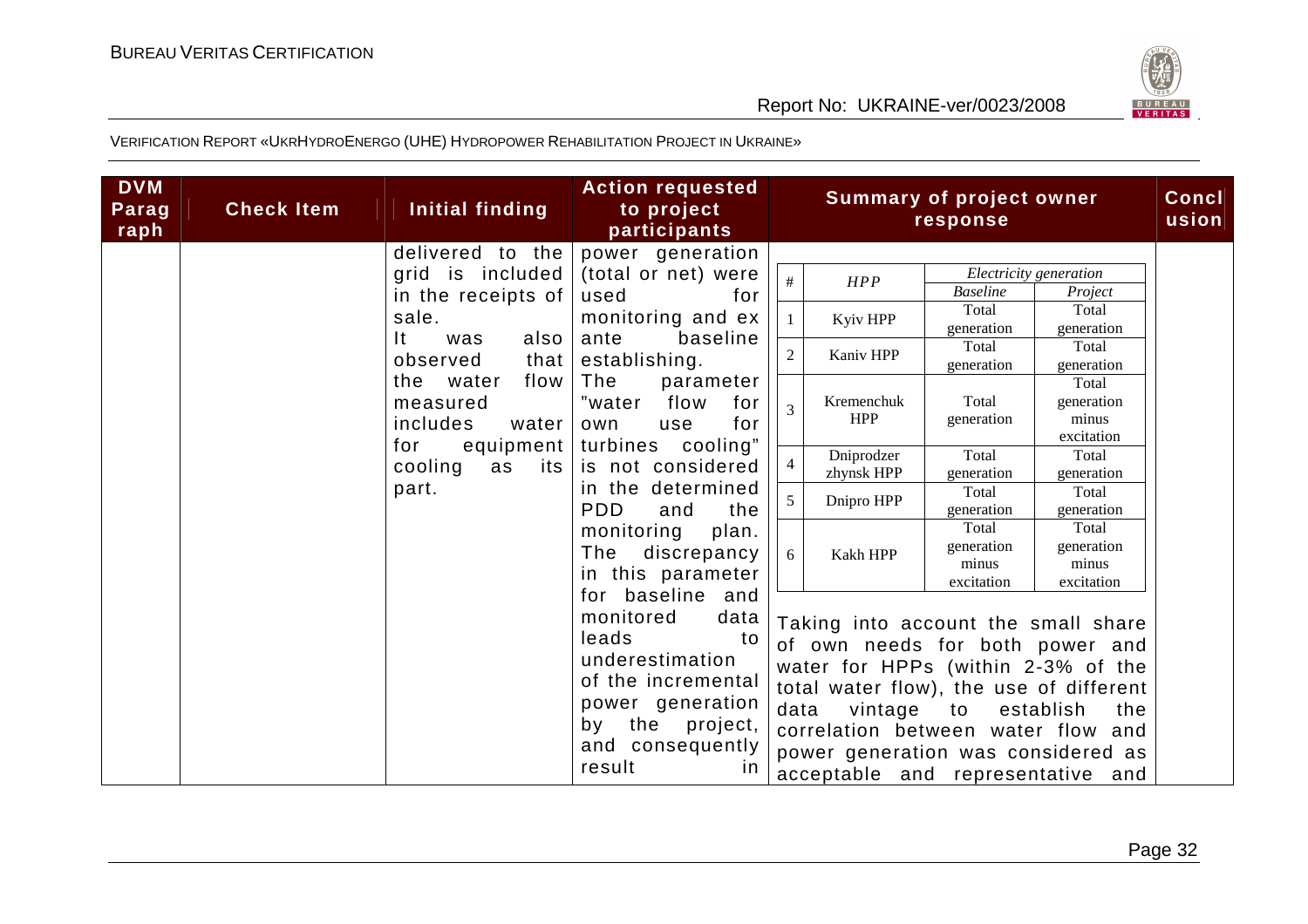

| decreasing<br>was positively determined as part of<br>of<br><b>ERUs</b><br>the methodology approach suggested<br>amounts<br>calculated. This is<br>in the PDD.                                                                                                                                                                                                                                                                                                                                                                                                                                                                                                                                                                                                                                                 |  |
|----------------------------------------------------------------------------------------------------------------------------------------------------------------------------------------------------------------------------------------------------------------------------------------------------------------------------------------------------------------------------------------------------------------------------------------------------------------------------------------------------------------------------------------------------------------------------------------------------------------------------------------------------------------------------------------------------------------------------------------------------------------------------------------------------------------|--|
| conservative. This<br>Baseline versus monitoring<br>is closed<br>issue<br>data<br>the<br>based<br>vintages<br>on<br>clarifications.<br>The HPPs<br>provided clarification<br>statements regarding the data vintage<br>used during the monitoring period<br>from 01/01/2008 to 31/12/2008 and<br>01/01/2009 to 31/12/2009.<br>indicated<br>in the<br>provided<br>As<br>statements, for power generation the<br>HPP, Kaniv<br>HPP,<br>Kyiv<br>Dniprodzerzhynsk HPP, Dnipro HPP<br>and Kahovka HPP are using data<br>vintages which are consistent with<br>the data used for ex ante baseline<br>correlation.<br>At the Kremenchuk HPP,<br>the<br>discrepancy in data<br>vintages is<br>identified as power generation in the<br>baseline correlation was based on the<br>gross (total) generation, while the net |  |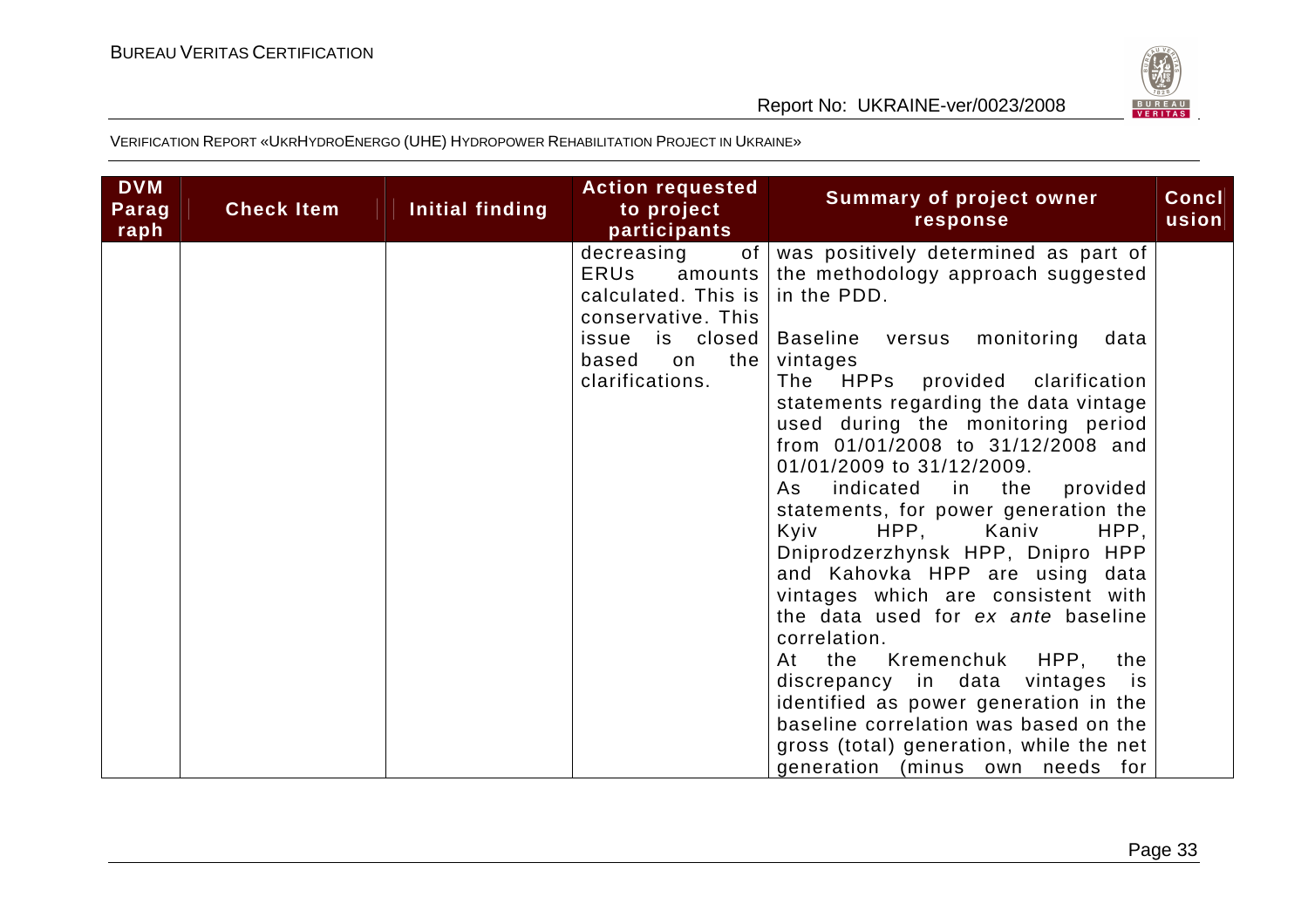

| <b>DVM</b><br>Parag<br>raph | <b>Check Item</b> | Initial finding | <b>Action requested</b><br>to project<br>participants | <b>Summary of project owner</b><br>response                                                                                                                                                                                                                                                                                                                                                                                                                                                                                                                                                                                                                                                                                                                                                                                                                                                                                                                                         | <b>Concl</b><br>usion |
|-----------------------------|-------------------|-----------------|-------------------------------------------------------|-------------------------------------------------------------------------------------------------------------------------------------------------------------------------------------------------------------------------------------------------------------------------------------------------------------------------------------------------------------------------------------------------------------------------------------------------------------------------------------------------------------------------------------------------------------------------------------------------------------------------------------------------------------------------------------------------------------------------------------------------------------------------------------------------------------------------------------------------------------------------------------------------------------------------------------------------------------------------------------|-----------------------|
|                             |                   |                 |                                                       | monitored<br>excitation)<br>during<br>was<br>01/01/2008<br>31/12/2008<br>and<br>to<br>01/01/2009 to 31/12/2009. However,<br>it can be demonstrated that this<br>approach leads to underestimation of<br>the incremental power generation by<br>the project that is used to calculate<br>the ERUs (please see Step $2 -$<br>Determine incremental<br>amount of<br>electricity generation by the Project<br>in the section $D.1.1.4$ . of the PDD,<br>formula 4.) It is further noted that this<br>inconsistency leads to an error of<br>around 1.4% which is below the<br>materiality threshold.<br>For water flow the Kyiv HPP, Kaniv<br>HPP, Dnipro HPP and Kahovka HPP<br>are using data vintages which are<br>consistent with the data used for ex<br>ante baseline correlation.<br>At the Dniprodzerzhynsk HPP and<br>Kremenchuk HPP, the discrepancy in<br>data vintages is identified as water<br>flow in the baseline correlation was<br>based on the net water flow ("water |                       |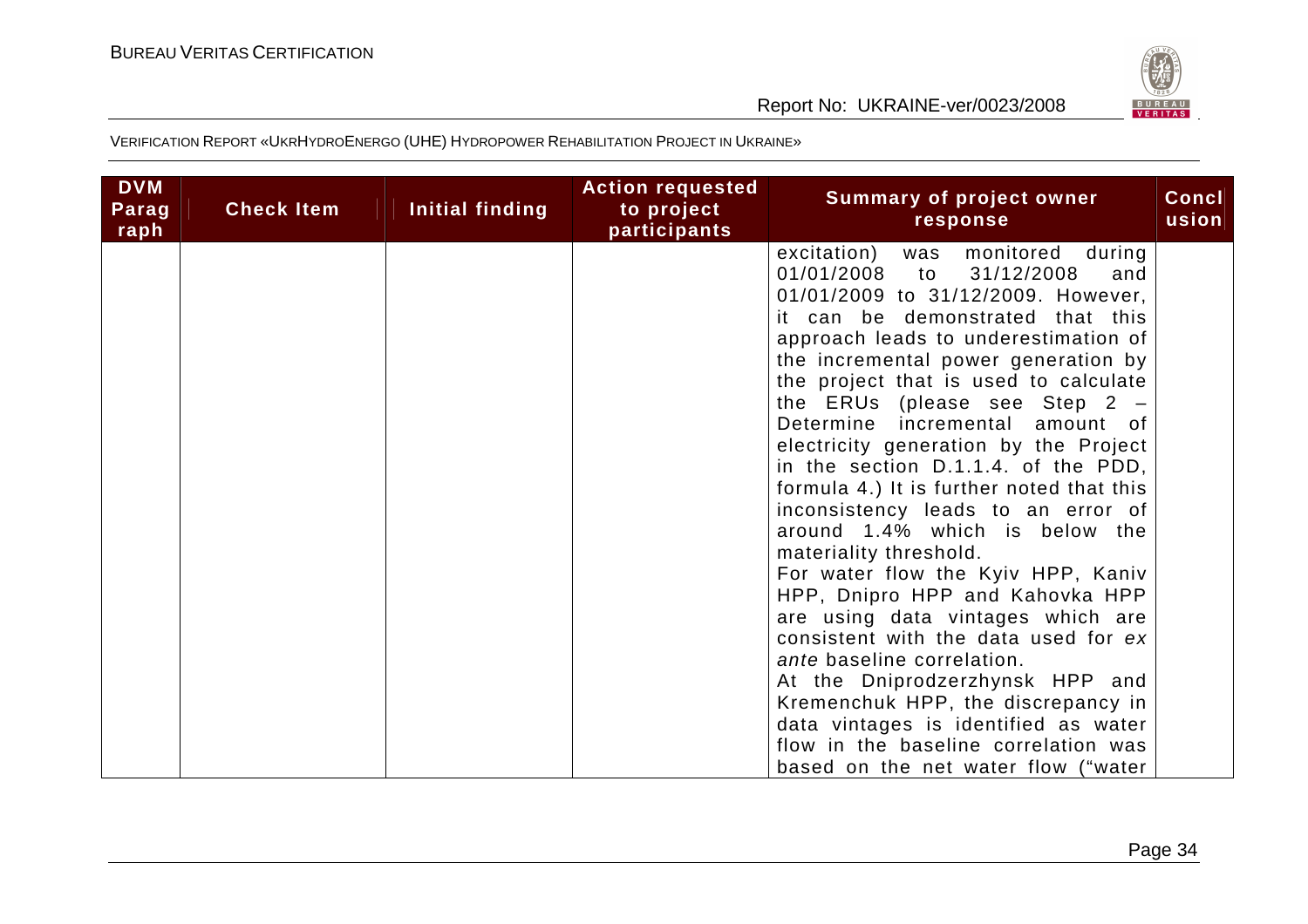

| <b>DVM</b><br>Parag<br>raph | <b>Check Item</b>               | Initial finding           | <b>Action requested</b><br>to project<br>participants | <b>Summary of project owner</b><br>response                                                                                                                                                                                                                                                                                                                                                                                                                                                                                                                                                                                                                                                               | <b>Concl</b><br>usion |
|-----------------------------|---------------------------------|---------------------------|-------------------------------------------------------|-----------------------------------------------------------------------------------------------------------------------------------------------------------------------------------------------------------------------------------------------------------------------------------------------------------------------------------------------------------------------------------------------------------------------------------------------------------------------------------------------------------------------------------------------------------------------------------------------------------------------------------------------------------------------------------------------------------|-----------------------|
|                             |                                 |                           |                                                       | flow through the hydro unit"), while<br>the total water flow was monitored<br>during 01/01/2008 to 31/12/2008 and<br>01/01/2009 to 31/12/2009. However,<br>it can be demonstrated that this<br>approach leads to underestimation of<br>the incremental power generation by<br>the project that is used to calculate<br>the ERs (please see Step $2 -$<br>Determine incremental<br>amount of<br>electricity generation by the Project<br>in the section D.1.1.4. of the PDD,<br>formula 4.) It is further noted that this<br>inconsistency leads to an error of<br>less than 1% which is below the<br>materiality threshold.<br>References:<br>01 CL2-ID-Electricity generation and<br>water flow 2009.doc |                       |
| 95(b)                       | Are data sources                | data<br>No, some          | CAR3                                                  | <b>Response to CAR3:</b>                                                                                                                                                                                                                                                                                                                                                                                                                                                                                                                                                                                                                                                                                  | <b>OK</b>             |
|                             | used<br>for I                   | sources used to           | Please,<br>specify                                    | The exact data sources are specified                                                                                                                                                                                                                                                                                                                                                                                                                                                                                                                                                                                                                                                                      |                       |
|                             | calculating<br>of I             | calculate                 | information                                           | in the monitoring reports.                                                                                                                                                                                                                                                                                                                                                                                                                                                                                                                                                                                                                                                                                |                       |
|                             | emission                        | emission                  | concerning<br>data                                    |                                                                                                                                                                                                                                                                                                                                                                                                                                                                                                                                                                                                                                                                                                           |                       |
|                             | reductions<br>or I              | reductions                | sources for the                                       | Response to CAR4:                                                                                                                                                                                                                                                                                                                                                                                                                                                                                                                                                                                                                                                                                         |                       |
|                             | enhancements<br>of <sub>1</sub> | should<br>be <sub>1</sub> | next                                                  | parameters The type is corrected<br>and it is                                                                                                                                                                                                                                                                                                                                                                                                                                                                                                                                                                                                                                                             |                       |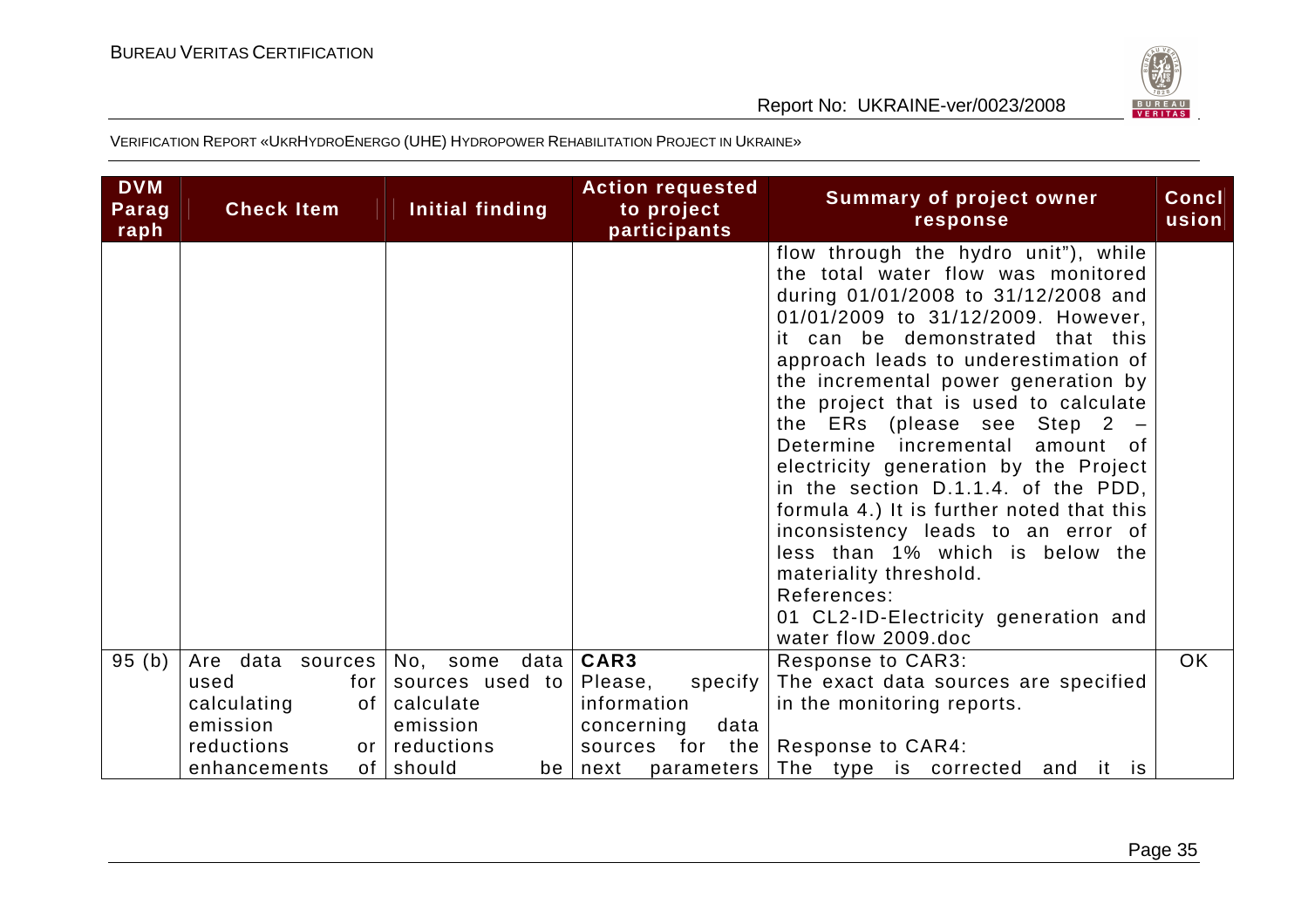

| <b>DVM</b><br>Parag<br>raph | <b>Check Item</b>                                                            | Initial finding                                                                                                                                                                                                                        | <b>Action requested</b><br>to project<br>participants                                                                                                                                                                                                                                                                                                                                                                                                                               | <b>Summary of project owner</b><br>response                                                                                                                                                                                                                                                                                                                                                                                                                                                                     | Concl<br>usion |
|-----------------------------|------------------------------------------------------------------------------|----------------------------------------------------------------------------------------------------------------------------------------------------------------------------------------------------------------------------------------|-------------------------------------------------------------------------------------------------------------------------------------------------------------------------------------------------------------------------------------------------------------------------------------------------------------------------------------------------------------------------------------------------------------------------------------------------------------------------------------|-----------------------------------------------------------------------------------------------------------------------------------------------------------------------------------------------------------------------------------------------------------------------------------------------------------------------------------------------------------------------------------------------------------------------------------------------------------------------------------------------------------------|----------------|
|                             | removals<br>net<br>identified,<br>clearly<br>reliable<br>and<br>transparent? | specified.<br>The<br>type<br>of I<br>monitoring<br>devices<br>for<br>power generation  <br>and water flow<br>monitoring<br>(indicated in the)<br>MR) does<br>not<br>correspond<br>to<br>the<br>actual<br>situation<br>observed onsite. | $(p.12-15 \text{ of the})$<br>$MRs$ ):<br>fossil<br>fuel<br>consumed by grid<br>TPPs  <br>connected<br>in 2008<br>- Historical power<br>generation<br>data<br>for 2002-2005 for<br>each hydro power<br>before<br>plant<br>rehabilitation<br>- Historical water<br>for<br>$2002 -$<br>flow<br>$(m3/a)$ for<br>2005<br>each HPP<br>Net calorific<br>value<br>of<br>fuel<br>CAR4<br>Please,<br>specify<br>the data units for<br>the<br>parameters<br>"electricity<br>generation by the | clarified that the units are "MWh".<br>- Amount of each   Response to CAR5:<br>A list of electricity meters and level<br>meters (including their types, year of<br>installation and calibration within the<br>monitoring period) used to monitor<br>power generation is attached in a<br>new Appendix 4 of the monitoring<br>reports. Please also see the attached<br>references.<br>Response to CL3:<br>The values of electricity generation<br>are corrected and it is clarified that<br>the units are "MWh". |                |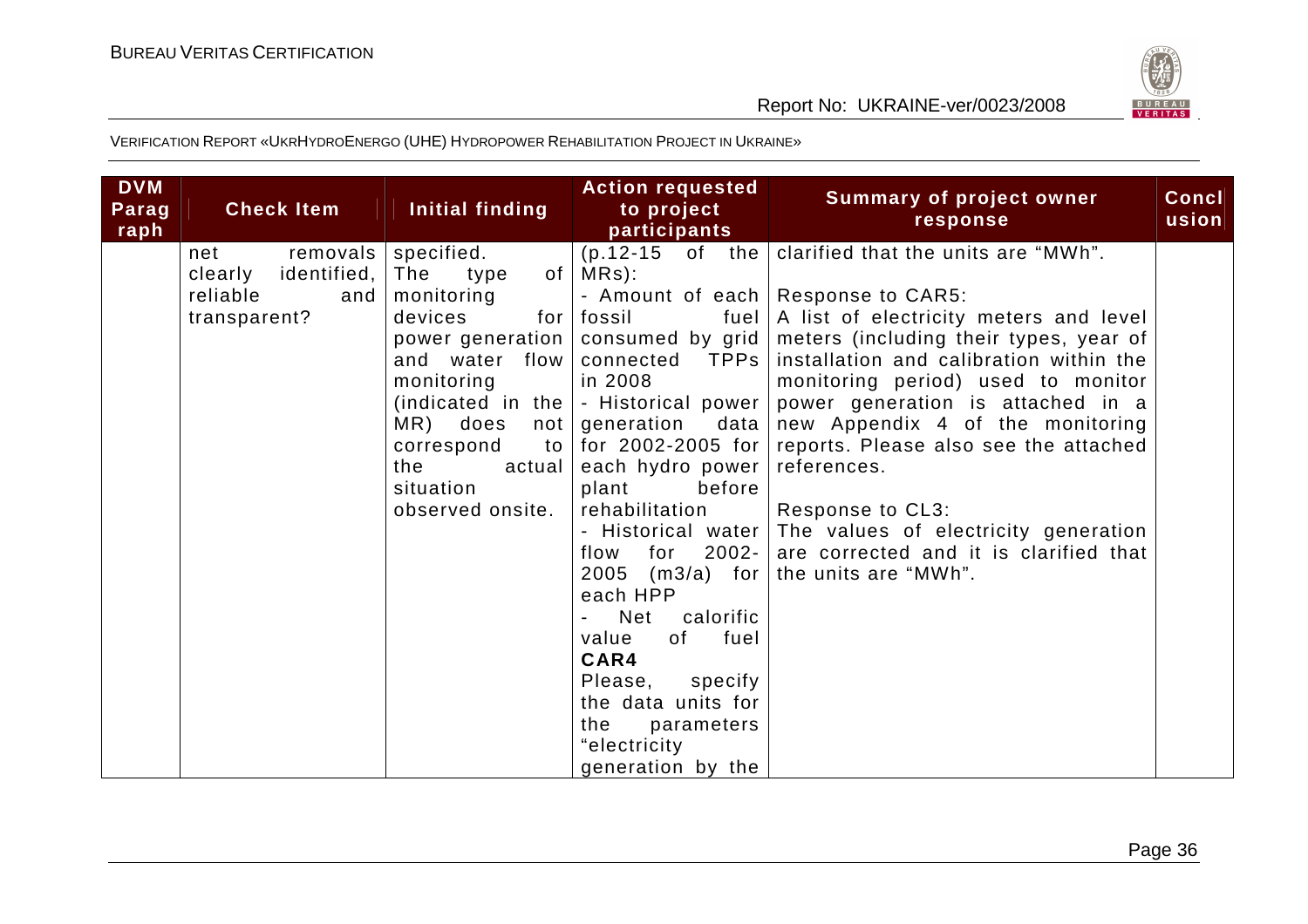

| <b>DVM</b><br>Parag<br>raph | <b>Check Item</b> | Initial finding | <b>Action requested</b><br>to project<br>participants | <b>Summary of project owner</b><br>response | Concl<br>usion |
|-----------------------------|-------------------|-----------------|-------------------------------------------------------|---------------------------------------------|----------------|
|                             |                   |                 | grid<br>connected                                     |                                             |                |
|                             |                   |                 | TPPs<br>in 2008"                                      |                                             |                |
|                             |                   |                 | "electricity<br>and                                   |                                             |                |
|                             |                   |                 | generation by the                                     |                                             |                |
|                             |                   |                 | grid<br>connected                                     |                                             |                |
|                             |                   |                 | TPPs in 2009" (p.                                     |                                             |                |
|                             |                   |                 | 14 of the MRs).                                       |                                             |                |
|                             |                   |                 | CAR5                                                  |                                             |                |
|                             |                   |                 | Please,                                               |                                             |                |
|                             |                   |                 | supplement<br>the                                     |                                             |                |
|                             |                   |                 | monitoring report                                     |                                             |                |
|                             |                   |                 | with a list of                                        |                                             |                |
|                             |                   |                 | electricity meters<br>and level meters                |                                             |                |
|                             |                   |                 | (including<br>their                                   |                                             |                |
|                             |                   |                 | types, date<br>of                                     |                                             |                |
|                             |                   |                 | installation<br>and                                   |                                             |                |
|                             |                   |                 | calibration within                                    |                                             |                |
|                             |                   |                 | monitoring<br>the                                     |                                             |                |
|                             |                   |                 | used to<br>period)                                    |                                             |                |
|                             |                   |                 | monitor<br>power                                      |                                             |                |
|                             |                   |                 | generation.                                           |                                             |                |
|                             |                   |                 | CL <sub>3</sub>                                       |                                             |                |
|                             |                   |                 | Please, clarify the                                   |                                             |                |
|                             |                   |                 | values<br>of                                          |                                             |                |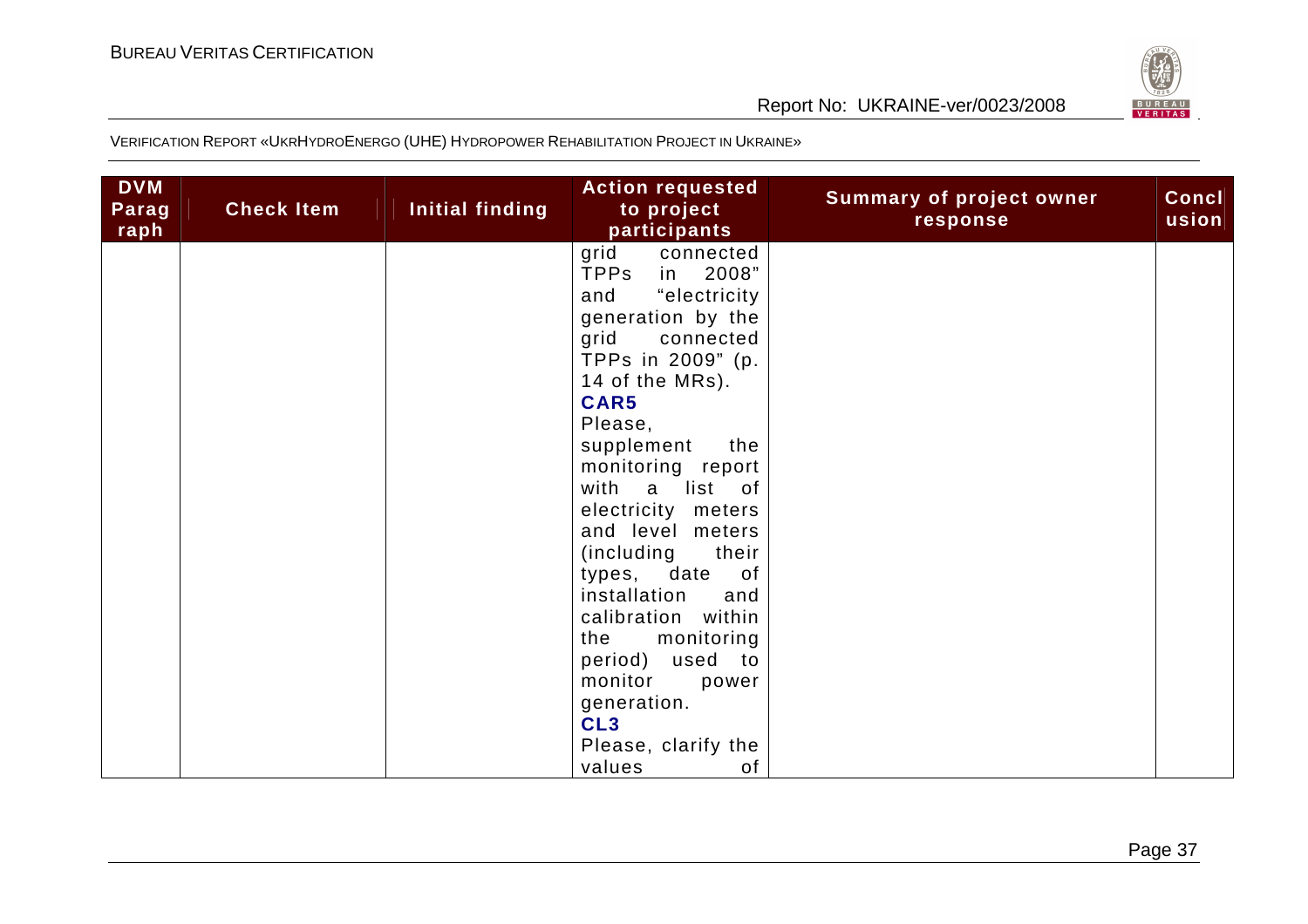

| <b>DVM</b><br>Parag<br>raph | <b>Check Item</b>                                                                                                                                                                                                                                                                                                    | Initial finding                                                                                                                                                                                                                                                                                               | <b>Action requested</b><br>to project<br>participants                                                                                                | <b>Summary of project owner</b><br>response | <b>Concl</b><br>usion |
|-----------------------------|----------------------------------------------------------------------------------------------------------------------------------------------------------------------------------------------------------------------------------------------------------------------------------------------------------------------|---------------------------------------------------------------------------------------------------------------------------------------------------------------------------------------------------------------------------------------------------------------------------------------------------------------|------------------------------------------------------------------------------------------------------------------------------------------------------|---------------------------------------------|-----------------------|
|                             |                                                                                                                                                                                                                                                                                                                      |                                                                                                                                                                                                                                                                                                               | electricity<br>generation<br>and<br>for<br>flow<br>water<br>HPP.<br>Kaniv<br>Please,<br>make<br>these<br>data<br>consistent<br>in<br>every document. |                                             |                       |
| 95 (c)                      | Are<br>including<br>factors,<br>default<br>factors, if used for factors are used<br>calculating<br>emission<br>reductions<br>enhancements of submission<br>net<br>removals,  <br>selected<br>carefully balancing<br>accuracy<br>reasonableness,<br>and appropriately emissions<br>justified<br>of the $ $<br>choice? | emission   All the emission<br>factors, including<br>emission default emission<br>the in line with the<br>registered PDD.<br>or The most recent<br>0f<br>Ukrainian<br>the<br><b>GHG</b><br>by   National<br>Inventory<br>(for<br>and $\vert$ 2010) is referred<br>to calculate the<br>form<br>each fuel type. | No actions<br>are<br>requested.                                                                                                                      |                                             | <b>OK</b>             |
|                             |                                                                                                                                                                                                                                                                                                                      |                                                                                                                                                                                                                                                                                                               | <b>Applicable to JI SSC projects only</b>                                                                                                            |                                             |                       |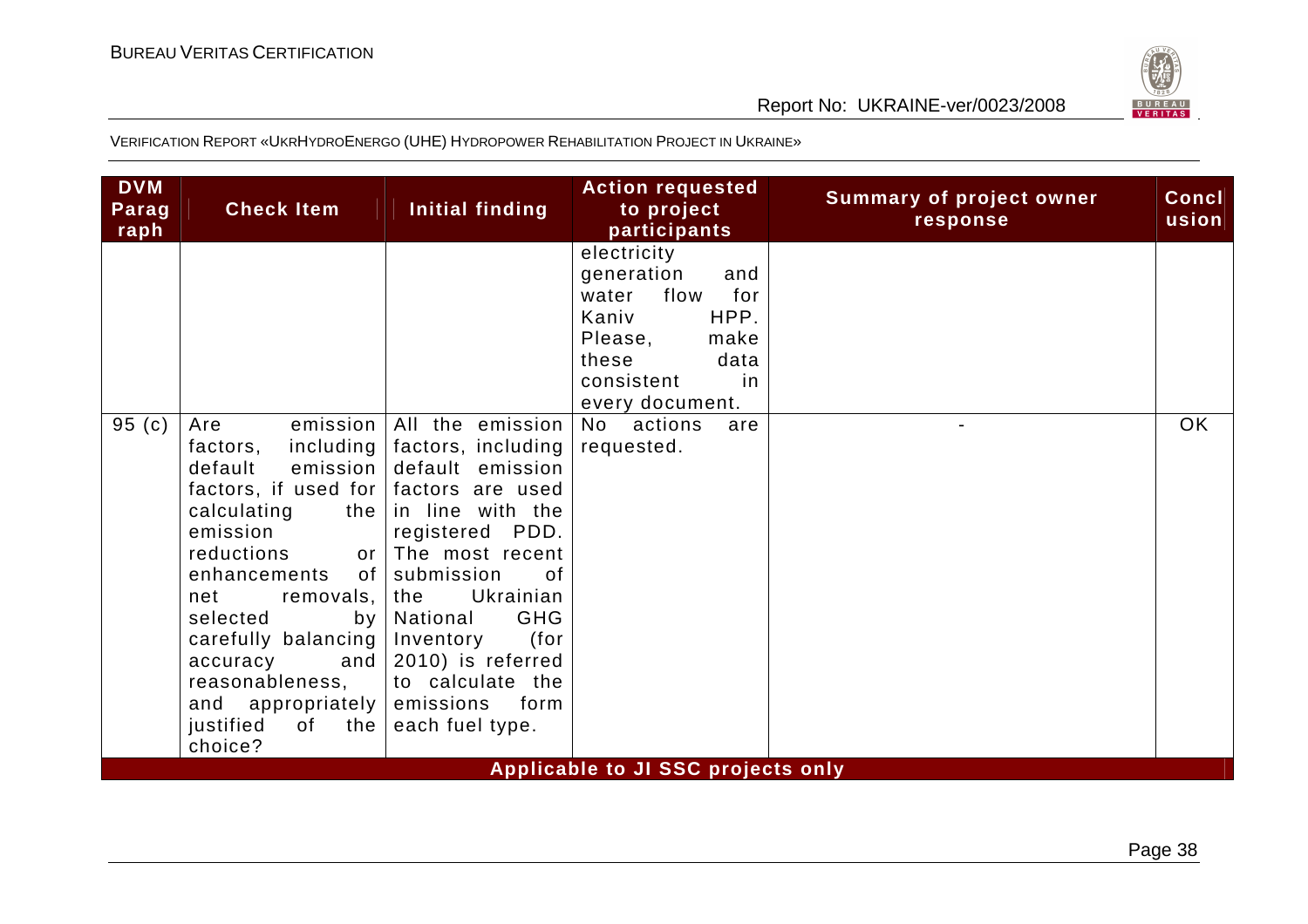

| <b>DVM</b><br>Parag<br>raph | <b>Check Item</b>                                                                                                                                                                                                                                                                                                                                                                                               | Initial finding | <b>Action requested</b><br>to project<br>participants | <b>Summary of project owner</b><br>response | <b>Concl</b><br>usion |
|-----------------------------|-----------------------------------------------------------------------------------------------------------------------------------------------------------------------------------------------------------------------------------------------------------------------------------------------------------------------------------------------------------------------------------------------------------------|-----------------|-------------------------------------------------------|---------------------------------------------|-----------------------|
| 96                          | relevant<br>the<br>Is.<br>threshold<br>be<br>to<br>classified<br>JI<br>as<br>SSC project<br>not<br>exceeded<br>during<br>monitoring<br>the<br>period<br>an<br>on<br>annual<br>average<br>basis?<br>If the threshold is<br>exceeded, is the<br>maximum emission<br>reduction<br>level<br>in the<br>estimated<br>PDD for the JI<br>SSC project or the<br>bundle<br>for<br>the<br>monitoring period<br>determined? | N/A             | N/A                                                   | N/A                                         | N/A                   |
|                             |                                                                                                                                                                                                                                                                                                                                                                                                                 |                 | Applicable to bundled JI SSC projects only            |                                             |                       |
| 97(a)                       | Has<br>the<br>composition of the<br>bundle<br>not<br>changed from that<br>is stated in F-JI-                                                                                                                                                                                                                                                                                                                    | N/A             | N/A                                                   | N/A                                         | N/A                   |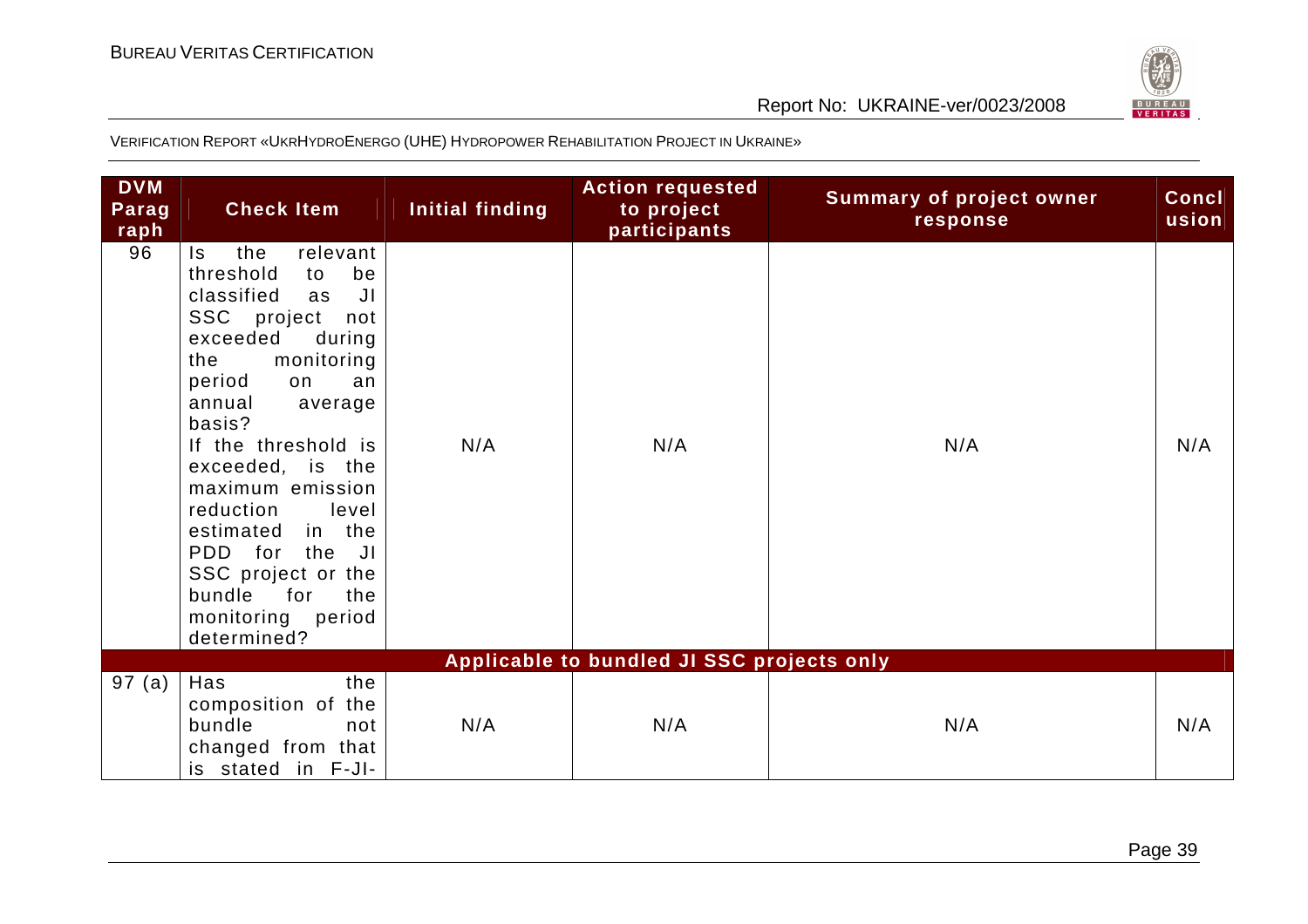

| <b>DVM</b><br>Parag<br>raph | <b>Check Item</b>                                                                                                                                                                                                                                                                                    | Initial finding | <b>Action requested</b><br>to project<br>participants | <b>Summary of project owner</b><br>response | Concl<br>usion |
|-----------------------------|------------------------------------------------------------------------------------------------------------------------------------------------------------------------------------------------------------------------------------------------------------------------------------------------------|-----------------|-------------------------------------------------------|---------------------------------------------|----------------|
|                             | SSCBUNDLE?                                                                                                                                                                                                                                                                                           |                 |                                                       |                                             |                |
| 97(b)                       | the<br> f <br>determination<br>was<br>conducted on the<br>basis of an overall<br>monitoring<br>plan,<br>have the<br>project<br>participants<br>submitted<br>a<br>common<br>monitoring report?                                                                                                        | N/A             | N/A                                                   | N/A                                         | N/A            |
| 98                          | If the monitoring is<br>based<br>on<br>a<br>monitoring<br>plan<br>that provides for<br>overlapping<br>monitoring periods,<br>are the monitoring<br>periods<br>per<br>component of the<br>project<br>clearly<br>in the<br>specified<br>monitoring report?<br>Do the monitoring<br>periods not overlap | N/A             | N/A                                                   | N/A                                         | N/A            |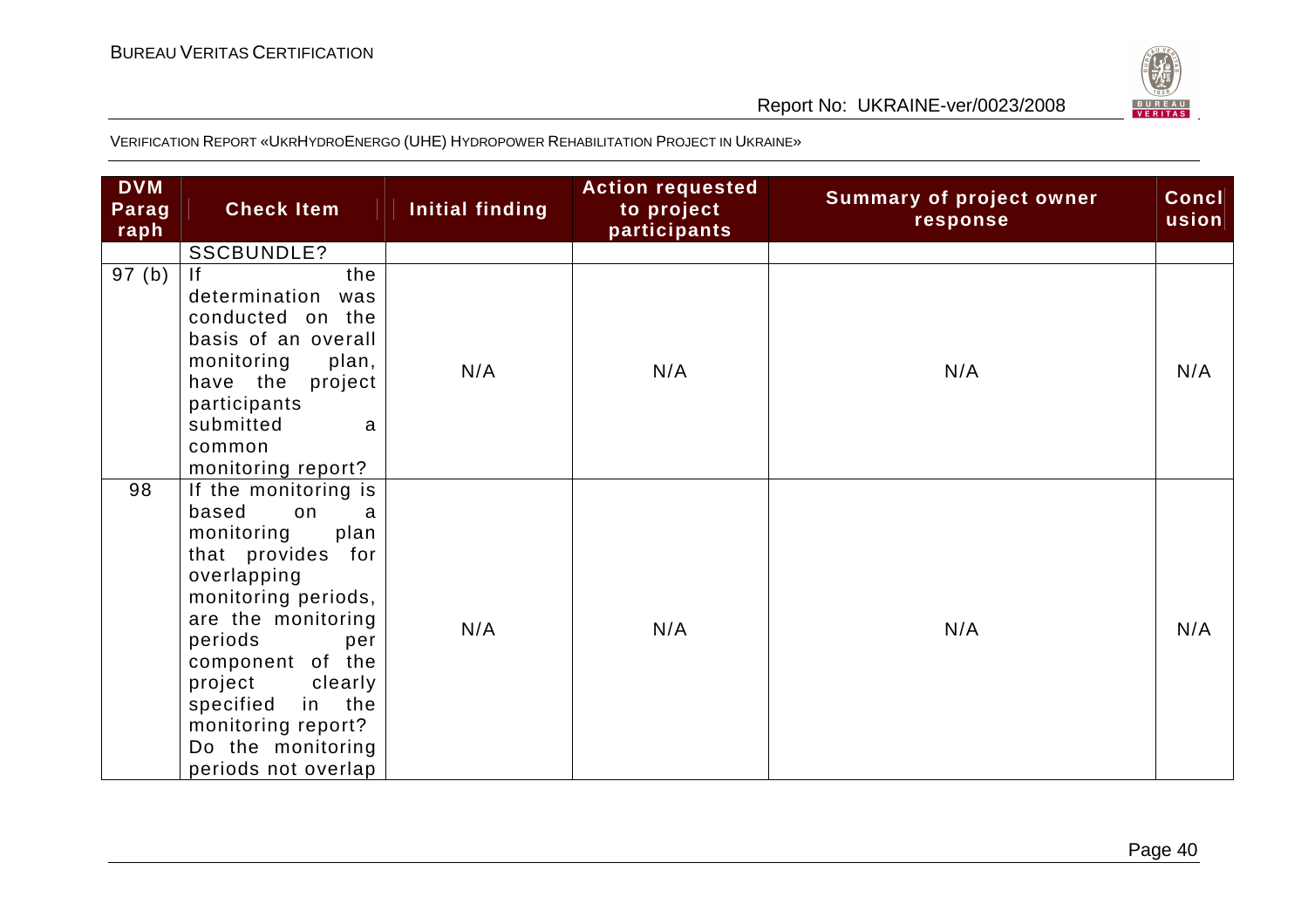

| <b>DVM</b><br>Parag<br>raph | <b>Check Item</b>                                                                                                      | Initial finding                                                                                                                                                                                                                                                | <b>Action requested</b><br>to project<br>participants | <b>Summary of project owner</b><br>response                          | Concl<br>usion |
|-----------------------------|------------------------------------------------------------------------------------------------------------------------|----------------------------------------------------------------------------------------------------------------------------------------------------------------------------------------------------------------------------------------------------------------|-------------------------------------------------------|----------------------------------------------------------------------|----------------|
|                             | with<br>those<br>for<br>which<br>verifications<br>already<br>were<br>deemed final in the<br>past?                      |                                                                                                                                                                                                                                                                |                                                       |                                                                      |                |
|                             |                                                                                                                        |                                                                                                                                                                                                                                                                | <b>Revision of monitoring plan</b>                    |                                                                      |                |
|                             |                                                                                                                        |                                                                                                                                                                                                                                                                |                                                       | Applicable only if monitoring plan is revised by project participant |                |
| 99(a)                       | Did<br>the<br>participants<br>provide<br>an <sub>l</sub><br>appropriate<br>justification for the<br>proposed revision? | project   The monitoring is  <br>occurred<br>according to the<br>determined<br>and<br>registered<br>monitoring plan.<br>deviations<br>No.<br>from the original<br>monitoring plan<br>were detected by<br>verification<br>the<br>team during the<br>site-visit. | No actions<br>are<br>requested.                       | N/A                                                                  | OK             |
| 99(b)                       | Does the proposed<br>revision<br>improve<br>the<br>accuracy<br>and/or applicability<br>information<br>of               | N/A                                                                                                                                                                                                                                                            | N/A                                                   | N/A                                                                  | <b>OK</b>      |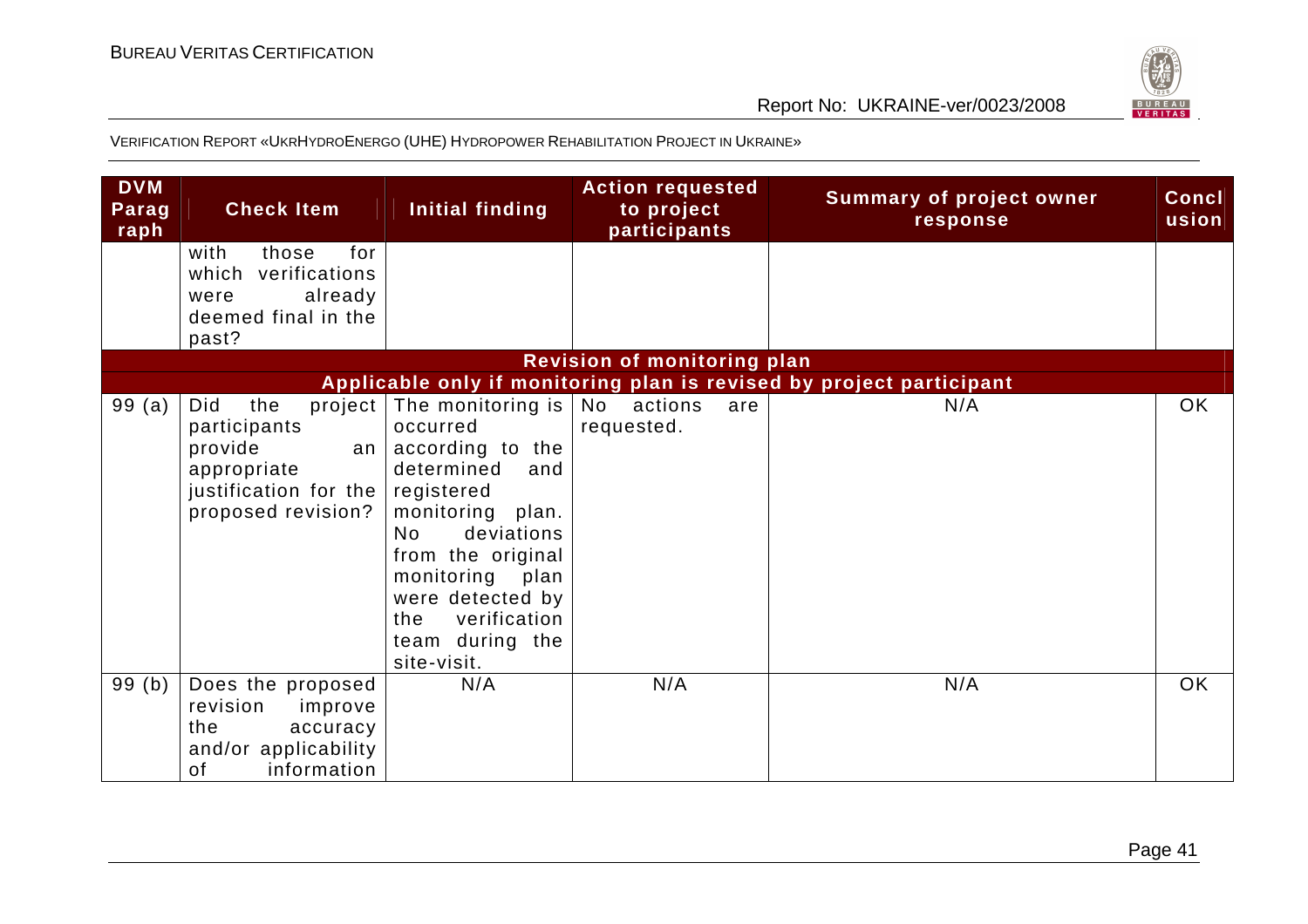

| <b>DVM</b><br>Parag<br>raph | <b>Check Item</b>                                                                                                                                                                                                                          | Initial finding                                                                                                                                                                                                                                                      | <b>Action requested</b><br>to project<br>participants                                                                                                                                             | <b>Summary of project owner</b><br>response                                                                                                                                                                                                                                                                                                                                                                                                                                                                         | <b>Concl</b><br>usion |
|-----------------------------|--------------------------------------------------------------------------------------------------------------------------------------------------------------------------------------------------------------------------------------------|----------------------------------------------------------------------------------------------------------------------------------------------------------------------------------------------------------------------------------------------------------------------|---------------------------------------------------------------------------------------------------------------------------------------------------------------------------------------------------|---------------------------------------------------------------------------------------------------------------------------------------------------------------------------------------------------------------------------------------------------------------------------------------------------------------------------------------------------------------------------------------------------------------------------------------------------------------------------------------------------------------------|-----------------------|
|                             | collected<br>compared to the<br>original monitoring<br>plan<br>without<br>changing<br>conformity with the<br>relevant rules and<br>regulations for the<br>establishment<br>0f<br>monitoring plans?                                         |                                                                                                                                                                                                                                                                      |                                                                                                                                                                                                   |                                                                                                                                                                                                                                                                                                                                                                                                                                                                                                                     |                       |
|                             |                                                                                                                                                                                                                                            |                                                                                                                                                                                                                                                                      | Data management                                                                                                                                                                                   |                                                                                                                                                                                                                                                                                                                                                                                                                                                                                                                     |                       |
| 101<br>(a)                  | $\mathsf{ls}$<br>implementation of description of the<br>collection  <br>data<br>$\mathsf{in}$<br>procedures<br>accordance<br>monitoring  <br>the<br>plan, including the<br>quality control and $ $ in<br>quality assurance<br>procedures? | the $ $ The<br>deta<br>data<br>collection<br>procedures<br>is<br>with included in the<br>MRs. The data<br>collection occurs<br>accordance<br>the<br>with<br>monitoring<br>plan<br>from<br>the<br>determined PDD.<br>It is stated in the<br><b>MRs</b><br>that<br>the | CAR6<br>Please, add the<br>relevant<br>equations used to<br>calculate<br>the<br>baseline<br>electricity<br>production to the<br>MRs to<br>ensure<br>transparency of<br>the<br>data<br>processing. | The information and equations used<br>calculation<br>of the<br>baseline<br>for<br>electricity production is already<br>provided in section 2.2.1, Step 2 of<br>the monitoring report and is based on<br>the description provided in Section D.<br>of the finally determined PDD. Please<br>also refer to Formula 3 in the Section<br>D.1.1.4. of the PDD and to the figures<br>in the Annex 2 of the PDD (page 41)<br>that are providing examples of the<br>correlation between water flow and<br>power generation. | OK.                   |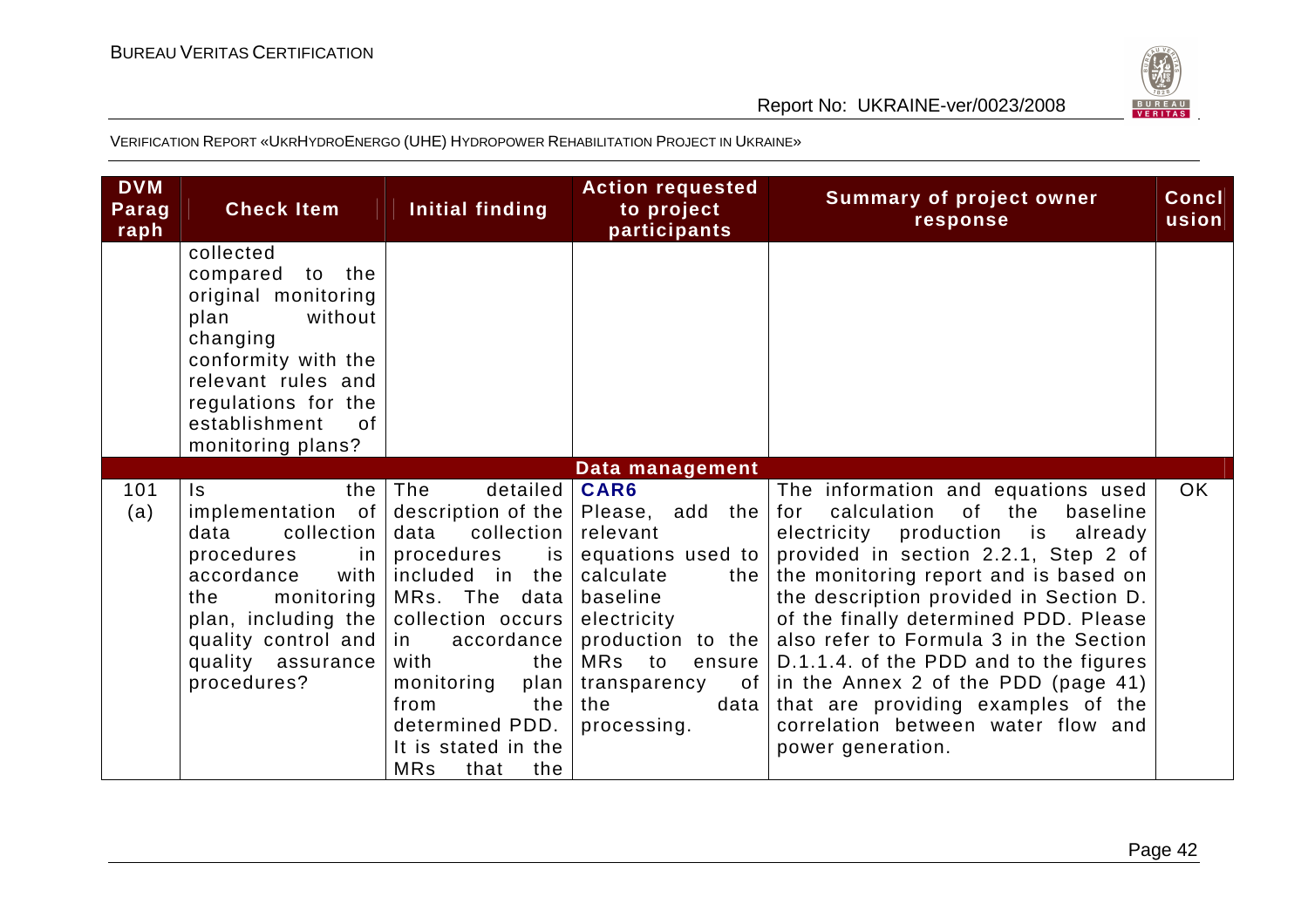

| <b>DVM</b><br>Parag<br>raph | <b>Check Item</b>                                                                                                     | Initial finding                                                                                                                                                                                                                                                                                                                                                                   | <b>Action requested</b><br>to project<br>participants                                                                                                                                                                                                                                                                                                                    | <b>Summary of project owner</b><br>response                                                                                                                                                                                                                                                                                                                                                                                       | <b>Concl</b><br>usion |
|-----------------------------|-----------------------------------------------------------------------------------------------------------------------|-----------------------------------------------------------------------------------------------------------------------------------------------------------------------------------------------------------------------------------------------------------------------------------------------------------------------------------------------------------------------------------|--------------------------------------------------------------------------------------------------------------------------------------------------------------------------------------------------------------------------------------------------------------------------------------------------------------------------------------------------------------------------|-----------------------------------------------------------------------------------------------------------------------------------------------------------------------------------------------------------------------------------------------------------------------------------------------------------------------------------------------------------------------------------------------------------------------------------|-----------------------|
|                             |                                                                                                                       | correlation<br>is<br>define<br>used<br>to<br>baseline<br>the<br>electricity<br>production.                                                                                                                                                                                                                                                                                        |                                                                                                                                                                                                                                                                                                                                                                          |                                                                                                                                                                                                                                                                                                                                                                                                                                   |                       |
| 101<br>(b)                  | Is the function of<br>the<br>monitoring<br>equipment,<br>including<br>its l<br>calibration<br>status,<br>is in order? | The<br>project  <br>regularly<br>entity<br>takes<br>the<br>readings of the<br>meters at each<br>individual<br>hydro<br>The<br>unit.<br>procedure of the<br>electricity meters<br>calibration<br>was<br>found<br>satisfactory.<br>Each<br>meter<br><b>is</b><br>calibrated<br>been<br>accordance<br>in.<br>with<br>the<br>Ukrainian<br>national<br>standards.<br>The<br>documented | <b>CAR7</b><br>Please,<br>supplement<br>the<br>monitoring<br>report<br>with<br>the<br>information<br>concerning<br>the<br>calibration<br>procedures<br>of<br>level meters<br>and<br>provide<br>any<br>documented<br>instruction<br>to<br>confirm<br>this<br>information.<br>Please submit any<br>documented<br>evidence<br>to<br>confirm<br>the<br>calibration<br>status | Level meters at Kyiv HPP, Kaniv<br>HPP, Kremenchuk HPP (upper level)<br>and Dnypro-Dzerzhynsk HPP are<br>calibrated according to the Ukrainian<br>national standards. The instructions<br>regarding<br>the<br>calibration<br>at<br>HPP<br>Kremenchuk<br>(lower<br>level),<br>Dnipro HPP and Kahovka HPP are<br>provided in the references cited<br>below.<br>References: 03 CAR5-CAR7 -ID- List<br>of Water Level Meters 2009.doc | <b>OK</b>             |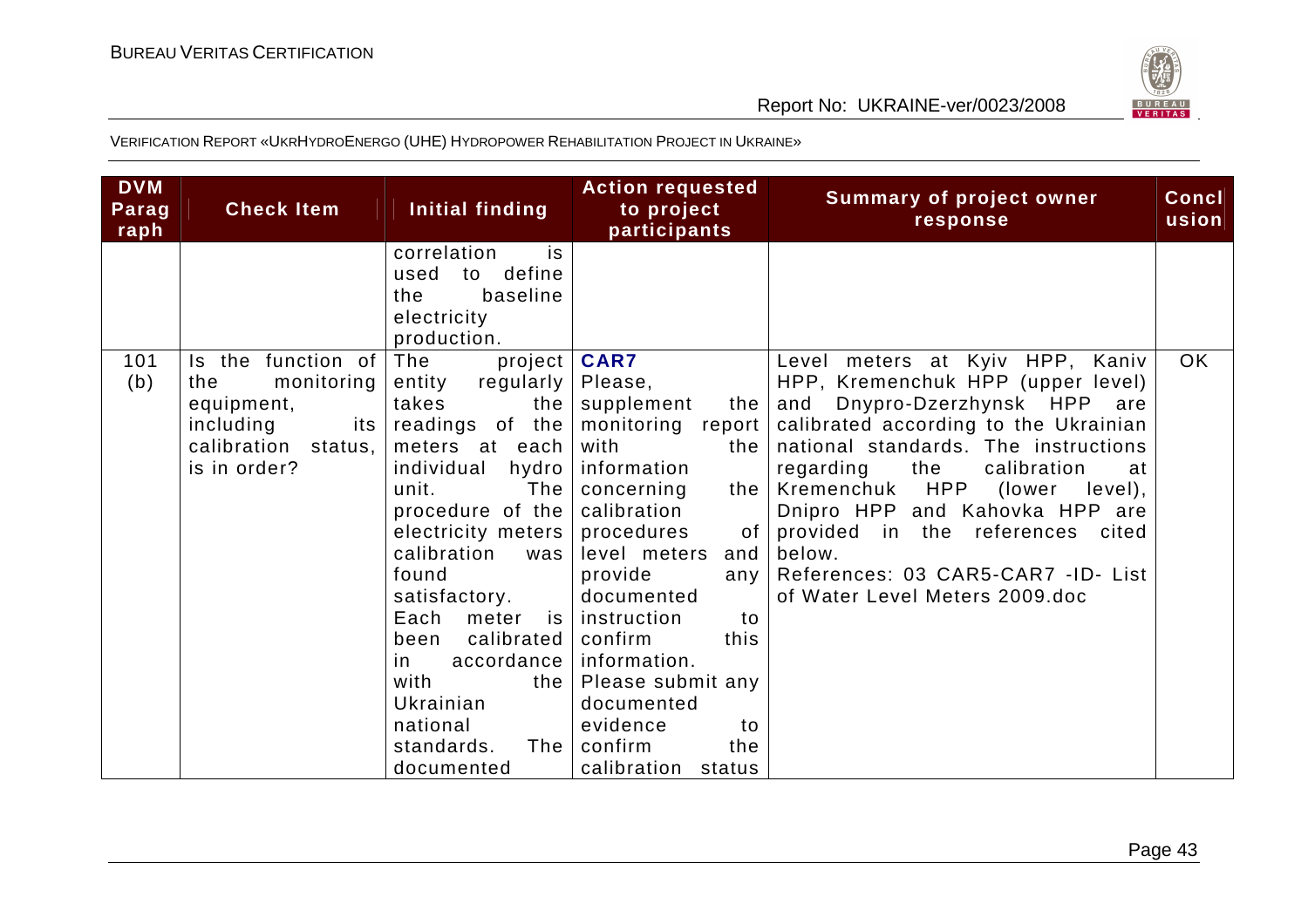

| <b>DVM</b><br>Parag<br>raph | <b>Check Item</b> | Initial finding                                                                                                                                                                                                                                                                                                                                                                                                                                                                                             | <b>Action requested</b><br>to project<br>participants             | <b>Summary of project owner</b><br>response | Concl<br>usion |
|-----------------------------|-------------------|-------------------------------------------------------------------------------------------------------------------------------------------------------------------------------------------------------------------------------------------------------------------------------------------------------------------------------------------------------------------------------------------------------------------------------------------------------------------------------------------------------------|-------------------------------------------------------------------|---------------------------------------------|----------------|
|                             |                   | evidences<br>were<br>checked onsite.<br>Level meters are<br>used to monitor<br>the water flow. It<br>observed<br>was<br>during the site-<br>that<br>the<br>visit<br>documented<br>evidences<br>for<br>calibration/verific<br>ation<br>of<br>the<br>meters<br>at<br><b>DniproGES</b><br>and<br><b>HPP</b><br>Kakhovka<br>absent<br>were<br>onsite.<br>It<br>was<br>also<br>revealed<br>that<br>several<br>various<br>procedures<br>for<br>of<br>calibration<br>level<br>meters<br>exist<br>at<br>enterprise. | of<br>the<br>level<br>meters at Dnipro<br>HPP and Kahovka<br>HPP. |                                             |                |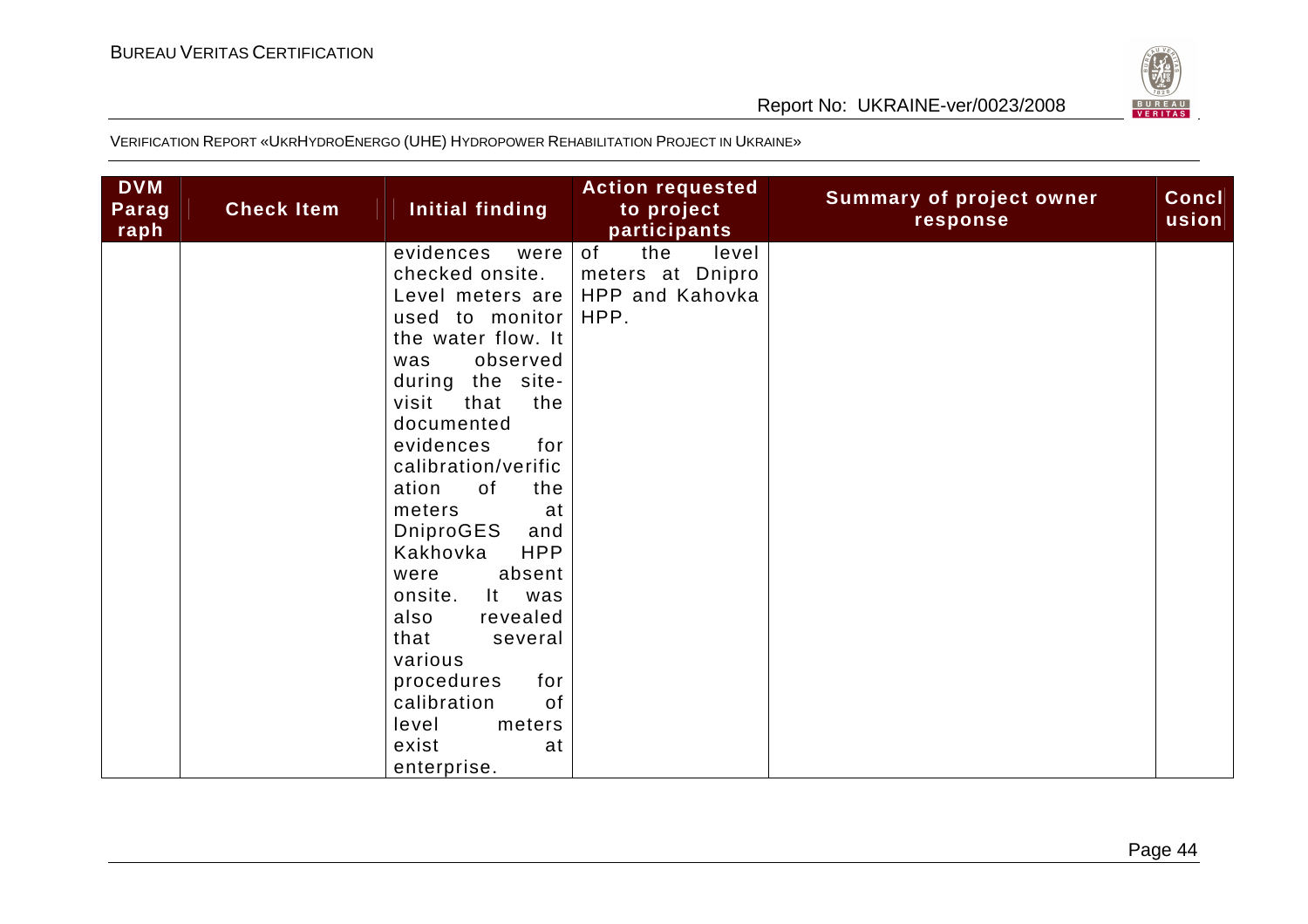

| FAR1<br>the evidence<br>Well-defined<br>instruction<br>101<br>data<br>Are<br>on<br>An<br>storage<br>and records used<br>submit<br>procedures and requirements will be<br>(c)<br>protocols<br>Please,<br>and<br>prepared and submitted during the<br>for the monitoring<br>routine<br>documented<br>any<br>instruction which<br>maintained<br>in<br>procedures, with<br>next verification.<br>-a<br>traceable manner?<br>indicates that the<br>good,<br>professional data<br>monitored<br>data<br>and required for<br>entry, extraction<br>ERUs calculation<br>reporting<br>and<br>g<br>procedures<br>are<br>(including)<br>the<br>established.<br>historical data for<br>2002-2005) are to<br>Proper<br>be kept for two<br>management<br>and<br>years after<br>the<br>processes<br>systems records<br>crediting<br>period<br>are kept by the<br>J <sub>I</sub><br>as<br>per | <b>DVM</b><br>Parag<br>raph | <b>Check Item</b> | Initial finding | <b>Action requested</b><br>to project<br>participants | <b>Summary of project owner</b><br>response | <b>Concl</b><br>usion                                                                   |
|-----------------------------------------------------------------------------------------------------------------------------------------------------------------------------------------------------------------------------------------------------------------------------------------------------------------------------------------------------------------------------------------------------------------------------------------------------------------------------------------------------------------------------------------------------------------------------------------------------------------------------------------------------------------------------------------------------------------------------------------------------------------------------------------------------------------------------------------------------------------------------|-----------------------------|-------------------|-----------------|-------------------------------------------------------|---------------------------------------------|-----------------------------------------------------------------------------------------|
| verification<br>copies<br>of<br>and<br>such records are<br>manual, v.01.<br>available<br>to<br>judge compliance<br>with the required<br>management<br>systems.                                                                                                                                                                                                                                                                                                                                                                                                                                                                                                                                                                                                                                                                                                              |                             |                   | operator, UHE,  | determination and                                     |                                             | This<br>issue<br>must<br>be<br>check<br>ed<br>durin<br>the<br>next<br>verific<br>ation. |
| the<br>The<br>CAR8<br>101<br>$\mathsf{ls}$<br>data<br>key<br>Response to CAR8:<br>(d)<br>The required information is added to<br>collection<br>Please,<br>and $ $<br>parameters                                                                                                                                                                                                                                                                                                                                                                                                                                                                                                                                                                                                                                                                                             |                             |                   |                 |                                                       |                                             | <b>OK</b>                                                                               |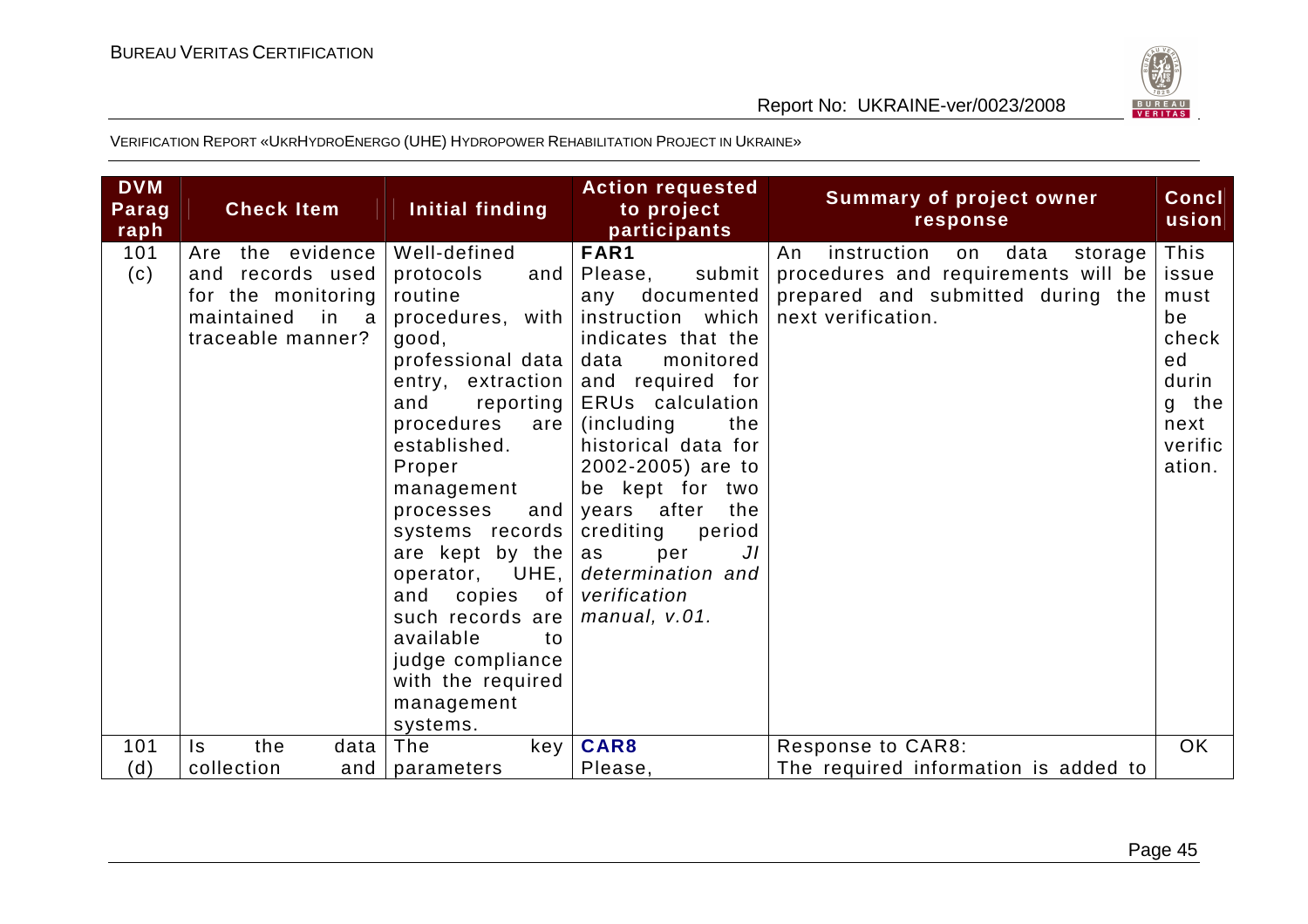

| <b>DVM</b><br>Parag<br>raph | <b>Check Item</b>                                                                                               | Initial finding                                                                                                                                                                                                                                                                                                                                                                                                                                       | <b>Action requested</b><br>to project<br>participants                                                                                                                                                                                                                                                                                                                                                                                                                                                              | <b>Summary of project owner</b><br>response                                                                                                                                                                                                                                                                                                                                                                                                                                                                                                                                                                               | <b>Concl</b><br>usion |
|-----------------------------|-----------------------------------------------------------------------------------------------------------------|-------------------------------------------------------------------------------------------------------------------------------------------------------------------------------------------------------------------------------------------------------------------------------------------------------------------------------------------------------------------------------------------------------------------------------------------------------|--------------------------------------------------------------------------------------------------------------------------------------------------------------------------------------------------------------------------------------------------------------------------------------------------------------------------------------------------------------------------------------------------------------------------------------------------------------------------------------------------------------------|---------------------------------------------------------------------------------------------------------------------------------------------------------------------------------------------------------------------------------------------------------------------------------------------------------------------------------------------------------------------------------------------------------------------------------------------------------------------------------------------------------------------------------------------------------------------------------------------------------------------------|-----------------------|
|                             | management<br>system<br>for<br>the $ $<br>project<br>in l<br>accordance<br>with  <br>the<br>monitoring<br>plan? | monitored<br>(electricity)<br>generation<br>and<br>water flow) are<br>first recorded by<br>operational<br>the<br>staff of UHE on a<br>hourly<br>basis<br>(electricity<br>generation) or a<br>daily<br>basis<br>(water flow) at<br>each of the sites.<br>then<br>lt.<br>is<br>delivered to UHE<br>Production<br>Department<br>for<br>calculation on a<br>daily basis. Data<br>records<br>are<br>stored<br>both<br>in<br>hard<br>and<br>soft<br>copies. | supplement<br>the<br>MRs<br>with<br>the<br>information<br>concerning<br>cross<br>checking<br>0f<br>monitoring<br>parameters<br>(including)<br>indication of job<br>title of the person<br>responsible<br>for  <br>checking)<br>cross<br>as it was found<br>during the site-<br>visit that these<br>procedures<br>are<br>different for each<br>parameter. Please<br>clearly define in<br>the MRs who is<br>responsible<br>for<br>ERU<br>initial<br>calculations<br>and<br>clarify<br>if<br>any<br>cross checking is | the monitoring report in Figure 1. The<br>and job titles of<br>the<br>names<br>responsible personnel at each plan is<br>provided in Appendix 5<br>of the<br>monitoring reports. An example of the<br>documents for cross-checking<br>of<br>water consumption is provided in<br>reference 05.<br>References:<br>04 CAR8-ID-List of the Personnel<br>Monitoring<br>Supervising<br>Activities<br>2009.doc<br>05 CAR8-ID- Example documents<br>checking<br>concerning<br>cross<br>of<br>monitoring parameters (water).doc<br>Response to CAR9:<br>The required information is added to<br>the monitoring reports in Figure 3. |                       |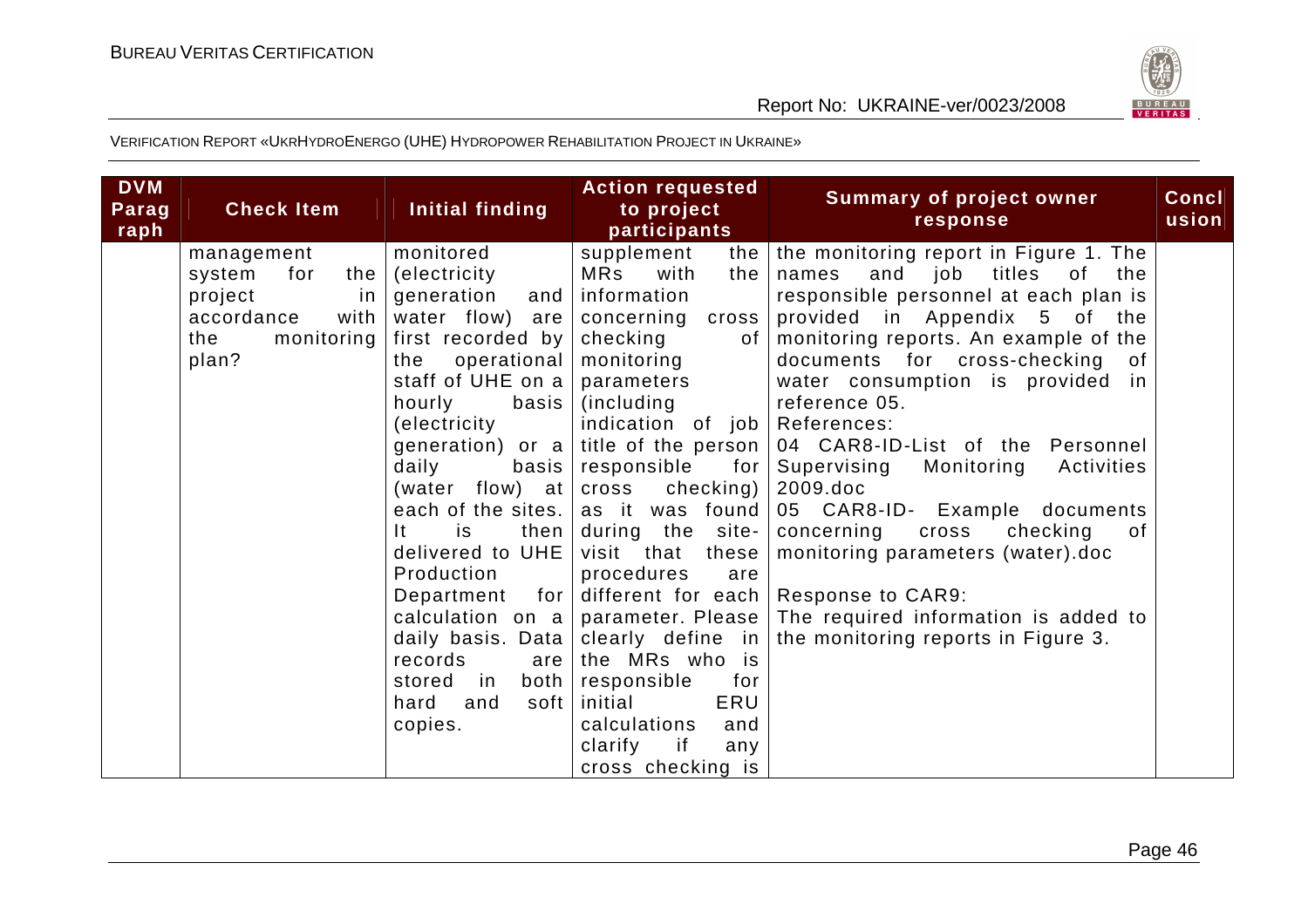

| <b>DVM</b><br>Parag<br>raph | <b>Check Item</b>                                                                                 | Initial finding | <b>Action requested</b><br>to project<br>participants                                                                                                                                                                                             | <b>Summary of project owner</b><br>response                                        | Concl<br>usion |
|-----------------------------|---------------------------------------------------------------------------------------------------|-----------------|---------------------------------------------------------------------------------------------------------------------------------------------------------------------------------------------------------------------------------------------------|------------------------------------------------------------------------------------|----------------|
|                             |                                                                                                   |                 | performed during<br>this stage.<br>CAR9<br>Please, highlight<br>the<br><b>MRs</b><br>in.<br>information/proce<br>ss flow from the<br>data<br>raw<br>(obtained at each<br>HPP) to reported<br>totals<br>(collected<br>at the UHE head-<br>office). |                                                                                    |                |
|                             |                                                                                                   |                 |                                                                                                                                                                                                                                                   | Verification regarding programs of activities (additional elements for assessment) |                |
| 102                         | any JPA that<br>$\mathsf{ls}$<br>been<br>not<br>has<br>added<br>to the JI<br>PoA not verified?    | N/A             | N/A                                                                                                                                                                                                                                               | N/A                                                                                | N/A            |
| 103                         | Is the verification<br>the<br>based<br>on<br>monitoring reports<br>of all JPAs to be<br>verified? | N/A             | N/A                                                                                                                                                                                                                                               | N/A                                                                                | N/A            |
| 103                         | the<br>Does<br>verification ensure                                                                | N/A             | N/A                                                                                                                                                                                                                                               | N/A                                                                                | N/A            |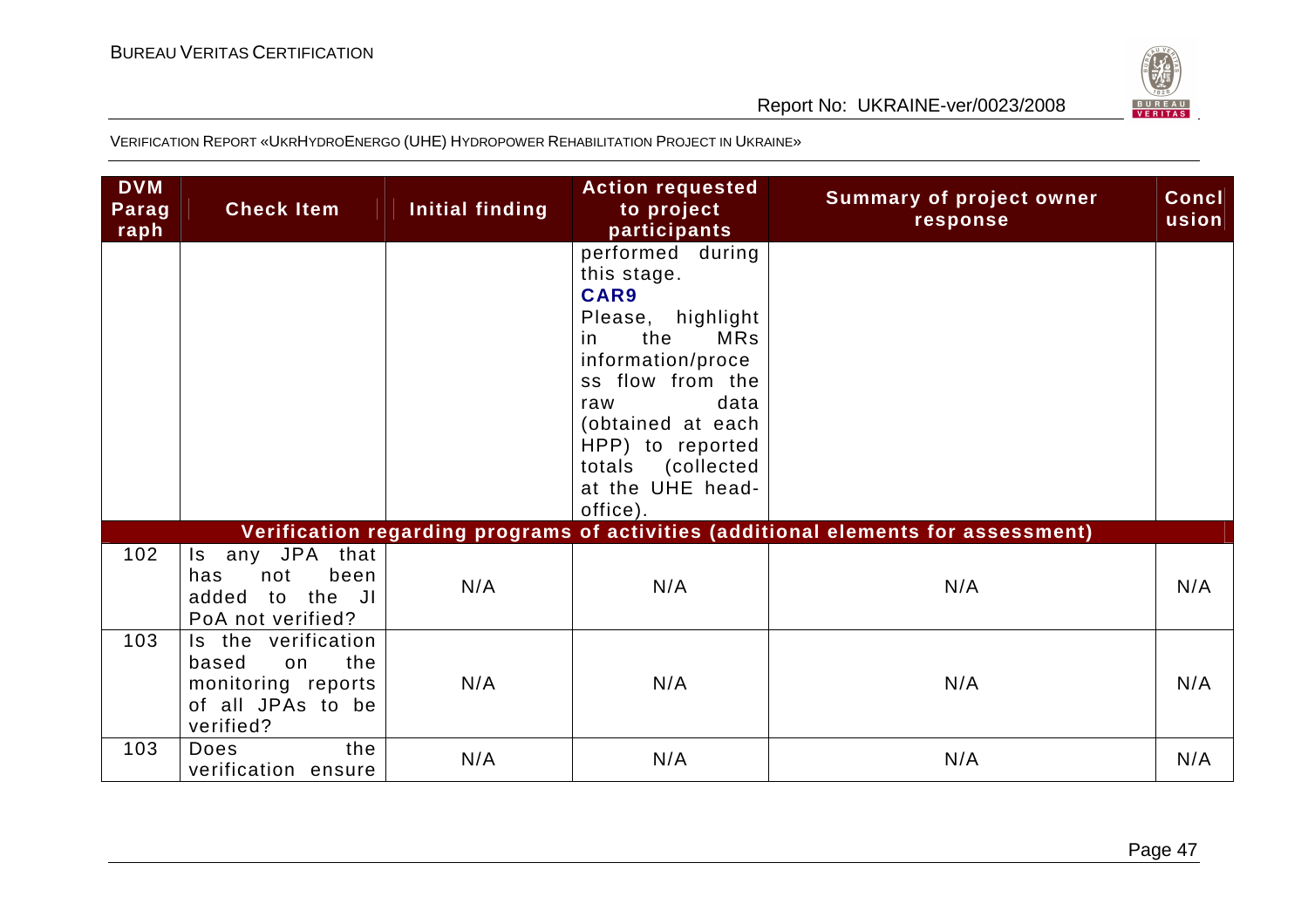

| <b>DVM</b><br>Parag<br>raph              | <b>Check Item</b>                                                                                                                             | Initial finding | <b>Action requested</b><br>to project<br>participants | <b>Summary of project owner</b><br>response | Concl<br>usion |
|------------------------------------------|-----------------------------------------------------------------------------------------------------------------------------------------------|-----------------|-------------------------------------------------------|---------------------------------------------|----------------|
|                                          | the accuracy and<br>conservativeness<br>the emission<br>0f<br>reductions<br>or<br>enhancements<br>0f<br>removals<br>generated by each<br>JPA? |                 |                                                       |                                             |                |
| 104                                      | the<br>Does<br>monitoring<br>period<br>not overlap<br>with<br>previous<br>monitoring<br>periods?                                              | N/A             | N/A                                                   | N/A                                         | N/A            |
| 105                                      | If the AIE learns of<br>erroneously<br>an<br>included JPA, has<br>the AIE informed<br>the JISC of its<br>findings in writing?                 | N/A             | N/A                                                   | N/A                                         | N/A            |
| Applicable to sample-based approach only |                                                                                                                                               |                 |                                                       |                                             |                |
| 106                                      | Does the sampling<br>plan prepared by<br>the AIE:<br>Describe<br>(a)<br>its                                                                   | N/A             | N/A                                                   | N/A                                         | N/A            |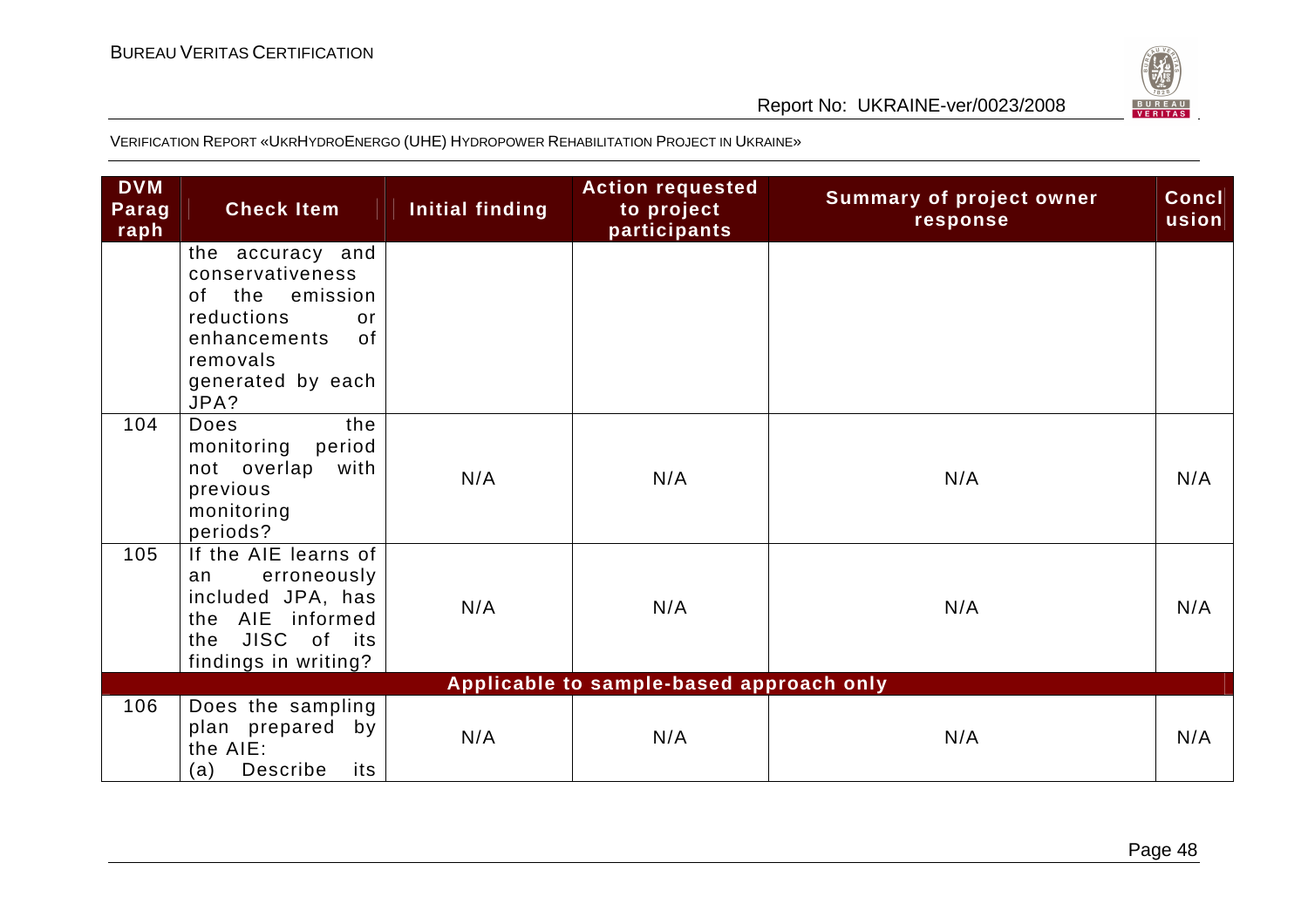

| <b>DVM</b><br>Parag<br>raph | <b>Check Item</b>    | Initial finding | <b>Action requested</b><br>to project<br>participants | <b>Summary of project owner</b><br>response | Concl<br>usion |
|-----------------------------|----------------------|-----------------|-------------------------------------------------------|---------------------------------------------|----------------|
|                             | sample<br>selection, |                 |                                                       |                                             |                |
|                             | taking into          |                 |                                                       |                                             |                |
|                             | account that:        |                 |                                                       |                                             |                |
|                             | For<br>(i)<br>each   |                 |                                                       |                                             |                |
|                             | verification<br>that |                 |                                                       |                                             |                |
|                             | uses a sample-       |                 |                                                       |                                             |                |
|                             | approach,<br>based   |                 |                                                       |                                             |                |
|                             | the<br>sample        |                 |                                                       |                                             |                |
|                             | selection shall be   |                 |                                                       |                                             |                |
|                             | sufficiently         |                 |                                                       |                                             |                |
|                             | representative of    |                 |                                                       |                                             |                |
|                             | the JPAs in the JI   |                 |                                                       |                                             |                |
|                             | PoA<br>such          |                 |                                                       |                                             |                |
|                             | extrapolation<br>to  |                 |                                                       |                                             |                |
|                             | all JPAs identified  |                 |                                                       |                                             |                |
|                             | for<br>that          |                 |                                                       |                                             |                |
|                             | verification<br>is   |                 |                                                       |                                             |                |
|                             | reasonable,          |                 |                                                       |                                             |                |
|                             | taking<br>into       |                 |                                                       |                                             |                |
|                             | account              |                 |                                                       |                                             |                |
|                             | differences          |                 |                                                       |                                             |                |
|                             | the<br>among         |                 |                                                       |                                             |                |
|                             | characteristics of   |                 |                                                       |                                             |                |
|                             | JPAs, such as:       |                 |                                                       |                                             |                |
|                             | $-$ The types of     |                 |                                                       |                                             |                |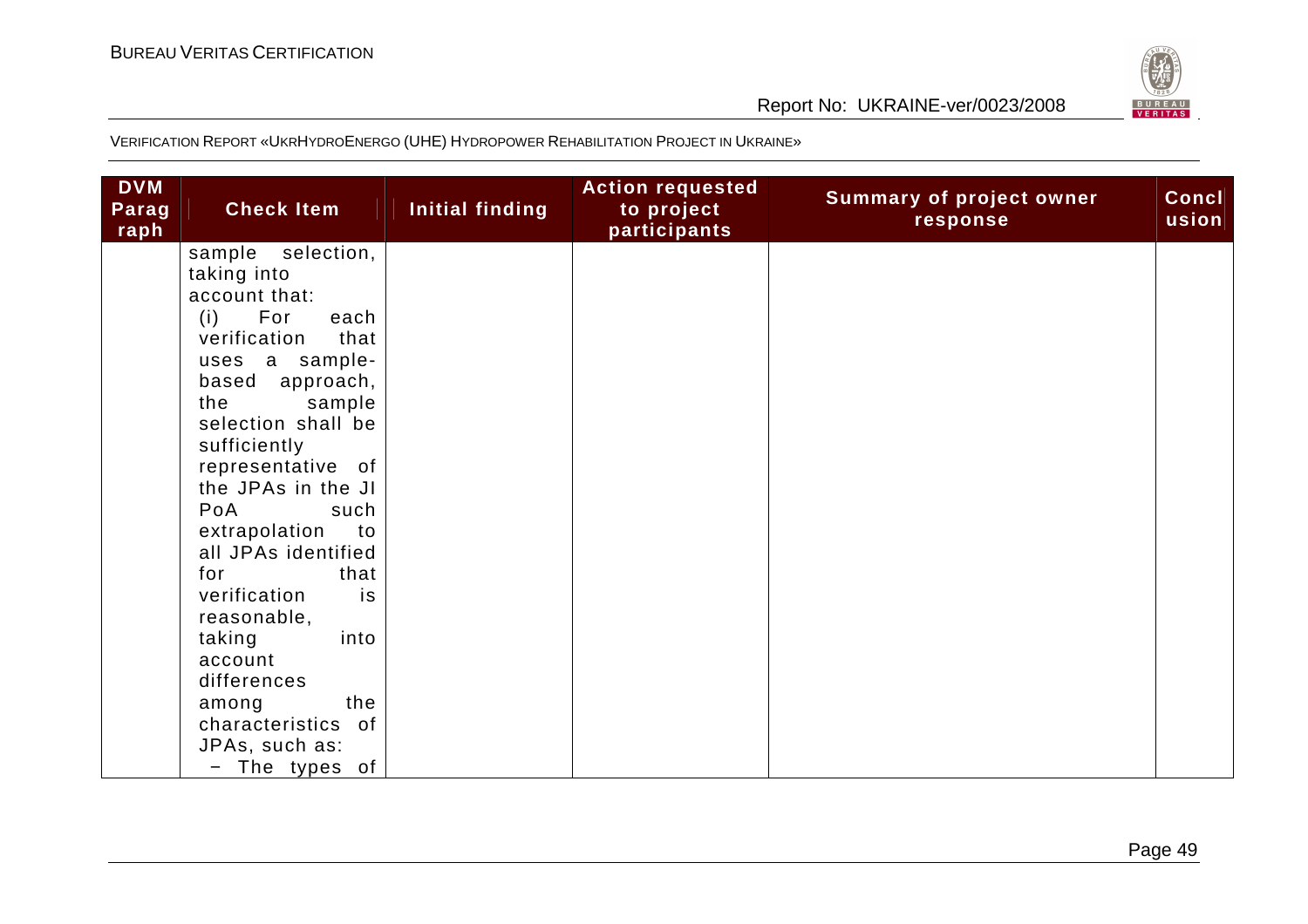

| <b>DVM</b><br>Parag<br>raph | <b>Check Item</b>                                                                                                                                                                                                             | Initial finding | <b>Action requested</b><br>to project<br>participants | <b>Summary of project owner</b><br>response | <b>Concl</b><br>usion |
|-----------------------------|-------------------------------------------------------------------------------------------------------------------------------------------------------------------------------------------------------------------------------|-----------------|-------------------------------------------------------|---------------------------------------------|-----------------------|
|                             | JPAs;<br>- The complexity<br>of the applicable<br>technologies<br>and/or measures<br>used;<br>The<br>geographical<br>location of each<br>JPA;<br>The amounts<br>$ \,$<br>of<br>expected<br>emission                           |                 |                                                       |                                             |                       |
|                             | reductions of the<br><b>JPAs</b><br>being<br>verified;<br>- The number of<br>JPAs for which<br>emission<br>reductions<br>are<br>being verified;<br>- The length of<br>monitoring<br>periods<br>of the<br><b>JPAs</b><br>being |                 |                                                       |                                             |                       |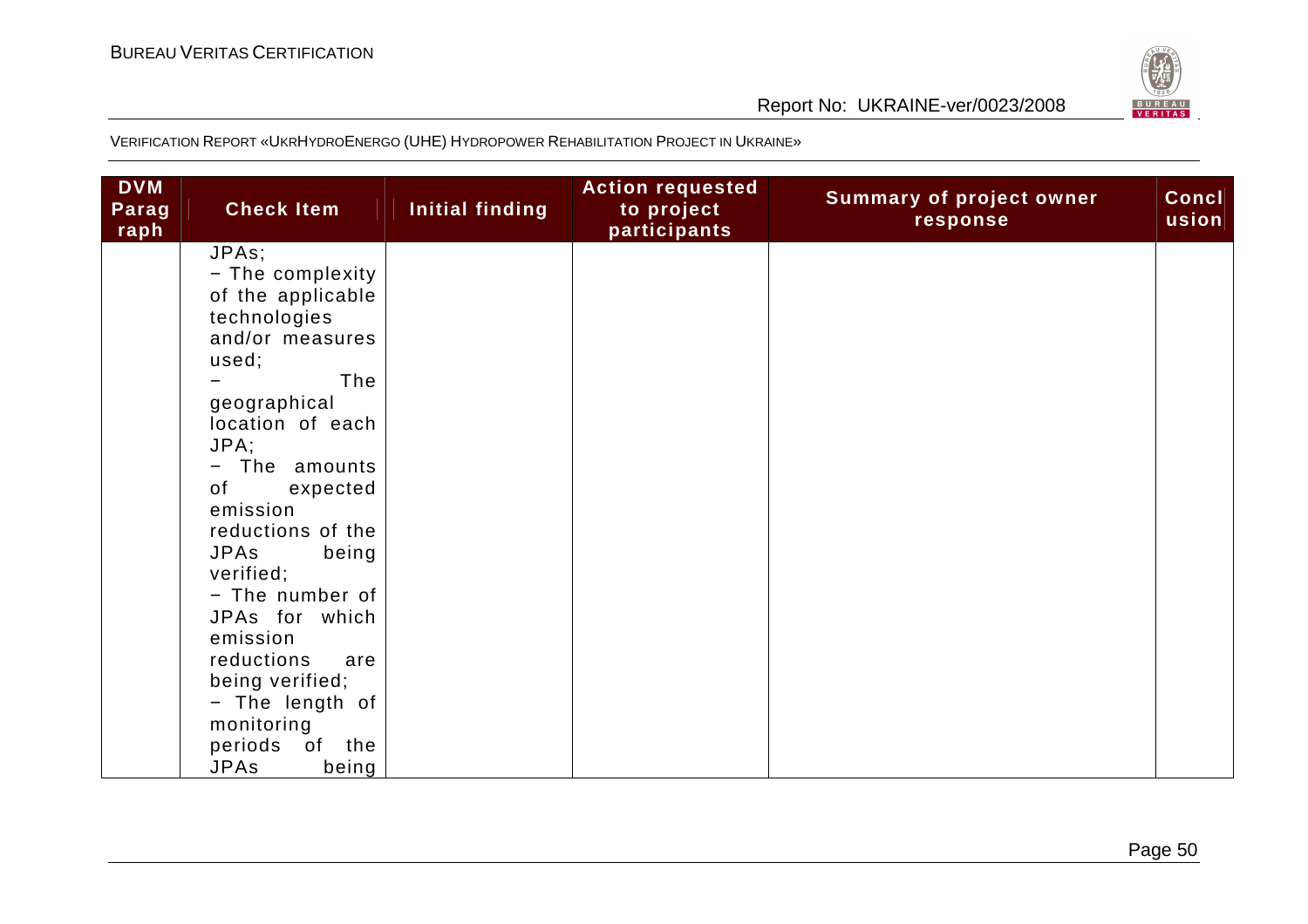

| <b>DVM</b><br>Parag<br>raph | <b>Check Item</b>                                                                                                                                                                                                                                                | Initial finding | <b>Action requested</b><br>to project<br>participants | <b>Summary of project owner</b><br>response | Concl<br>usion |
|-----------------------------|------------------------------------------------------------------------------------------------------------------------------------------------------------------------------------------------------------------------------------------------------------------|-----------------|-------------------------------------------------------|---------------------------------------------|----------------|
|                             | verified; and<br>The samples<br>selected for prior<br>verifications, if<br>any?                                                                                                                                                                                  |                 |                                                       |                                             |                |
| 107                         | the<br>sampling<br>$\mathsf{ls}$<br>ready<br>for<br>plan<br>publication through<br>secretariat<br>the<br>with<br>the<br>along<br>verification report<br>supporting<br>and<br>documentation?                                                                      | N/A             | N/A                                                   | N/A                                         | N/A            |
| 108                         | Has the AIE made<br>site inspections of<br>at least the square<br>root of the number<br>JPAs,<br>of<br>total<br>the<br>rounded<br>to<br>whole<br>upper<br>number? If the AIE<br>makes<br>site<br>no<br>inspections<br>or<br>fewer<br>site<br>inspections<br>than | N/A             | N/A                                                   | N/A                                         | N/A            |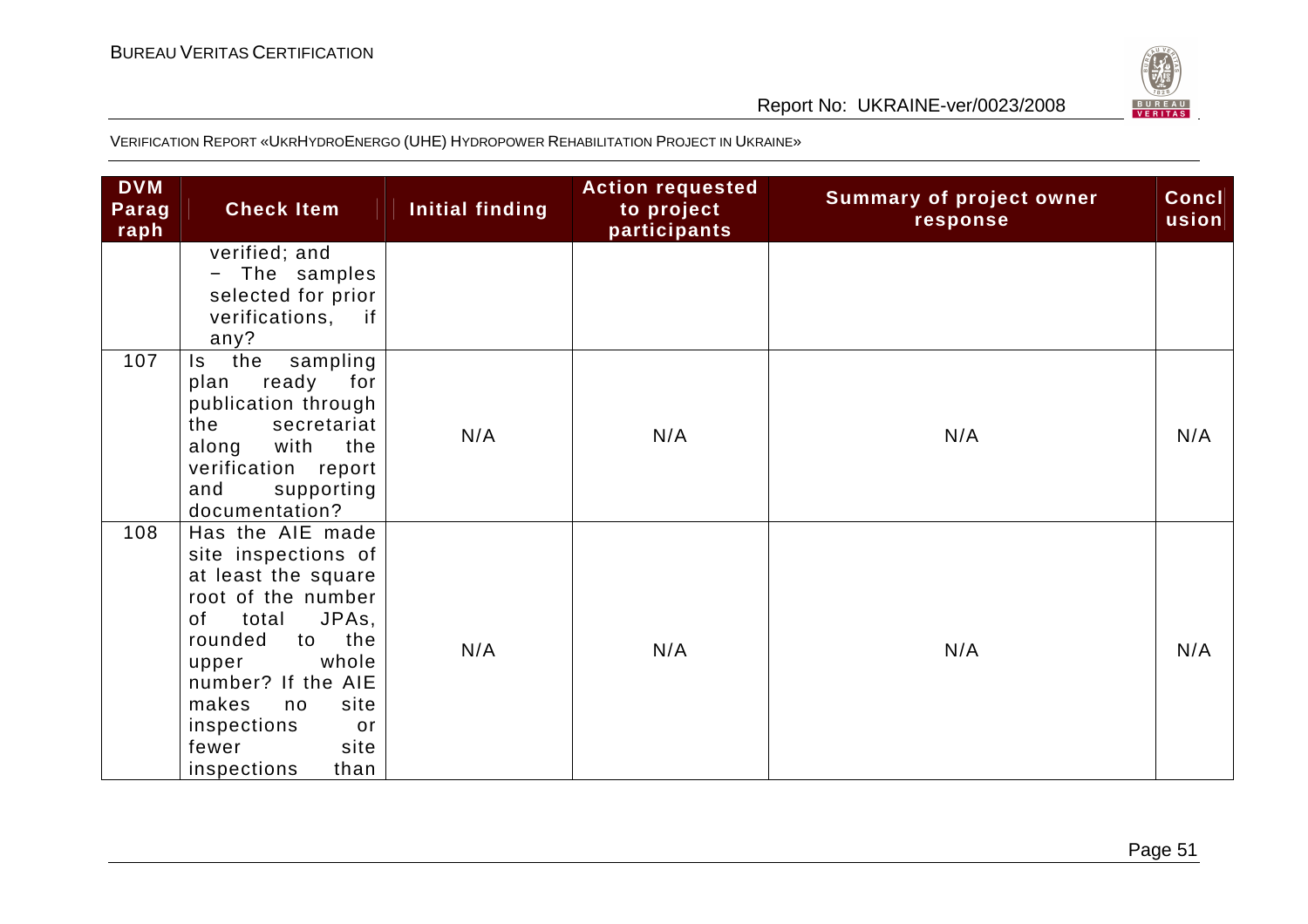

| <b>DVM</b><br>Parag<br>raph | <b>Check Item</b>                                                                                                                                                                             | Initial finding | <b>Action requested</b><br>to project<br>participants | <b>Summary of project owner</b><br>response | <b>Concl</b><br>usion |
|-----------------------------|-----------------------------------------------------------------------------------------------------------------------------------------------------------------------------------------------|-----------------|-------------------------------------------------------|---------------------------------------------|-----------------------|
|                             | the square root of<br>the number of total<br>JPAs, rounded to<br>the upper whole<br>number, then does<br>the AIE provide a<br>reasonable<br>explanation<br>and<br>justification?              |                 |                                                       |                                             |                       |
| 109                         | the sampling<br>Is.<br>plan available for<br>submission to the<br>secretariat for the<br>JISC.s ex<br>ante<br>assessment?<br>(Optional)                                                       | N/A             | N/A                                                   | N/A                                         | N/A                   |
| 110                         | If the AIE learns of<br>fraudulently<br>a<br>included JPA, a<br>fraudulently<br>monitored JPA or<br>an inflated number<br>$\mathsf{of}$<br>emission<br>reductions claimed<br>in a JI PoA, has | N/A             | N/A                                                   | N/A                                         | N/A                   |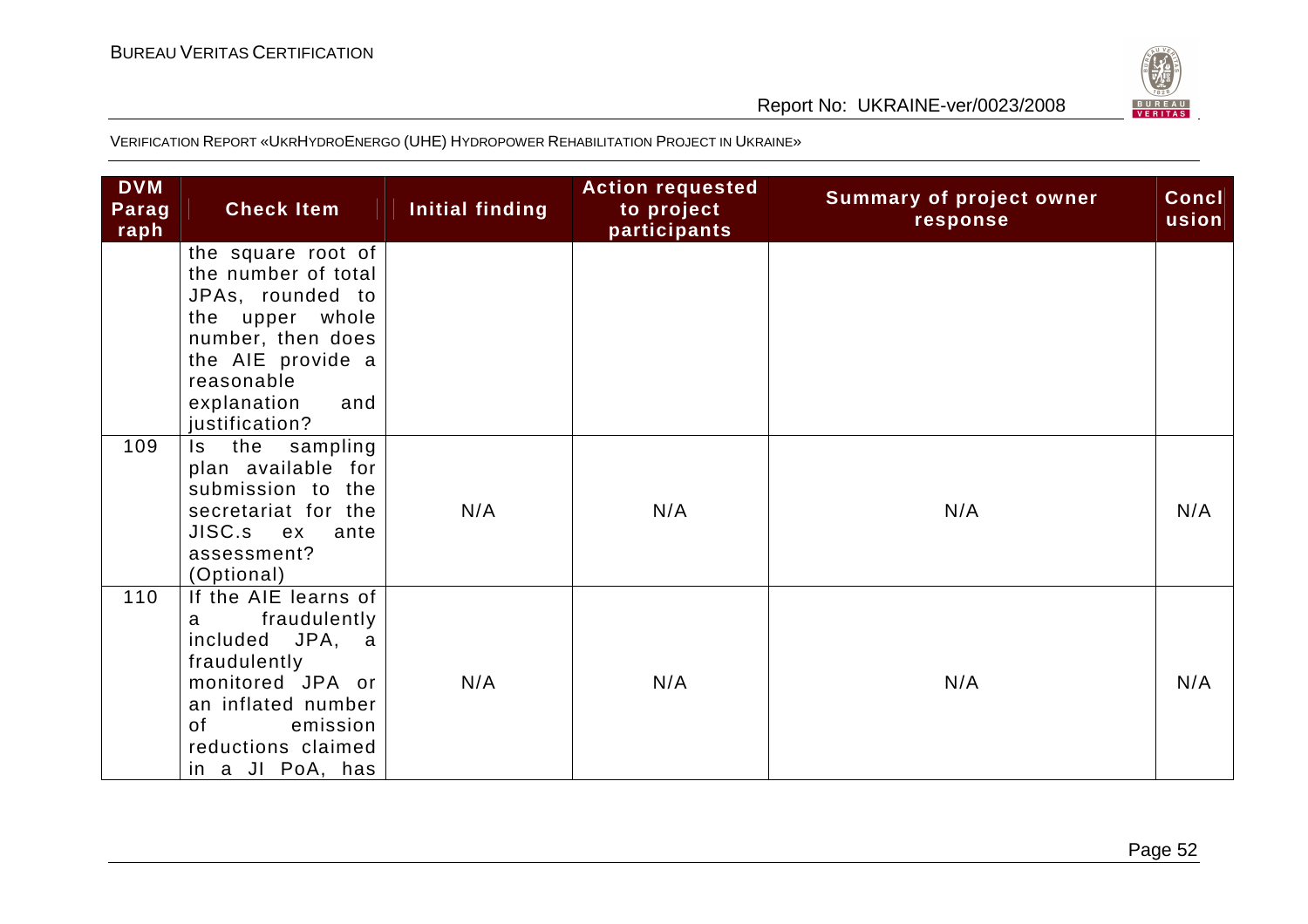



| <b>DVM</b><br>Parag<br>raph | <b>Check Item</b>                                                 | Initial finding | <b>Action requested</b><br>to project<br><b>participants</b> | <b>Summary of project owner</b><br><b>response</b> | <b>Concl</b><br>usion |
|-----------------------------|-------------------------------------------------------------------|-----------------|--------------------------------------------------------------|----------------------------------------------------|-----------------------|
|                             | AIE<br>informed<br>the<br>JISC of the<br>the<br>fraud in writing? |                 |                                                              |                                                    |                       |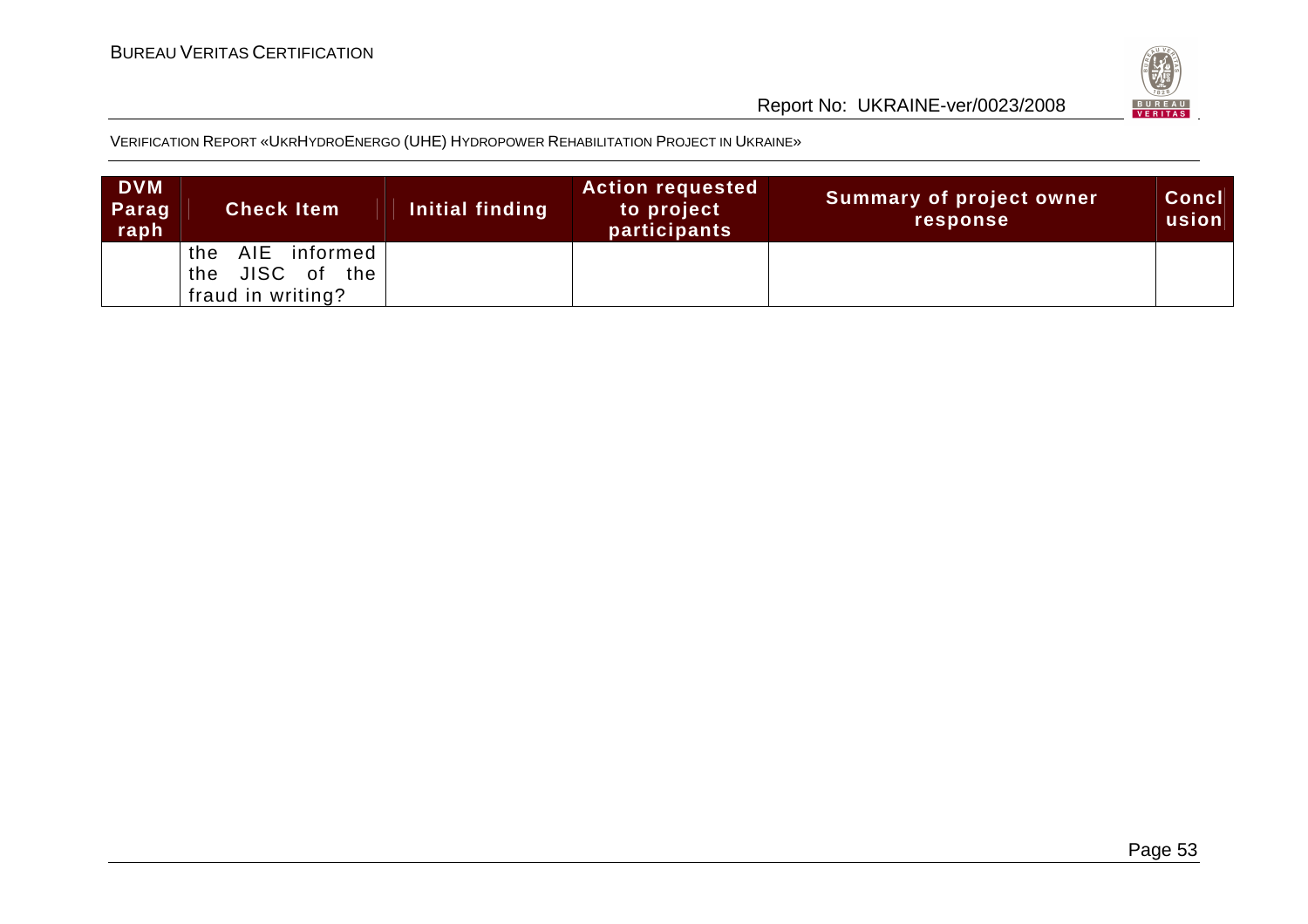

VERIFICATION REPORT «UKRHYDROENERGO (UHE) <sup>H</sup>YDROPOWER REHABILITATION PROJECT IN UKRAINE»

#### ANNEX A: VERIFIERS CV's

#### **Work was carried out by:**

Igor Kachan, Ph.D. (chemistry)

Team Leader, Climate Change Lead Verifier

Bureau Veritas Ukraine,

Health, Safety and Environment Department Project Manager

 Igor Kachan has graduated from Kyiv National Taras Shevchenko University and defended a PhD thesis in analytical chemistry speciality. He has successfully completed IRCA registered Lead Auditor Training Course for Environment Management Systems and Quality Management Systems. Igor Kachan has undergone a training course on Clean Development Mechanism/Joint Implementation and participated in determination/verification of more then 30 JI projects.

Oleg Skoblyk, Specialist (power management)

Team Member, Climate Change Lead Verifier

Bureau Veritas Ukraine

Health, Safety and Environment Department Project Manager

 Oleg Skoblyk has graduated from National Technical University "Kyiv Polytechnic University" with specialty Power Management. He has successfully completed IRCA registered Lead Auditor Training Course for Environment Management Systems and Quality Management Systems. Oleg Skoblyk has undergone intensive training on Clean Development Mechanism /Joint Implementation and he is involved in the determination/verification of 23 JI projects.

#### **The determination report was reviewed by:**

Ivan G. Sokolov, Dr. Sci. (biology, microbiology)

Team Leader, Climate Change Lead Verifier

Internal Technical Reviewer, Bureau Veritas Certification Holding SAS Local Climate Change Product Manager